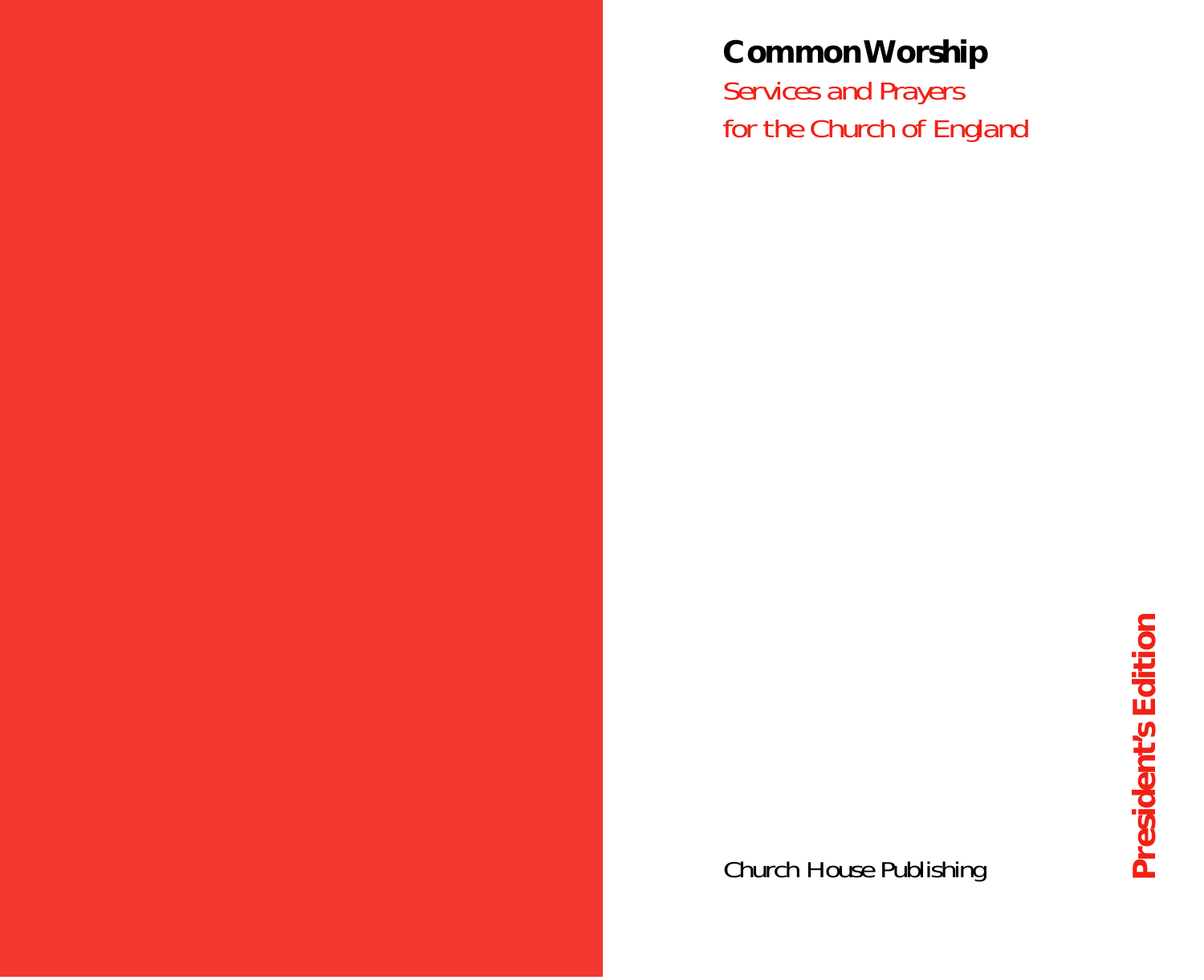### **Contents**

| Published by | Church House Publishing   |  |
|--------------|---------------------------|--|
|              | Church House              |  |
|              | <b>Great Smith Street</b> |  |
|              | London SW1P 3NZ           |  |
|              |                           |  |

Copyright © *The Archbishops' Council 2000* 

First published 2000

Cased 0 7151 2002 6 Calfskin 0 7151 2019 0

All rights reserved. No part of this publication may be reproduced in any form or by any means, electronic or mechanical, including photocopying, recording, or any information storage and retrieval system, except as stated below, without written permission.

Texts for local use: the arrangements which apply to local editions of services cover reproduction on a non-commercial basis both for a single occasion and for repeated use. Details are available in the booklet *A Brief Guide to Liturgical Copyright* (see Copyright Information on page 780 for further information).

Printed and bound in the United Kingdom for Cambridge University Press on 100gsm Dutchman Ivory

Typeset in Gill Sans by John Morgan and Shirley Thompson/Omnific Designed by Derek Birdsall RDI and John Morgan /Omnific

#### **vii** Authorization

- **ix** Introduction
- **xi** The Declaration of Assent
- **1** The Calendar
- **20** Holy Baptism Contents **20** Holy Baptism **25** Supplementary Texts **40** Notes to Holy Baptism **62**
- **71** Collects and Post Communions Contents **71**
- **224** Collects and Post Communions in Traditional Language Contents **224**
- **381** Holy Communion Contents **383** A Form of Preparation **387** Order One **392** Eucharistic Prayers for Order One **410** Order One in Traditional Language **433** Order Two **454** Order Two in Contemporary Language **475**
- **495** Supplementary Texts Contents **495**
- **564** Seasonal Provisions
- **610** Provisions for Pastoral Services
- **625** Notes to Holy Communion
- **633** Music for the Eucharistic Prayers Contents **633**
- **779** Authorization Details
- **780** Copyright Information
- **781** Acknowledgements and Sources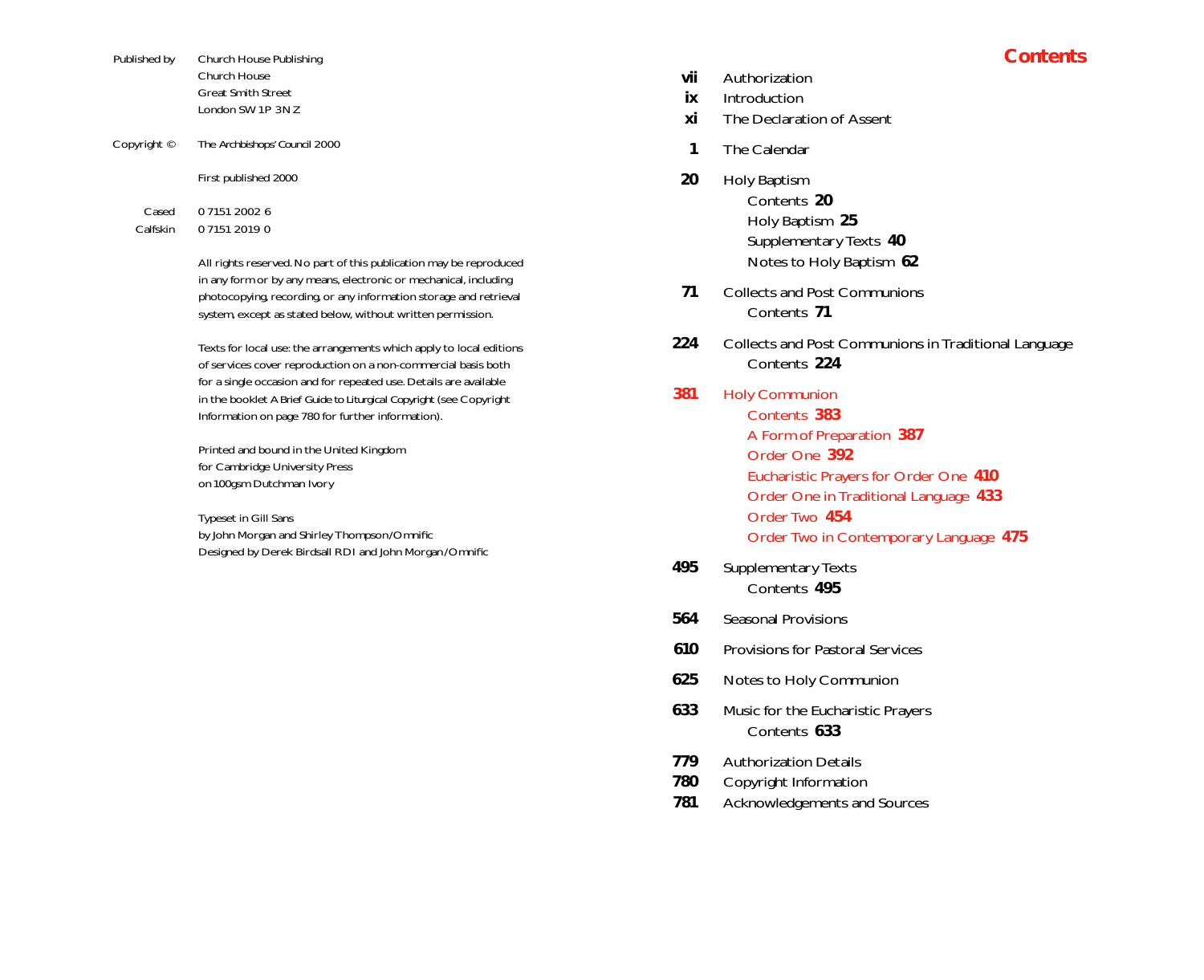## ¶ *Authorization*

This President's edition of *Common Worship: Services and Prayers for the Church of England* comprises

- ¶ texts from *The Book of Common Prayer*;
- ¶ alternative services and other material authorized for use until further resolution of the General Synod;
- ¶ material commended by the House of Bishops; and
- ¶ material, the use of which falls within the discretion allowed to the minister under Canon B 5.

For details, see page 00.

Canon B 3 provides that decisions as to which of the authorized services are to be used (other than occasional offices) shall be taken jointly by the incumbent and the parochial church council. In the case of occasional offices (other than Confirmation and Ordination), the decision is to be made by the minister conducting the service, subject to the right of any of the persons concerned to object beforehand to the form of service proposed.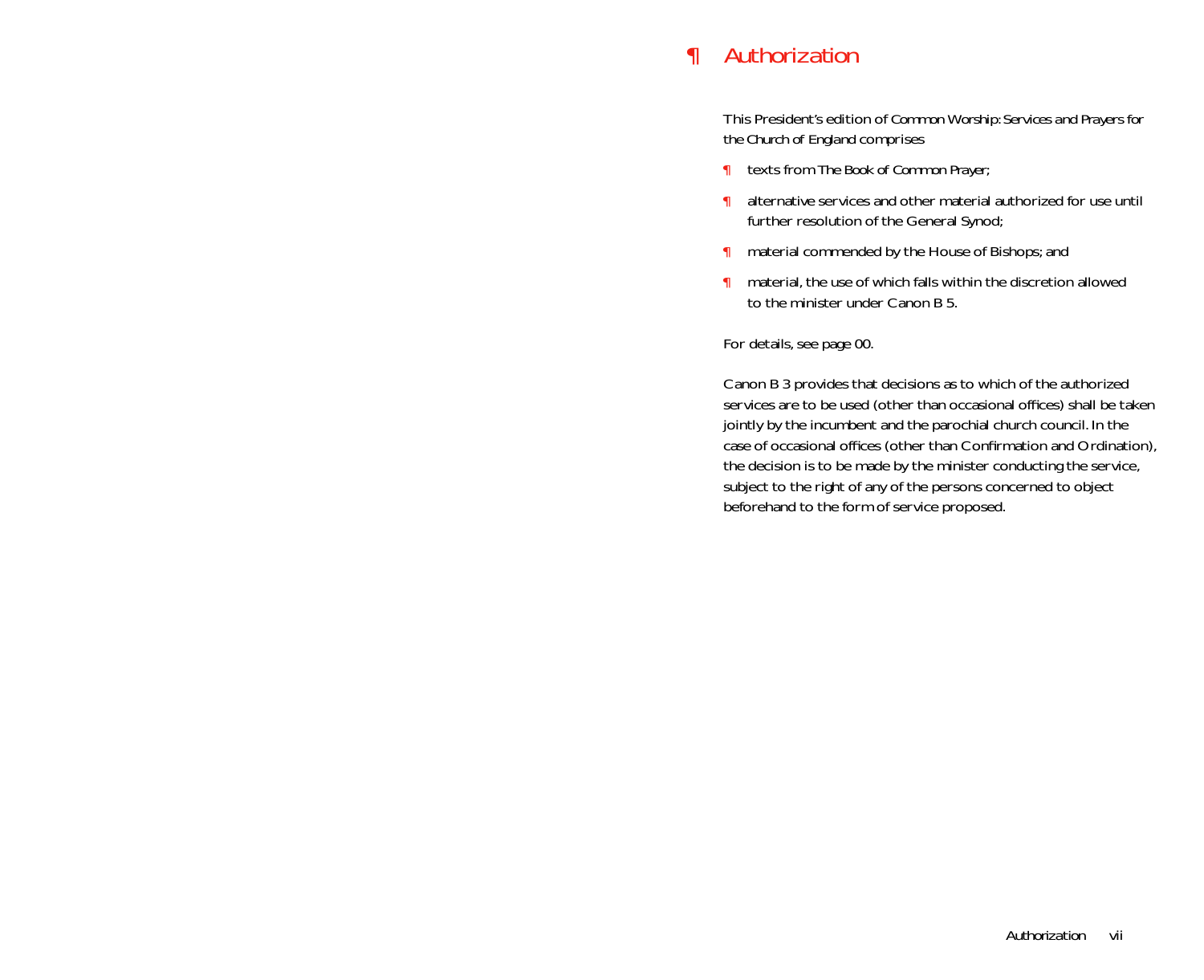## ¶ *Introduction*

This volume offers a convenient arrangement of all the material required by the president for the celebration of Holy Communion and for the administration of Holy Baptism. Much that is included in the main volume, *Common Worship: Services and Prayers for the Church of England*, is therefore not to be found here. On the other hand, this volume does contain a considerable amount of material which is not included in the main volume because of that volume's focus on Sunday worship. The eucharistic Prefaces for use when pastoral offices (Marriages, Funerals and services of Wholeness and Healing) are celebrated within the Holy Communion are provided, as are the Collects and Post Communions for Lesser Festivals and Special Occasions. The opportunity has also been taken to include a fuller range of Proper Prefaces and seasonal Blessings, commended by the House of Bishops.

The eucharistic material is arranged somewhat differently from that in the main volume. At the centre, located where the book will remain open and lie flat most easily, are the orders of service for Holy Communion. The Collects and Post Communions (including those for Lesser Festivals, Commons of the Saints and Special Occasions which are not in the main volume) are placed before the services. The other variable texts follow the services. In this President's edition these include some texts (for example, forms of the Creed) which are separated from the services of Holy Communion in the main volume and also a number of texts commended by the House of Bishops (for example, Proper Prefaces and Blessings) which only need to be available to the president. These texts appear in an order which it is hoped will be found both logical and convenient – that in which they are required as the service progresses. These variable texts are thus available to the president with a minimum of page turning within the volume. For those who prefer the order and contents as they appear in the main volume of *Common Worship*, the desk edition provides a simple enlargement of that volume.

Musical settings of the Eucharistic Prayers are also included. All of the Eucharistic Prayers can, of course, be sung to contemporary settings as well as to the traditional tones. However, to set the prayers with which short or extended Proper Prefaces can be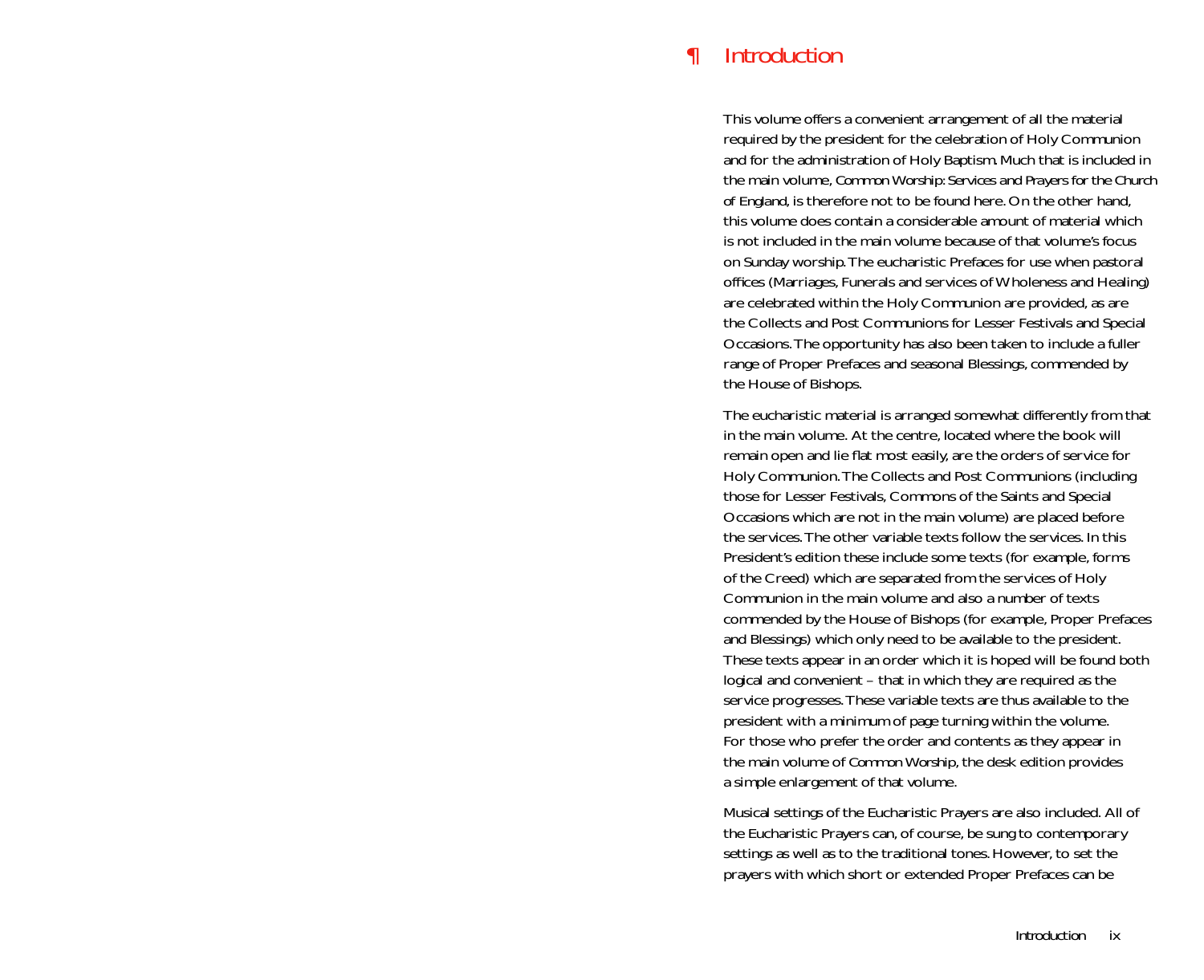used to contemporary as well as traditional settings would have necessitated setting all of the Proper Prefaces more than once, and that would have resulted in a disproportionate amount of music in the volume. Those prayers with which short or extended Proper Prefaces can be used (Prayers A, B, C and E and the Order Two Preface) have therefore been set only to the traditional Sarum tones. Three of the others (Prayers D, F and G) have been given contemporary settings in different styles which give an indication of the range of what is possible. Further settings are published by the Royal School of Church Music. In the case of Prayers A, C and E, only the opening dialogue, preface and concluding doxology have been set, as is customary. The Eucharistic Prayer is, of course, <sup>a</sup> unity, and there will be some who, wishing to stress this and the joyful, celebratory nature of the thanksgiving, will wish to sing the whole prayer from the opening dialogue through to the concluding doxology. The setting of Prayer B indicates how this may be done using the traditional tones, while the contemporary settings are all settings of the prayer as a whole.

Some parts of *Common Worship* are yet to be published and some of the future provisions (particularly the volume of seasonal texts) will include further presidential material. The current volume, however, is offered as a useful resource to help those who preside at the liturgy to do so with convenient ease and appropriate dignity.

## ¶ *The Declaration of Assent*

*The Declaration of Assent is made by deacons, priests and bishops of the Church of England when they are ordained and on each occasion when they take up a new appointment (Canon C 15). Readers and Lay Workers make the declaration, without the words 'and administration of the sacraments', when they are admitted and when they are licensed (Canons E 5, E 6 and E 8).*

### **Preface**

The Church of England is part of the One, Holy, Catholic and Apostolic Church, worshipping the one true God, Father, Son and Holy Spirit. It professes the faith uniquely revealed in the Holy Scriptures and set forth in the catholic creeds, which faith the Church is called upon to proclaim afresh in each generation. Led by the Holy Spirit, it has borne witness to Christian truth in its historic formularies, the Thirty-nine Articles of Religion, *The Book of Common Prayer* and the Ordering of Bishops, Priests and Deacons. In the declaration you are about to make, will you affirm your loyalty to this inheritance of faith as your inspiration and guidance under God in bringing the grace and truth of Christ to this generation and making Him known to those in your care?

## **Declaration of Assent**

I, *A B*, do so affirm, and accordingly declare my belief in the faith which is revealed in the Holy Scriptures and set forth in the catholic creeds and to which the historic formularies of the Church of England bear witness; and in public prayer and administration of the sacraments, I will use only the forms of service which are authorized or allowed by Canon.

#### *Pagination*

In this volume, on pages which also appear in the main volume, *Common Worship: Services and Prayers for the Church of England*, page numbers from that volume are given in **bold**.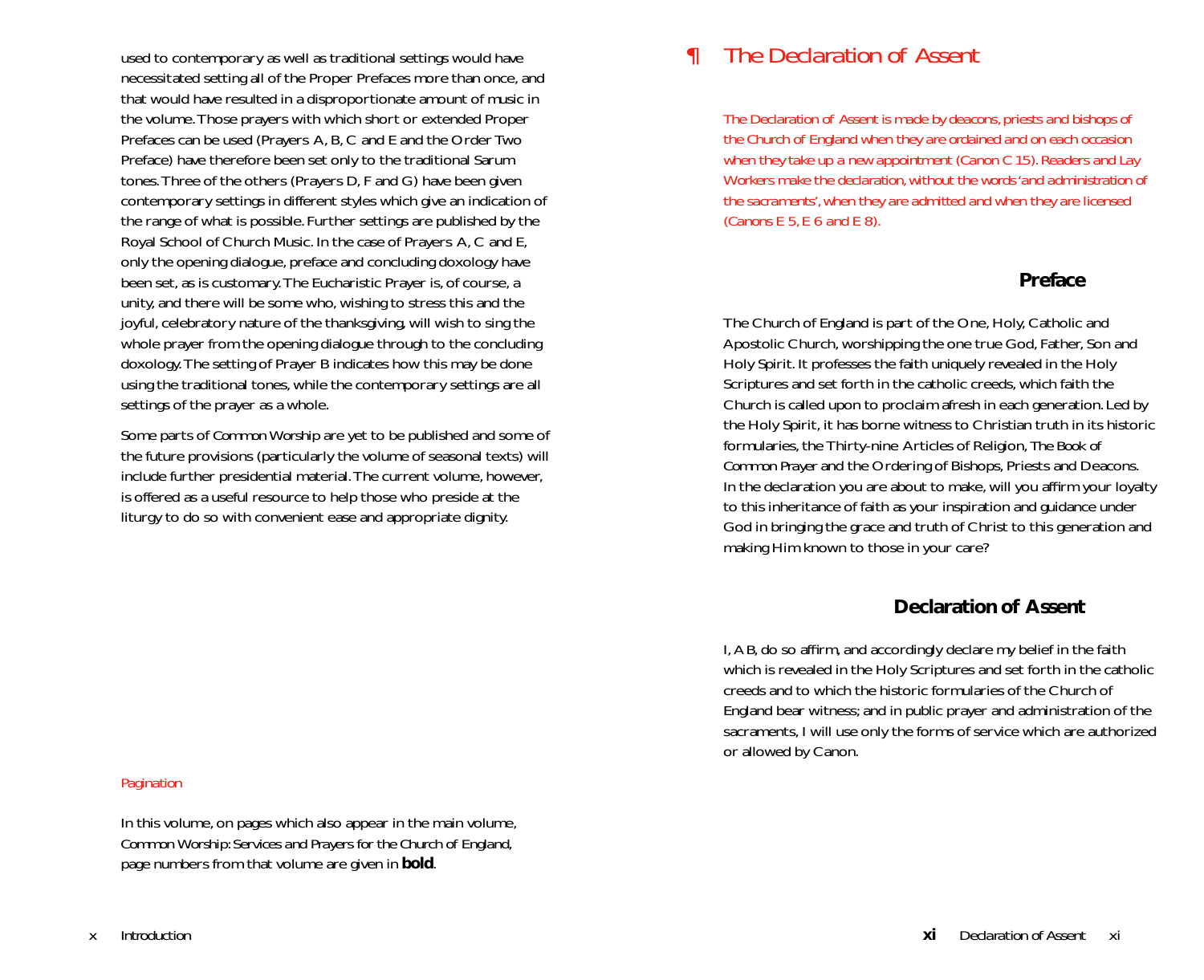## **The Calendar**

*For Rules to Order the Christian Year, see pages 525–534 of* Common Worship: Services and Prayers for the Church of England*.*

In the printing of the Calendar, Principal Feasts and other Principal Holy Days are printed in **bold**; Festivals are printed in roman typeface; other Sundays and Lesser Festivals are printed in ordinary roman typeface, in black. Commemorations are printed in *italics*.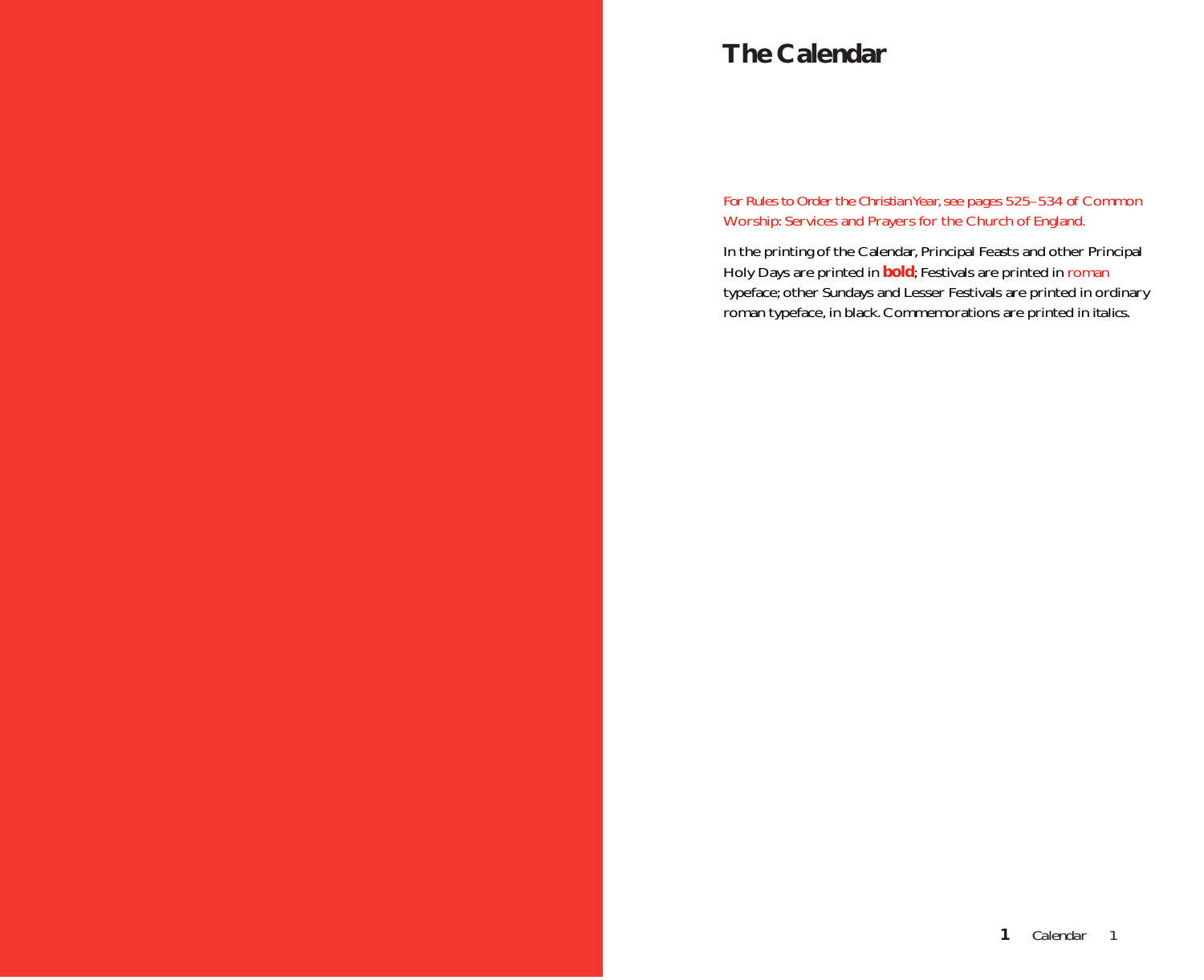## ¶ *The Seasons*

### **Advent**

The First Sunday of Advent The Second Sunday of Advent The Third Sunday of Advent *From 17 December* (O Sapientia) *begin the eight days of prayer before Christmas Day* The Fourth Sunday of Advent Christmas Eve

### **Christmas**

**Christmas Day** *– 25 December* The First Sunday of Christmas The Second Sunday of Christmas

*The days after Christmas Day until the Epiphany traditionally form a unity of days of special thanksgiving.*

## **Epiphany**

**The Epiphany** *– 6 January* The Baptism of Christ *– The First Sunday of Epiphany* The Second Sunday of Epiphany The Third Sunday of Epiphany The Fourth Sunday of Epiphany **The Presentation of Christ in the Temple** (Candlemas) – *2 February*

### **Ordinary Time**

*This begins on the day following the Presentation*

The Fifth Sunday before Lent The Fourth Sunday before Lent The Third Sunday before Lent The Second Sunday before Lent The Sunday next before Lent

### **Ash Wednesday**

The First Sunday of Lent The Second Sunday of Lent The Third Sunday of Lent The Fourth Sunday of Lent *– Mothering Sunday* The Fifth Sunday of Lent *(Passiontide begins)* Palm Sunday Monday of Holy Week Tuesday of Holy Week Wednesday of Holy Week **Maundy Thursday Good Friday** Easter Eve

### **Easter**

### **Easter Day**

Monday of Easter Week Tuesday of Easter Week Wednesday of Easter Week Thursday of Easter Week Friday of Easter Week Saturday of Easter Week The Second Sunday of Easter The Third Sunday of Easter The Fourth Sunday of Easter The Fifth Sunday of Easter The Sixth Sunday of Easter **Ascension Day** *From Friday after Ascension Day begin the nine days of prayer before Pentecost* The Seventh Sunday of Easter *– Sunday after Ascension Day* **Pentecost** (Whit Sunday)

### **Lent**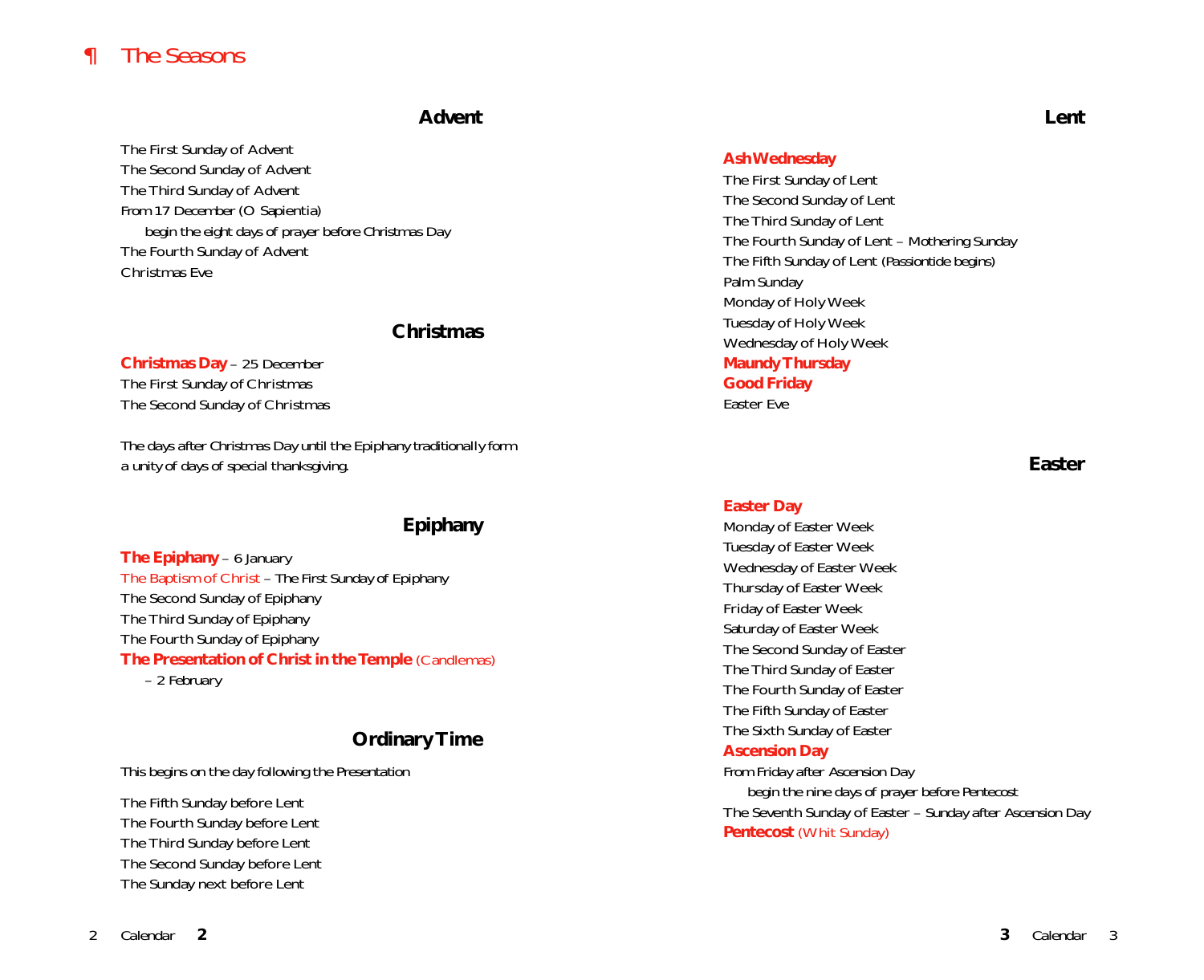## **Ordinary Time**

*This is resumed on the Monday following the Day of Pentecost* **Trinity Sunday**

*The Thursday after Trinity Sunday may be observed as*  The Day of Thanksgiving for the Institution of Holy Communion

(Corpus Christi)

The First Sunday after Trinity The Second Sunday after Trinity The Third Sunday after Trinity The Fourth Sunday after Trinity The Fifth Sunday after Trinity The Sixth Sunday after Trinity The Seventh Sunday after Trinity The Eighth Sunday after Trinity The Ninth Sunday after Trinity The Tenth Sunday after Trinity The Eleventh Sunday after Trinity The Twelfth Sunday after Trinity The Thirteenth Sunday after Trinity The Fourteenth Sunday after Trinity The Fifteenth Sunday after Trinity The Sixteenth Sunday after Trinity The Seventeenth Sunday after Trinity The Eighteenth Sunday after Trinity The Nineteenth Sunday after Trinity The Twentieth Sunday after Trinity The Twenty-first Sunday after Trinity The Last Sunday after Trinity Dedication Festival *– The First Sunday in October or The Last Sunday after Trinity, if date unknown* **All Saints' Day** *– 1 November The Sunday between 30 October and 5 November may be kept as* All Saints' Sunday *or as:* The Fourth Sunday before Advent The Third Sunday before Advent The Second Sunday before Advent Christ the King *– The Sunday next before Advent*

## ¶ *Holy Days*

*For the key to the typography, see page 1.*

## **January**

| $\mathbf{1}$   | The Naming and Circumcision of Jesus                                                     |
|----------------|------------------------------------------------------------------------------------------|
| $\overline{2}$ | Basil the Great and Gregory of Nazianzus, Bishops,<br>Teachers of the Faith, 379 and 389 |
| 2              | Seraphim, Monk of Sarov, Spiritual Guide, 1833                                           |
| 2              | Vedanayagam Samuel Azariah, Bishop in South India, Evangelist, 1945                      |
| 6              | <b>The Epiphany</b>                                                                      |
| 10             | William Laud, Archbishop of Canterbury, 1645                                             |
| 11             | Mary Slessor, Missionary in West Africa, 1915                                            |
| 12             | Aelred of Hexham, Abbot of Rievaulx, 1167                                                |
| 12             | Benedict Biscop, Abbot of Wearmouth, Scholar, 689                                        |
| 13             | Hilary, Bishop of Poitiers, Teacher of the Faith, 367                                    |
| 13             | Kentigern (Mungo), Missionary Bishop in Strathclyde and Cumbria, 603                     |
| 13             | George Fox, Founder of the Society of Friends (the Quakers), 1691                        |
| 17             | Antony of Egypt, Hermit, Abbot, 356                                                      |
| 17             | Charles Gore, Bishop, Founder of the Community of the Resurrection, 1932                 |
| $18 - 25$      | Week of Prayer for Christian Unity                                                       |
| 19             | Wulfstan, Bishop of Worcester, 1095                                                      |
| 20             | Richard Rolle of Hampole, Spiritual Writer, 1349                                         |
| 21             | Agnes, Child Martyr at Rome, 304                                                         |
| 22             | Vincent of Saragossa, Deacon, first Martyr of Spain, 304                                 |
| 24             | Francis de Sales, Bishop of Geneva, Teacher of the Faith, 1622                           |
| 25             | The Conversion of Paul                                                                   |
| 26             | Timothy and Titus, Companions of Paul                                                    |
| 28             | Thomas Aquinas, Priest, Philosopher, Teacher of the Faith, 1274                          |
| 30             | Charles, King and Martyr, 1649                                                           |
| 31             | John Bosco, Priest, Founder of the Salesian Teaching Order, 1888                         |
|                |                                                                                          |
|                |                                                                                          |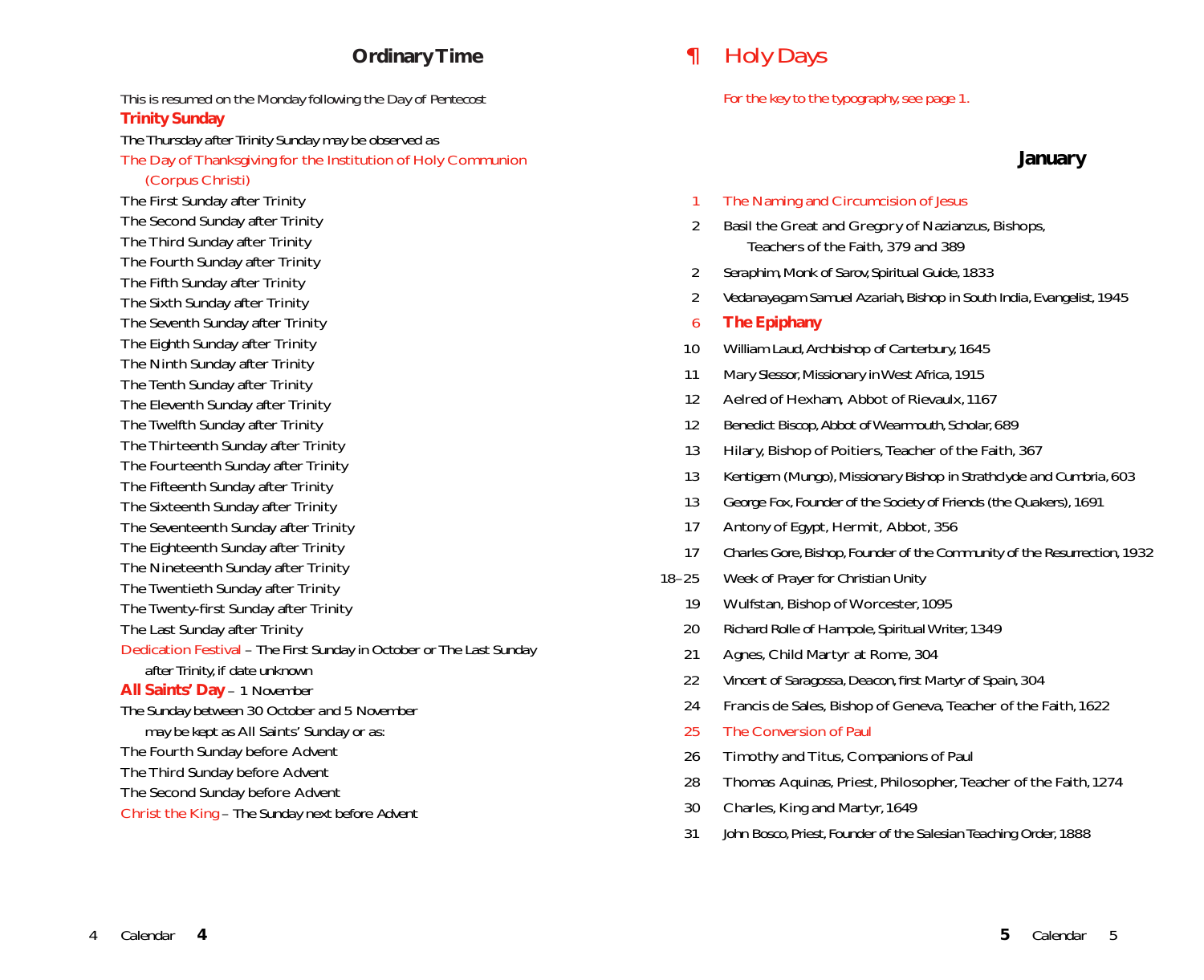## **February**

- *Brigid, Abbess of Kildare, c.525*
- **The Presentation of Christ in the Temple** (Candlemas)
- Anskar, Archbishop of Hamburg, Missionary in Denmark and Sweden, 865
- *Gilbert of Sempringham, Founder of the Gilbertine Order, 1189*
- *The Martyrs of Japan, 1597*
- *Scholastica, sister of Benedict, Abbess of Plombariola, c.543*
- Cyril and Methodius, Missionaries to the Slavs, 869 and 885
- *Valentine, Martyr at Rome, c.269*
- *Sigfrid, Bishop, Apostle of Sweden, 1045*
- *Thomas Bray, Priest, Founder of the SPCK and the SPG, 1730*
- Janani Luwum, Archbishop of Uganda, Martyr,1977
- Polycarp, Bishop of Smyrna, Martyr, c.155
- George Herbert, Priest, Poet,1633

### **Alternative dates**

Matthias may be celebrated on 24 February instead of 14 May.

- David, Bishop of Menevia, Patron of Wales, c.601
- Chad, Bishop of Lichfield, Missionary, 672
- Perpetua, Felicity and their Companions, Martyrs at Carthage, 203
- Edward King, Bishop of Lincoln,1910
- *Felix, Bishop, Apostle to the East Angles, 647*
- *Geoffrey Studdert Kennedy, Priest, Poet, 1929*
- Patrick, Bishop, Missionary, Patron of Ireland, c.460
- *Cyril, Bishop of Jerusalem, Teacher of the Faith, 386*
- Joseph of Nazareth
- Cuthbert, Bishop of Lindisfarne, Missionary, 687
- Thomas Cranmer, Archbishop of Canterbury, Reformation Martyr,1556
- *Walter Hilton of Thurgarton, Augustinian Canon, Mystic, 1396*
- *Oscar Romero, Archbishop of San Salvador, Martyr, 1980*
- **The Annunciation of Our Lord to the Blessed Virgin Mary**
- *Harriet Monsell, Founder of the Community of St John the Baptist, 1883*
- *John Donne, Priest, Poet, 1631*

### **Alternative dates**

Chad may be celebrated with Cedd on 26 October instead of 2 March.

Cuthbert may be celebrated on 4 September instead of 20 March*.*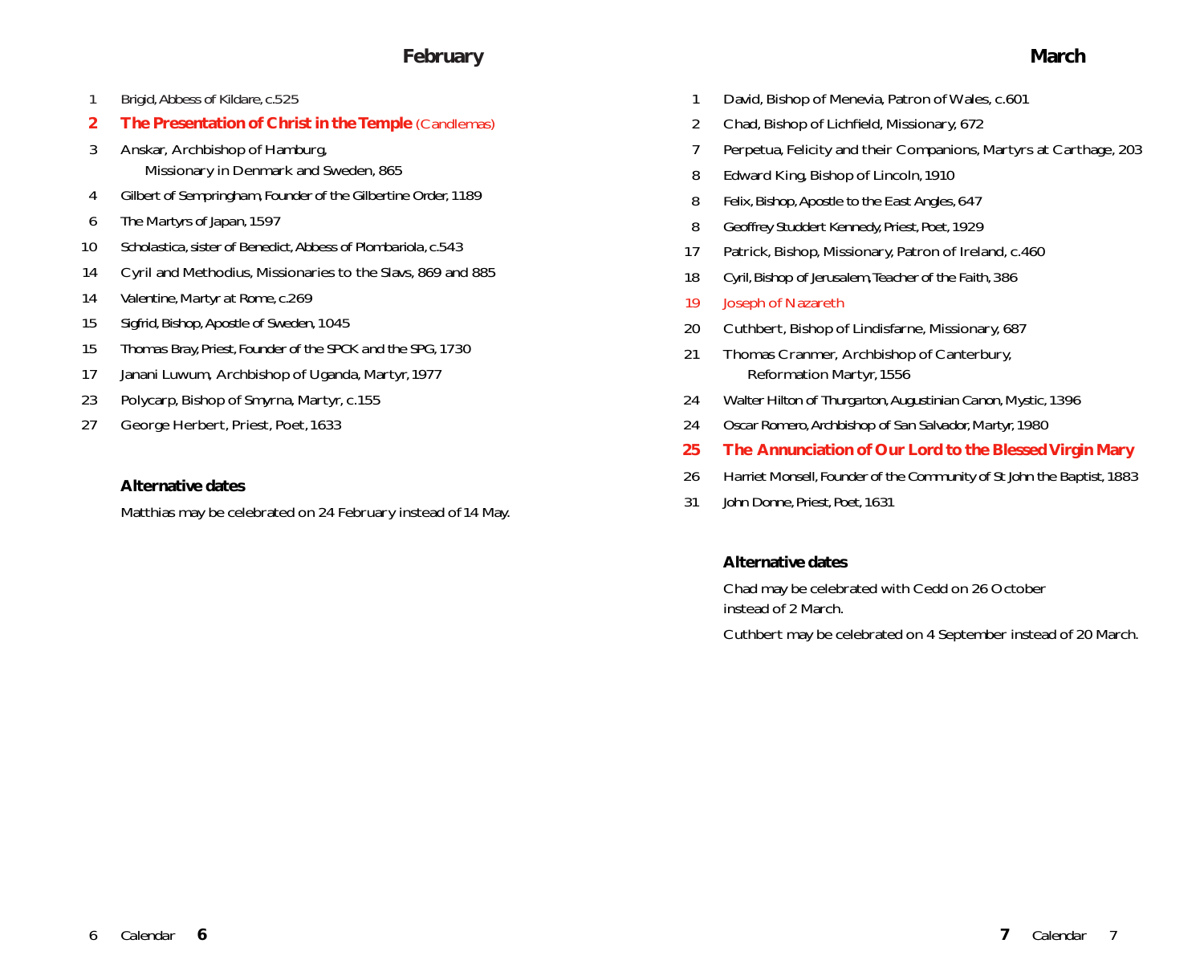## **April**

- *Frederick Denison Maurice, Priest, Teacher of the Faith, 1872*
- *Dietrich Bonhoeffer, Lutheran Pastor, Martyr, 1945*
- William Law, Priest, Spiritual Writer,1761
- *William of Ockham, Friar, Philosopher, Teacher of the Faith, 1347*
- *George Augustus Selwyn, first Bishop of New Zealand, 1878*
- *Isabella Gilmore, Deaconess, 1923*
- Alphege, Archbishop of Canterbury, Martyr,1012
- Anselm, Abbot of Le Bec, Archbishop of Canterbury, Teacher of the Faith,1109
- George, Martyr, Patron of England, c.304
- *Mellitus, Bishop of London, first Bishop at St Paul's, 624*
- Mark the Evangelist
- *Christina Rossetti, Poet, 1894*
- *Peter Chanel, Missionary in the South Pacific, Martyr, 1841*
- 29 Catherine of Siena, Teacher of the Faith, 1380
- *Pandita Mary Ramabai, Translator of the Scriptures, 1922*
- Philip and James, Apostles
- Athanasius, Bishop of Alexandria, Teacher of the Faith, 373
- English Saints and Martyrs of the Reformation Era
- 8 Julian of Norwich, Spiritual Writer, c.1417
- Matthias the Apostle
- *Caroline Chisholm, Social Reformer, 1877*
- Dunstan, Archbishop of Canterbury, Restorer of Monastic Life, 988
- Alcuin of York, Deacon, Abbot of Tours, 804
- *Helena, Protector of the Holy Places, 330*
- 24 John and Charles Wesley, Evangelists, Hymn Writers, 1791 and 1788
- The Venerable Bede, Monk at Jarrow, Scholar, Historian, 735
- *Aldhelm, Bishop of Sherborne, 709*
- Augustine, first Archbishop of Canterbury, 605
- *John Calvin, Reformer, 1564*
- *Philip Neri, Founder of the Oratorians, Spiritual Guide, 1595*
- *Lanfranc, Prior of Le Bec, Archbishop of Canterbury, Scholar, 1089*
- Josephine Butler, Social Reformer,1906
- *Joan of Arc, Visionary, 1431*
- *Apolo Kivebulaya, Priest, Evangelist in Central Africa, 1933*
- The Visit of the Blessed Virgin Mary to Elizabeth

### **Alternative dates**

Matthias may be celebrated on 24 February instead of 14 May. The Visit of the Blessed Virgin Mary to Elizabeth may be celebrated on 2 July instead of 31 May.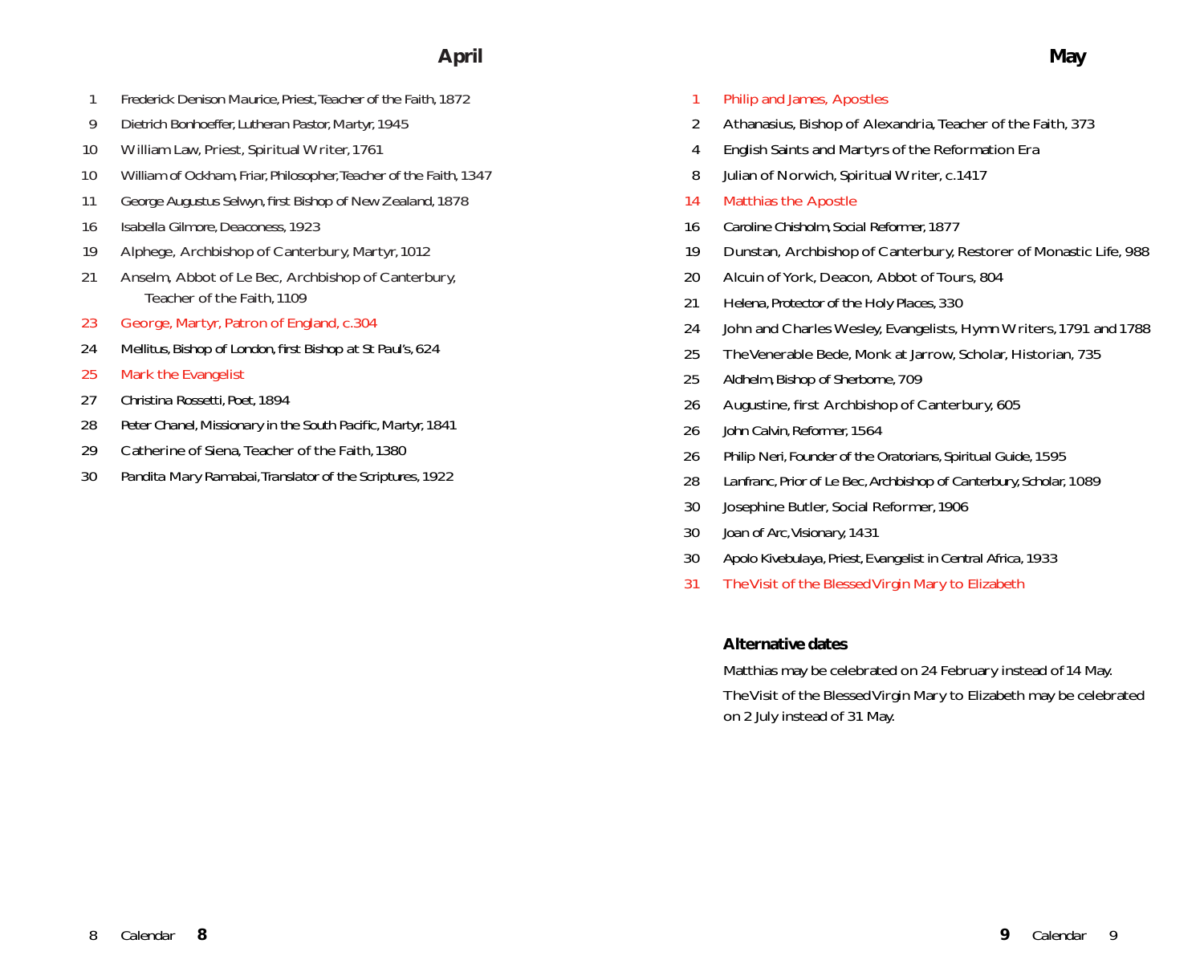### **June**

- Justin, Martyr at Rome, c.165
- *The Martyrs of Uganda, 1886 and 1978*
- *Petroc, Abbot of Padstow, 6th century*
- Boniface (Wynfrith) of Crediton, Bishop, Apostle of Germany, Martyr, 754
- *Ini Kopuria, Founder of the Melanesian Brotherhood, 1945*
- Thomas Ken, Bishop of Bath and Wells, Nonjuror, Hymn Writer,1711
- Columba, Abbot of Iona, Missionary, 597
- *Ephrem of Syria, Deacon, Hymn Writer, Teacher of the Faith, 373*
- Barnabas the Apostle
- *Richard Baxter, Puritan Divine, 1691*
- *Evelyn Underhill, Spiritual Writer, 1941*
- Richard, Bishop of Chichester,1253
- *Joseph Butler, Bishop of Durham, Philosopher, 1752*
- *Samuel and Henrietta Barnett, Social Reformers, 1913 and 1936*
- *Bernard Mizeki, Apostle of the MaShona, Martyr, 1896*
- *Sundar Singh of India, Sadhu (holy man), Evangelist, Teacher of the Faith, 1929*
- Alban, first Martyr of Britain, c.250
- Etheldreda, Abbess of Ely, c.678
- The Birth of John the Baptist
- *Cyril, Bishop of Alexandria, Teacher of the Faith, 444*
- Irenæus, Bishop of Lyons, Teacher of the Faith, c.200
- Peter and Paul, Apostles

#### **Alternative dates**

Peter the Apostle may be celebrated alone, without Paul, on 29 June.

 *Henry, John, and Henry Venn the younger, Priests, Evangelical Divines, 1797, 1813 and 1873*

#### Thomas the Apostle

- *Thomas More, Scholar, and John Fisher, Bishop of Rochester, Reformation Martyrs, 1535*
- Benedict of Nursia, Abbot of Monte Cassino, Father of Western Monasticism, c.550
- John Keble, Priest, Tractarian, Poet,1866
- Swithun, Bishop of Winchester, c.862
- *Bonaventure, Friar, Bishop, Teacher of the Faith, 1274*
- *Osmund, Bishop of Salisbury, 1099*
- *Elizabeth Ferard, first Deaconess of the Church of England, Founder of the Community of St Andrew, 1883*
- Gregory, Bishop of Nyssa, and his sister Macrina, Deaconess, Teachers of the Faith, c.394 and c.379
- *Margaret of Antioch, Martyr, 4th century*
- *Bartolomé de las Casas, Apostle to the Indies, 1566*
- Mary Magdalene
- *Bridget of Sweden, Abbess of Vadstena, 1373*
- James the Apostle
- Anne and Joachim, Parents of the Blessed Virgin Mary
- *Brooke Foss Westcott, Bishop of Durham, Teacher of the Faith, 1901*
- Mary, Martha and Lazarus, Companions of Our Lord
- William Wilberforce, Social Reformer,1833
- *Ignatius of Loyola, Founder of the Society of Jesus, 1556*

#### **Alternative dates**

The Visit of the Blessed Virgin Mary to Elizabeth may be celebrated on 2 July instead of 31 May.

Thomas the Apostle may be celebrated on 21 December instead of 3 July.

Thomas Becket may be celebrated on 7 July instead of 29 December*.*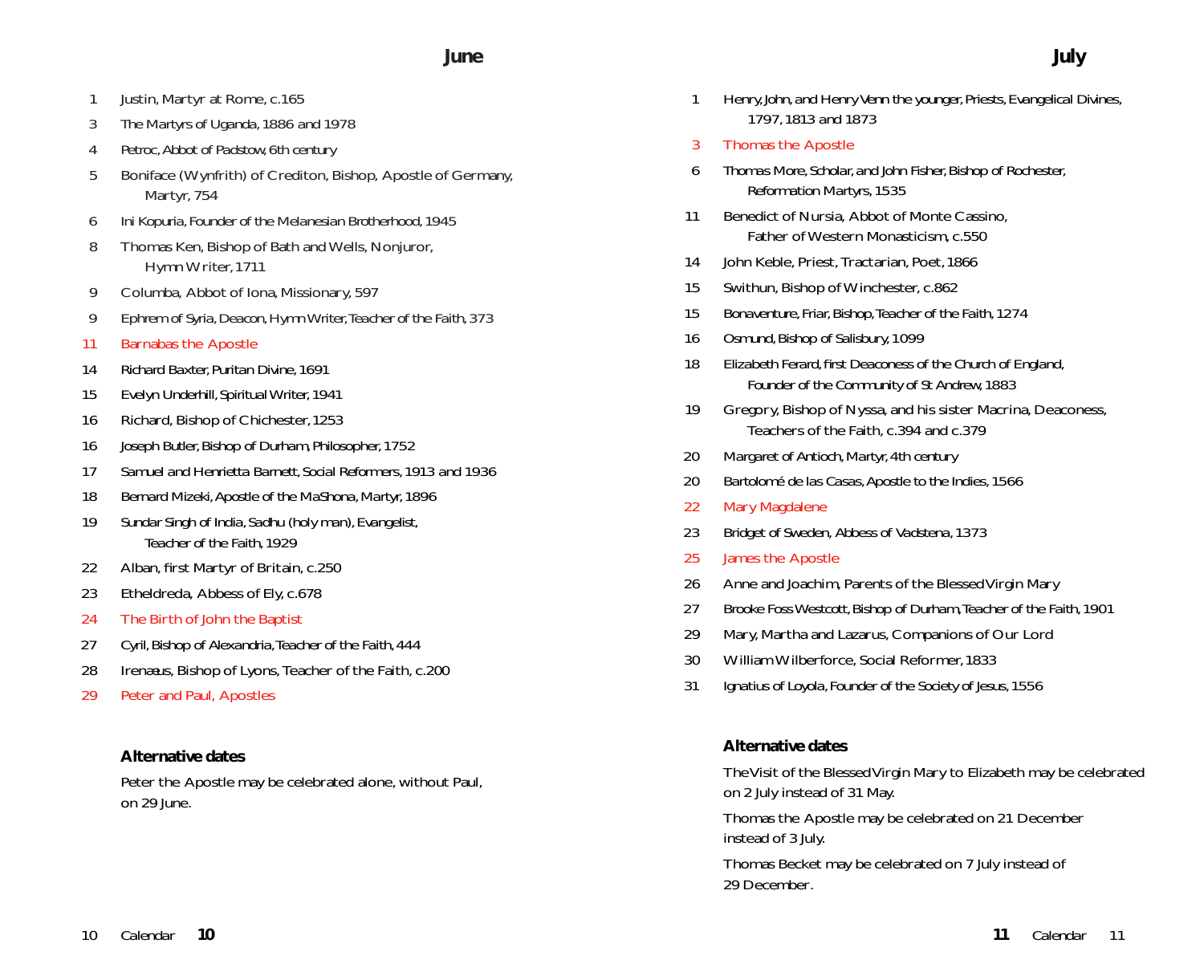## **August**

## **September**

- *Jean-Baptiste Vianney, Curé d'Ars, Spiritual Guide, 1859*
- Oswald, King of Northumbria, Martyr, 642
- The Transfiguration of Our Lord
- *John Mason Neale, Priest, Hymn Writer, 1866*
- Dominic, Priest, Founder of the Order of Preachers,1221
- Mary Sumner, Founder of the Mothers' Union,1921
- Laurence, Deacon at Rome, Martyr, 258
- Clare of Assisi, Founder of the Minoresses (Poor Clares),1253
- *John Henry Newman, Priest, Tractarian, 1890*
- Jeremy Taylor, Bishop of Down and Connor, Teacher of the Faith,1667
- *Florence Nightingale, Nurse, Social Reformer, 1910*
- *Octavia Hill, Social Reformer, 1912*
- *Maximilian Kolbe, Friar, Martyr, 1941*
- The Blessed Virgin Mary
- 20 Bernard, Abbot of Clairvaux, Teacher of the Faith, 1153
- *William and Catherine Booth, Founders of the Salvation Army, 1912 and 1890*
- Bartholomew the Apostle
- Monica, mother of Augustine of Hippo, 387
- Augustine, Bishop of Hippo, Teacher of the Faith, 430
- The Beheading of John the Baptist
- John Bunyan, Spiritual Writer,1688
- Aidan, Bishop of Lindisfarne, Missionary, 651

#### **Alternative dates**

The Blessed Virgin Mary may be celebrated on 8 September instead of 15 August.

- *Giles of Provence, Hermit, c.710*
- *The Martyrs of Papua New Guinea, 1901 and 1942*
- Gregory the Great, Bishop of Rome, Teacher of the Faith, 604
- *Birinus, Bishop of Dorchester (Oxon), Apostle of Wessex, 650*
- *Allen Gardiner, Missionary, Founder of the South American Mission Society, 1851*
- The Birth of the Blessed Virgin Mary
- *Charles Fuge Lowder, Priest, 1880*
- John Chrysostom, Bishop of Constantinople, Teacher of the Faith, 407
- 14 Holy Cross Day
- Cyprian, Bishop of Carthage, Martyr, 258
- Ninian, Bishop of Galloway, Apostle of the Picts, c.432
- *Edward Bouverie Pusey, Priest, Tractarian, 1882*
- Hildegard, Abbess of Bingen,Visionary,1179
- *Theodore of Tarsus, Archbishop of Canterbury, 690*
- John Coleridge Patteson, First Bishop of Melanesia, and his Companions, Martyrs,1871
- Matthew, Apostle and Evangelist
- Lancelot Andrewes, Bishop of Winchester, Spiritual Writer,1626
- *Sergei of Radonezh, Russian Monastic Reformer, Teacher of the Faith, 1392*
- *Wilson Carlile, Founder of the Church Army, 1942*
- Vincent de Paul, Founder of the Congregation of the Mission (Lazarists),1660
- Michael and All Angels
- *Jerome, Translator of the Scriptures, Teacher of the Faith, 420*

### **Alternative dates**

Cuthbert may be celebrated on 4 September instead of 20 March.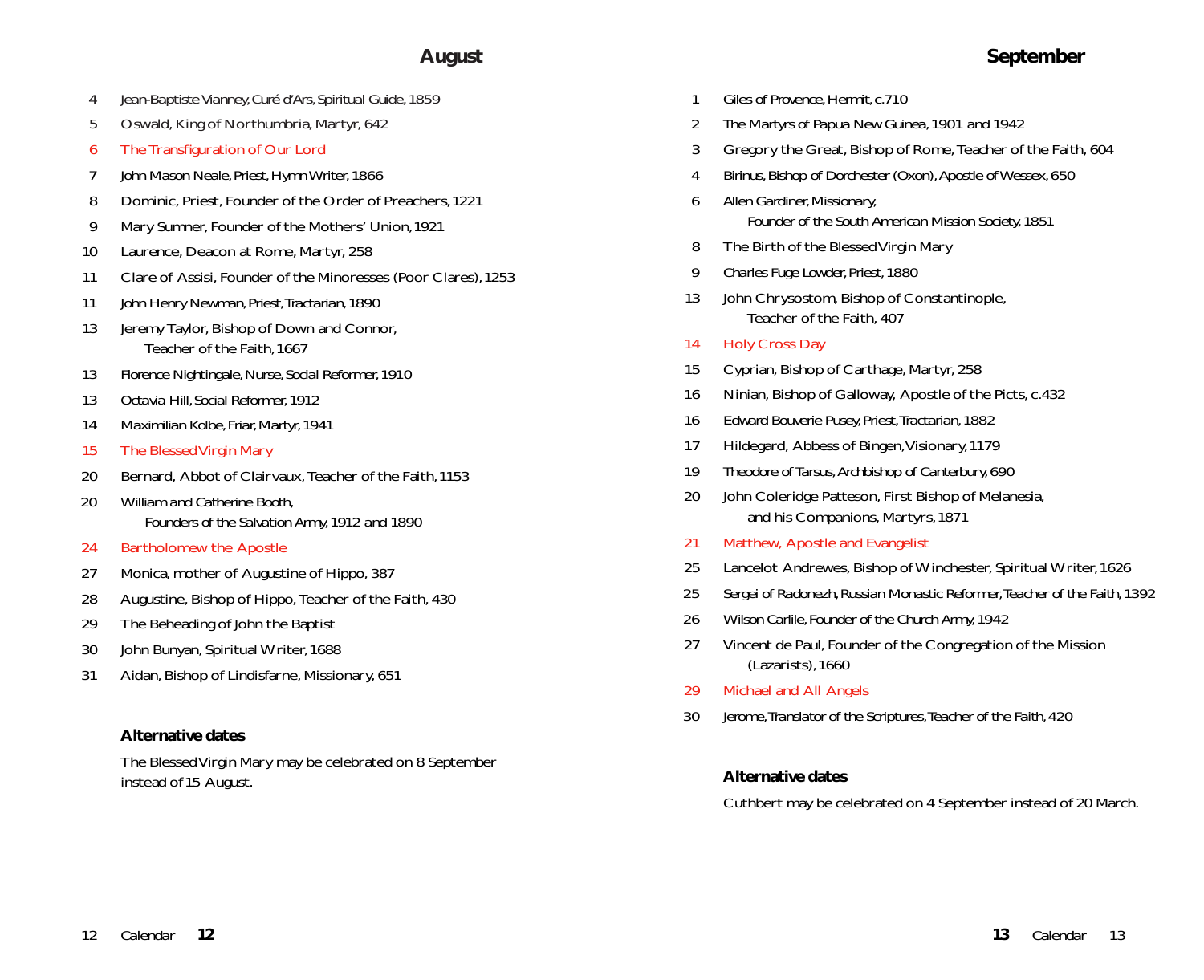## **October**

- *Remigius, Bishop of Rheims, Apostle of the Franks, 533*
- *Anthony Ashley Cooper, Earl of Shaftesbury, Social Reformer, 1885*
- Francis of Assisi, Friar, Deacon, Founder of the Friars Minor,1226
- William Tyndale, Translator of the Scriptures, Reformation Martyr,1536
- *Denys, Bishop of Paris, and his Companions, Martyrs, c.250*
- *Robert Grosseteste, Bishop of Lincoln, Philosopher, Scientist, 1253*
- Paulinus, Bishop of York, Missionary, 644
- *Thomas Traherne, Poet, Spiritual Writer, 1674*
- *Ethelburga, Abbess of Barking, 675*
- *James the Deacon, companion of Paulinus, 7th century*
- Wilfrid of Ripon, Bishop, Missionary, 709
- *Elizabeth Fry, Prison Reformer, 1845*
- *Edith Cavell, Nurse, 1915*
- Edward the Confessor, King of England,1066
- Teresa of Avila, Teacher of the Faith,1582
- *Nicholas Ridley, Bishop of London, and Hugh Latimer, Bishop of Worcester, Reformation Martyrs, 1555*
- Ignatius, Bishop of Antioch, Martyr, c.107
- Luke the Evangelist
- Henry Martyn, Translator of the Scriptures, Missionary in India and Persia,1812
- *Crispin and Crispinian, Martyrs at Rome, c.287*
- Alfred the Great, King of the West Saxons, Scholar, 899
- *Cedd, Abbot of Lastingham, Bishop of the East Saxons, 664*
- Simon and Jude, Apostles
- James Hannington, Bishop of Eastern Equatorial Africa, Martyr in Uganda,1885
- *Martin Luther, Reformer, 1546*

### **Alternative dates**

Chad may be celebrated with Cedd on 26 October instead of 2 March.

- **All Saints' Day**
- Commemoration of the Faithful Departed (All Souls' Day)
- Richard Hooker, Priest, Anglican Apologist, Teacher of the Faith,1600
- *Martin of Porres, Friar, 1639*
- *Leonard, Hermit, 6th century*
- *William Temple, Archbishop of Canterbury, Teacher of the Faith, 1944*
- Willibrord of York, Bishop, Apostle of Frisia, 739
- The Saints and Martyrs of England
- *Margery Kempe, Mystic, c.1440*
- Leo the Great, Bishop of Rome, Teacher of the Faith, 461
- Martin, Bishop of Tours, c.397
- Charles Simeon, Priest, Evangelical Divine,1836
- *Samuel Seabury, first Anglican Bishop in North America, 1796*
- Margaret, Queen of Scotland, Philanthropist, Reformer of the Church,1093
- *Edmund Rich of Abingdon, Archbishop of Canterbury, 1240*
- Hugh, Bishop of Lincoln,1200
- Elizabeth of Hungary, Princess of Thuringia, Philanthropist,1231
- Hilda, Abbess of Whitby, 680
- *Mechtild, Béguine of Magdeburg, Mystic, 1280*
- Edmund, King of the East Angles, Martyr, 870
- *Priscilla Lydia Sellon, a Restorer of the Religious Life in the Church of England, 1876*
- *Cecilia, Martyr at Rome, c.230*
- Clement, Bishop of Rome, Martyr, c.100
- *Catherine of Alexandria, Martyr, 4th century*
- *Isaac Watts, Hymn Writer, 1748*
- *Day of Intercession and Thanksgiving for the Missionary Work of the Church*
- Andrew the Apostle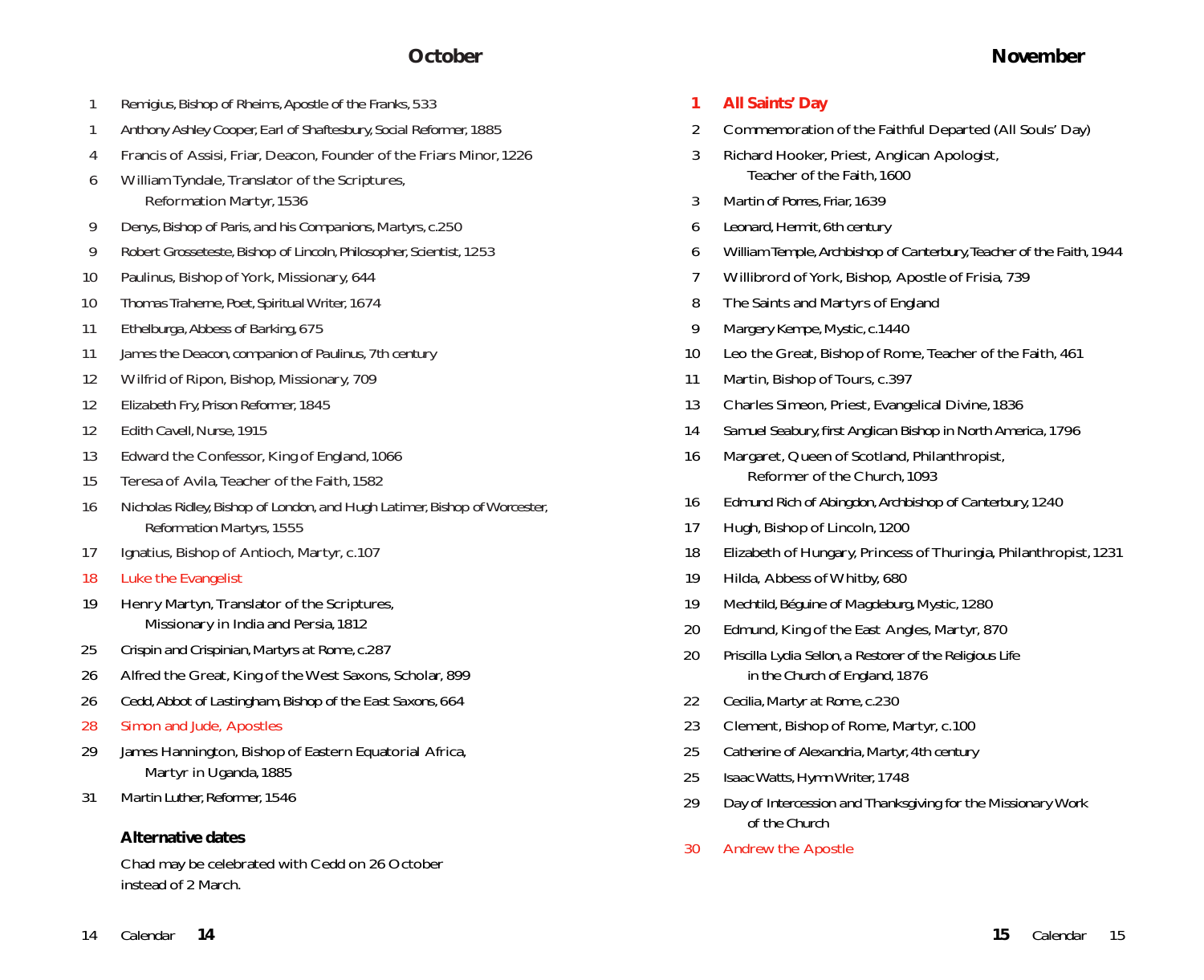## **December**

| 1  | Charles de Foucauld, Hermit in the Sahara, 1916                        |
|----|------------------------------------------------------------------------|
| 3  | Francis Xavier, Missionary, Apostle of the Indies, 1552                |
| 4  | John of Damascus, Monk, Teacher of the Faith, c.749                    |
| 4  | Nicholas Ferrar, Deacon, Founder of the Little Gidding Community, 1637 |
| 6  | Nicholas, Bishop of Myra, c.326                                        |
| 7  | Ambrose, Bishop of Milan, Teacher of the Faith, 397                    |
| 8  | The Conception of the Blessed Virgin Mary                              |
| 13 | Lucy, Martyr at Syracuse, 304                                          |
| 13 | Samuel Johnson, Moralist, 1784                                         |
| 14 | John of the Cross, Poet, Teacher of the Faith, 1591                    |
| 17 | O Sapientia                                                            |
| 17 | Eglantine Jebb, Social Reformer, Founder of 'Save The Children', 1928  |
| 24 | Christmas Eve                                                          |
| 25 | <b>Christmas Day</b>                                                   |
| 26 | Stephen, Deacon, First Martyr                                          |
| 27 | John, Apostle and Evangelist                                           |
| 28 | The Holy Innocents                                                     |
| 29 | Thomas Becket, Archbishop of Canterbury, Martyr, 1170                  |
| 31 | John Wyclif, Reformer, 1384                                            |
|    | <b>Alternative dates</b>                                               |
|    |                                                                        |

Thomas the Apostle may be celebrated on 21 December instead of 3 July.

Thomas Becket may be celebrated on 7 July instead of 29 December.

## **f** *The Date of Easter and Other Variable Dates*

*For the lectionary years, see page 18.*

| Year | Ash         | Easter   | <b>Ascension</b> | Pentecost     |    | <b>First Sunday</b> |
|------|-------------|----------|------------------|---------------|----|---------------------|
|      | Wednesday   | Day      | Day              | (Whit Sunday) |    | of Advent           |
| 2001 | 28 February | 15 April | 24 May           | 3 June        |    | 2 December          |
| 2002 | 13 February | 31 March | 9 May            | 19 May        |    | 1 December          |
| 2003 | 5 March     | 20 April | 29 May           | 8 June        |    | 30 November         |
| 2004 | 25 February | 11 April | 20 May           | 30 May        |    | 28 November         |
| 2005 | 9 February  | 27 March | 5 May            | 15 May        |    | 27 November         |
| 2006 | 1 March     | 16 April | 25 May           | 4 June        |    | 3 December          |
| 2007 | 21 February | 8 April  | 17 May           | 27 May        |    | 2 December          |
| 2008 | 6 February  | 23 March | 1 May            | 11 May        |    | 30 November         |
| 2009 | 25 February | 12 April | 21 May           | 31 May        |    | 29 November         |
| 2010 | 17 February | 4 April  | 13 May           | 23 May        |    | 28 November         |
| 2011 | 9 March     | 24 April | 2 June           | 12 June       |    | 27 November         |
| 2012 | 22 February | 8 April  | 17 May           | 27 May        |    | 2 December          |
| 2013 | 13 February | 31 March | 9 May            | 19 May        | 1. | December            |
| 2014 | 5 March     | 20 April | 29 May           | 8 June        |    | 30 November         |
| 2015 | 18 February | 5 April  | 14 May           | 24 May        |    | 29 November         |
| 2016 | 10 February | 27 March | 5 May            | 15 May        |    | 27 November         |
| 2017 | 1 March     | 16 April | 25 May           | 4 June        |    | 3 December          |
| 2018 | 14 February | 1 April  | 10 May           | 20 May        |    | 2 December          |
| 2019 | 6 March     | 21 April | 30 May           | 9 June        | 1. | December            |
| 2020 | 26 February | 12 April | 21 May           | 31 May        |    | 29 November         |
| 2021 | 17 February | 4 April  | 13 May           | 23 May        |    | 28 November         |
| 2022 | 2 March     | 17 April | 26 May           | 5 June        |    | 27 November         |
| 2023 | 22 February | 9 April  | 18 May           | 28 May        |    | 3 December          |
| 2024 | 14 February | 31 March | 9 May            | 19 May        | 1  | December            |
| 2025 | 5 March     | 20 April | 29 May           | 8 June        |    | 30 November         |
| 2026 | 18 February | 5 April  | 14 May           | 24 May        |    | 29 November         |
| 2027 | 10 February | 28 March | 6 May            | 16 May        |    | 28 November         |
| 2028 | 1 March     | 16 April | 25 May           | 4 June        |    | 3 December          |
| 2029 | 14 February | 1 April  | 10 May           | 20 May        |    | 2 December          |
| 2030 | 6 March     | 21 April | 30 May           | 9 June        | 1  | December            |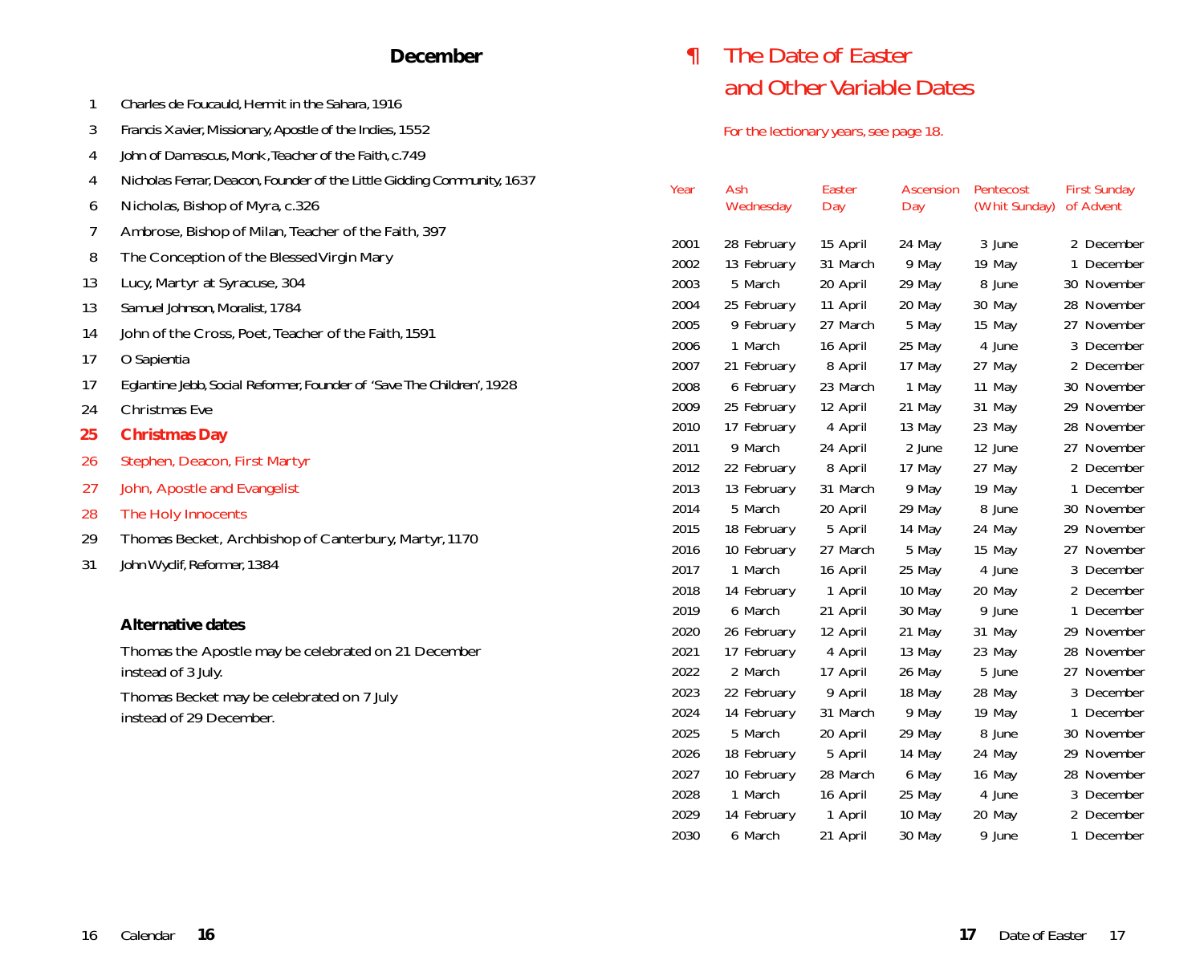# ¶ *The Lectionary Years*

| Church Year        | <b>Sunday</b>  | Weekday        |
|--------------------|----------------|----------------|
| (Advent to Advent) | Lectionary     | Lectionary     |
|                    | Year           | Year           |
|                    |                |                |
| 2000 / 2001        | С              | 1              |
| 2001 / 2002        | A              | $\overline{2}$ |
| 2002 / 2003        | B              | 1              |
| 2003 / 2004        | C              | 2              |
| 2004 / 2005        | А              | 1              |
| 2005 / 2006        | B              | $\overline{2}$ |
| 2006 / 2007        | $\overline{C}$ | 1              |
| 2007 / 2008        | Α              | $\overline{2}$ |
| 2008 / 2009        | B              | 1              |
| 2009 / 2010        | C              | $\overline{2}$ |
| 2010 / 2011        | Α              | 1              |
| 2011 / 2012        | Β              | 2              |
| 2012 / 2013        | $\overline{C}$ | 1              |
| 2013 / 2014        | A              | $\overline{2}$ |
| 2014 / 2015        | B              | 1              |
| 2015 / 2016        | $\overline{C}$ | $\overline{2}$ |
| 2016 / 2017        | A              | 1              |
| 2017 / 2018        | B              | 2              |
| 2018 / 2019        | C              | 1              |
| 2019 / 2020        | Α              | $\overline{2}$ |
| 2020 / 2021        | B              | 1              |
| 2021 / 2022        | C              | 2              |
| 2022 / 2023        | A              | 1              |
| 2023 / 2024        | Β              | $\overline{2}$ |
| 2024 / 2025        | C              | 1              |
| 2025 / 2026        | A              | $\overline{c}$ |
| 2026 / 2027        | B              | 1              |
| 2027 / 2028        | C              | 2              |
| 2028 / 2029        | Α              | 1              |
| 2029 / 2030        | B              | $\overline{2}$ |
|                    |                |                |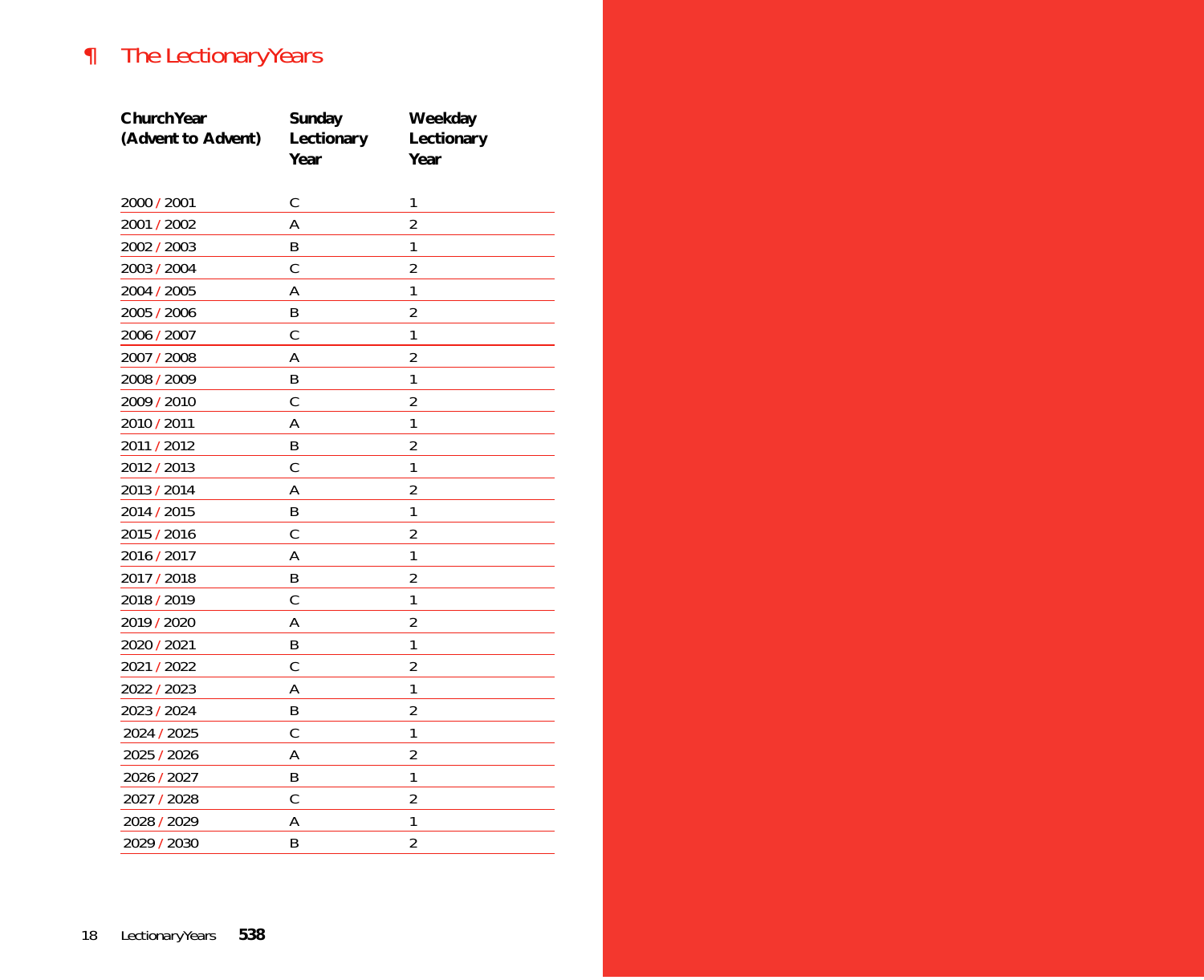## **Holy Baptism**

## **Contents**

Pastoral Introduction **21**

- **22 Holy Baptism within a Celebration of Holy Communion – Structure**
- **24 Holy Baptism apart from a Celebration of Holy Communion – Structure**
- **25 Holy Baptism**

### **40 Supplementary Texts**

Responsive Form of the Prayer over the Water **40** Seasonal Prayers over the Water **41** A Litany of the Resurrection **46** An Alternative Form of the Decision **48** An Alternative Profession of Faith **49** Thanksgiving Prayer for a Child **50** Bible Readings and Psalms at Holy Baptism **51** Alternative Prayers of Intercession **52** Short Eucharistic Preface (traditional language) **52** Seasonal Provisions **53**

- **62 Notes to Holy Baptism**
- **66 Baptism within a Celebration of Holy Communion – Outline Order**
- **68 Baptism at a Service of the Word Outline Order**

## ¶ *Pastoral Introduction*

### *This may be read by those present before the service begins.*

Baptism marks the beginning of a journey with God which continues for the rest of our lives, the first step in response to God's love. For all involved, particularly the candidates but also parents, godparents and sponsors, it is a joyful moment when we rejoice in what God has done for us in Christ, making serious promises and declaring the faith. The wider community of the local church and friends welcome the new Christian, promising support and prayer for the future. Hearing and doing these things provides an opportunity to remember our own baptism and reflect on the progress made on that journey, which is now to be shared with this new member of the Church.

The service paints many vivid pictures of what happens on the Christian way. There is the sign of the cross, the badge of faith in the Christian journey, which reminds us of Christ's death for us. Our 'drowning' in the water of baptism, where we believe we die to sin and are raised to new life, unites us to Christ's dying and rising, a picture that can be brought home vividly by the way the baptism is administered.Water is also a sign of new life, as we are born again by water and the Spirit, as Jesus was at his baptism. And as a sign of that new life, there may be a lighted candle, a picture of the light of Christ conquering the darkness of evil. Everyone who is baptized walks in that light for the rest of their lives.

As you pray for the candidates, picture them with yourself and the whole Church throughout the ages, journeying into the fullness of God's love.

### *Jesus said,'I came that they may have life, and have it abundantly.'*

*John 10.10*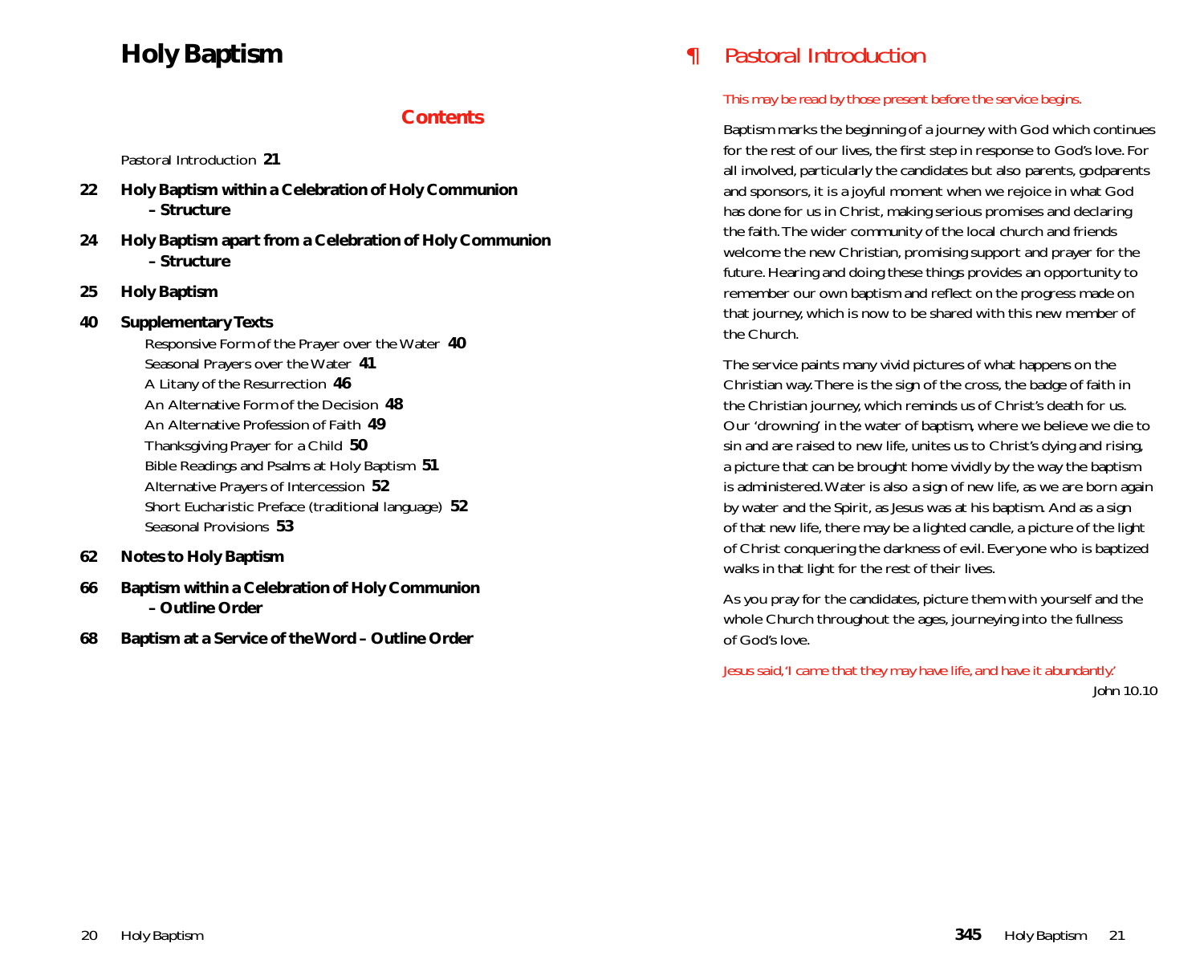## **Holy Baptism within a Celebration of Holy Communion**

## *Structure*

¶ Preparation

The Greeting Thanksgiving Prayer for a Child Introduction \* *† Presentation of the Candidates* The Collect \*

### ¶ The Liturgy of the Word

Readings and Psalm Gospel Reading Sermon

## ¶ The Liturgy of Baptism

† Presentation of the Candidates The Decision Signing with the Cross Prayer over the Water \* Profession of Faith \* Baptism Commission † Prayers of Intercession \* The Welcome and Peace \* *† Prayers of Intercession \**

## **The Liturgy of the Eucharist**

Preparation of the Table Taking of the Bread and Wine The Eucharistic Prayer The Lord's Prayer Breaking of the Bread Giving of Communion Prayer after Communion \*

¶ The Sending Out

The Blessing \* Giving of a Lighted Candle The Dismissal

*† indicates alternative position allowed and shown indented in italics*

- *\* indicates alternative texts are provided*
- *For more detail, see page 66.*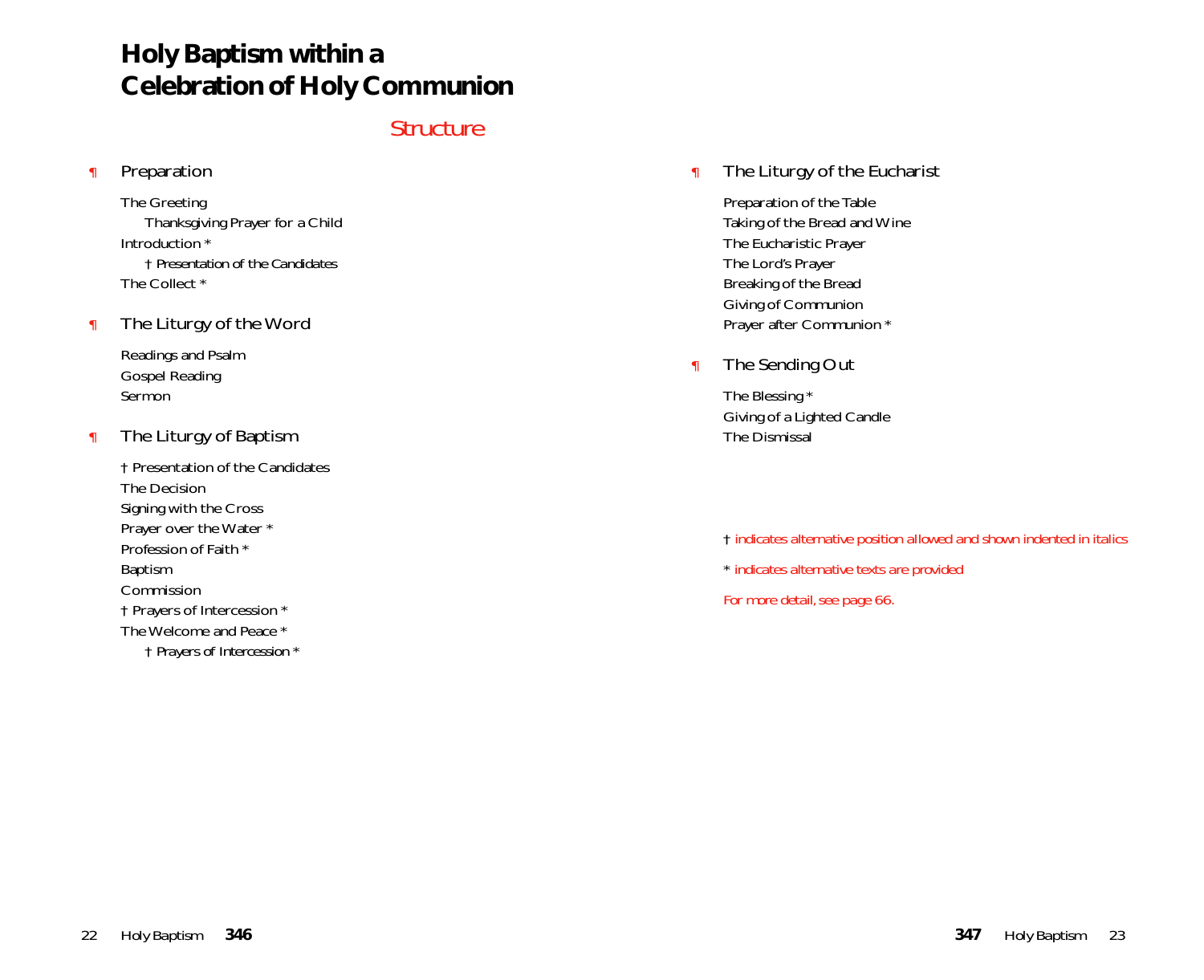## **Holy Baptism apart from a Celebration of Holy Communion**

*Structure*

### ¶ Preparation

The Greeting Thanksgiving Prayer for a Child Introduction \* *† Presentation of the Candidates* The Collect \*

### ¶ The Liturgy of the Word

Readings and Psalm Gospel Reading Sermon

### **The Liturgy of Baptism**

† Presentation of the Candidates The Decision Signing with the Cross Prayer over the Water \* Profession of Faith \* Baptism Commission *† Prayers of Intercession \** The Welcome and Peace \* † Prayers of Intercession \* The Lord's Prayer

### ¶ The Sending Out

The Blessing \* Giving of a Lighted Candle The Dismissal

*† indicates alternative position allowed and shown indented in italics*

*\* indicates alternative texts are provided*

*For more detail, see page 68.*

## **Holy Baptism**

## ¶ *Preparation*

*At the entry of the ministers a hymn may be sung.*

## **The Greeting**

### *The president says*

The grace of our Lord Jesus Christ, the love of God and the fellowship of the Holy Spirit be with you all

*All* **and also with you.**

*Words of welcome or introduction may be said.*

*The president may use the prayer of thanksgiving (page 50).*

### **Introduction**

#### *The president may use these or other words*

Our Lord Jesus Christ has told us that to enter the kingdom of heaven we must be born again of water and the Spirit, and has given us baptism as the sign and seal of this new birth. Here we are washed by the Holy Spirit and made clean. Here we are clothed with Christ, dying to sin that we may live his risen life. As children of God, we have a new dignity and God calls us to fullness of life.

*The Gloria in excelsis may be used.*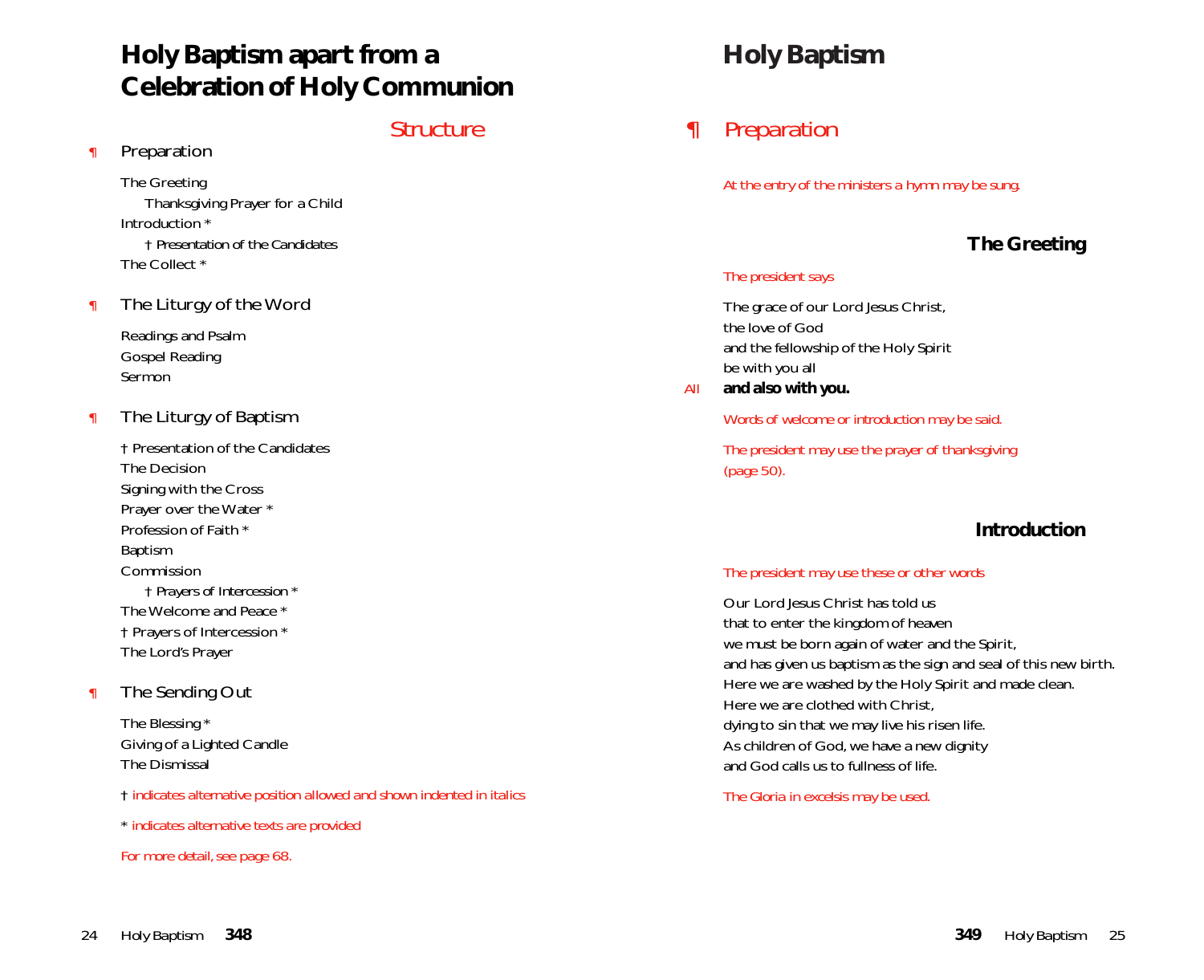## **The Collect**

*The president introduces a period of silent prayer with the words* 

Let us pray *or a more specific bidding.*

*The Collect of the Day, one of the seasonal Collects (pages 53–61) or this Collect is said*

Heavenly Father,

by the power of your Holy Spirit you give to your faithful people new life in the water of baptism. Guide and strengthen us by the same Spirit, that we who are born again may serve you in faith and love, and grow into the full stature of your Son, Jesus Christ,

who is alive and reigns with you in the unity of the Holy Spirit now and for ever.

*All* **Amen.**

## *¶ The Liturgy of the Word*

## **Readings**

*The readings of the day are normally used on Sundays and Principal Festivals. For a table of readings, see page 51.*

*Either one or two readings from Scripture may precede the Gospel reading.*

*At the end of each the reader may say*

This is the word of the Lord.

### *All* **Thanks be to God.**

*The psalm or canticle follows the first reading; other hymns and songs may be used between the readings.*

## **Gospel Reading**

*An acclamation may herald the Gospel reading.*

*When the Gospel is announced the reader says*

Hear the Gospel of our Lord Jesus Christ according to *N*.

*All* **Glory to you, O Lord.**

### *At the end*

This is the Gospel of the Lord.

**All Praise to you, O Christ.** 

**Sermon**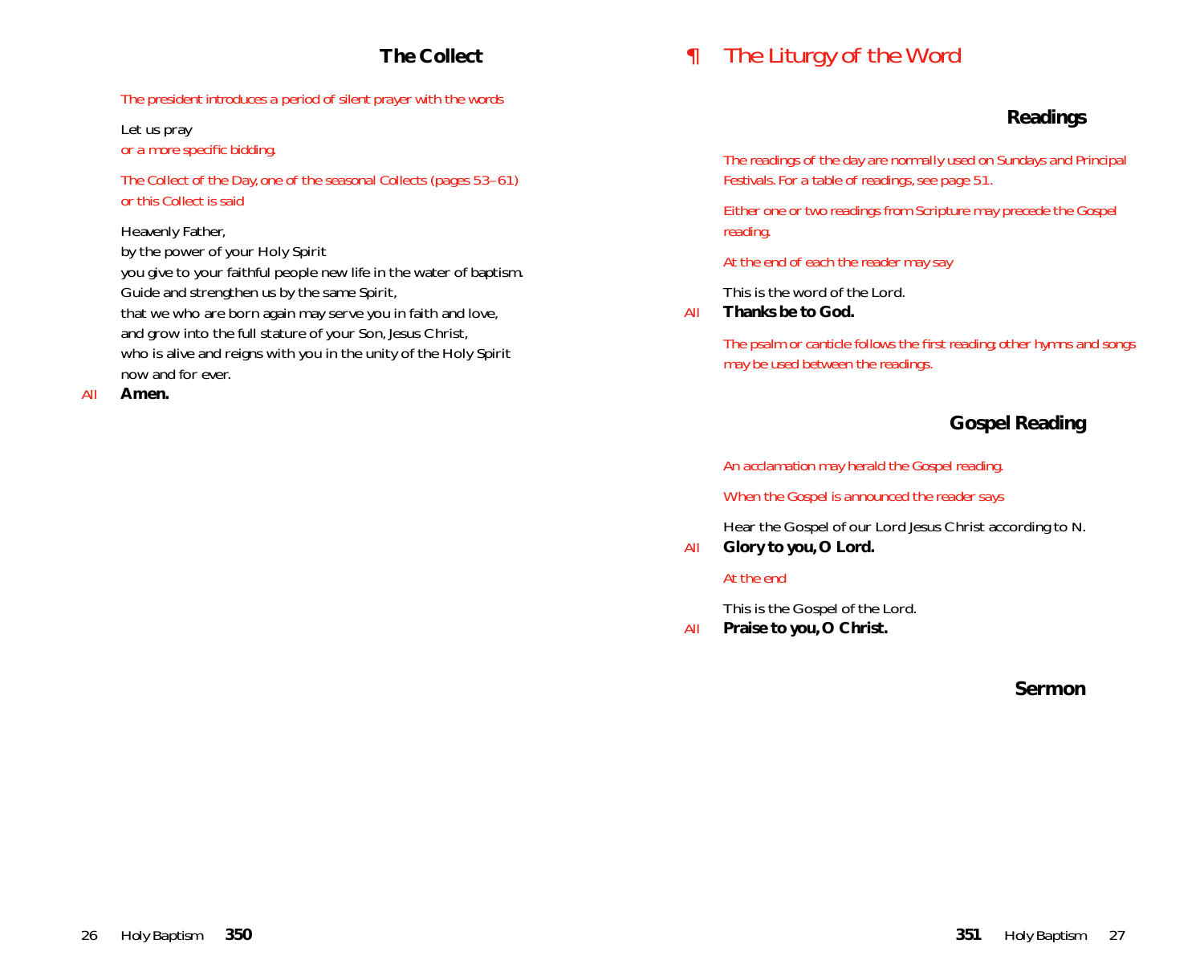## *¶ The Liturgy of Baptism*

## **Presentation of the Candidates**

*The candidates may be presented to the congregation. Where appropriate, they may be presented by their godparents or sponsors.*

*The president asks those candidates for baptism who are able to answer for themselves*

Do you wish to be baptized? **I do.**

*Testimony by the candidate(s) may follow.*

### *The president addresses the whole congregation*

Faith is the gift of God to his people. In baptism the Lord is adding to our number those whom he is calling. People of God, will you welcome *these children/candidates* and uphold *them* in *their* new life in Christ?

### *All* **With the help of God, we will.**

### *At the baptism of children, the president then says to the parents and godparents*

Parents and godparents, the Church receives *these children* with joy. Today we are trusting God for *their* growth in faith. Will you pray for *them*, draw *them* by your example into the community of faith and walk with *them* in the way of Christ? **With the help of God, we will.**

In baptism *these children* begin their journey in faith. You speak for *them* today. Will you care for *them*, and help *them* to take *their* place within the life and worship of Christ's Church? **With the help of God, we will.**

*A large candle may be lit. The president addresses the candidates directly, or through their parents, godparents and sponsors*

In baptism, God calls us out of darkness into his marvellous light. To follow Christ means dying to sin and rising to new life with him. Therefore I ask:

Do you reject the devil and all rebellion against God? **I reject them.**

Do you renounce the deceit and corruption of evil? **I renounce them.**

Do you repent of the sins that separate us from God and neighbour? **I repent of them.**

Do you turn to Christ as Saviour? **I turn to Christ.**

Do you submit to Christ as Lord? **I submit to Christ.**

Do you come to Christ, the way, the truth and the life? **I come to Christ.**

*Where there are strong pastoral reasons, the alternative form of the Decision (page 48) may be used.*

## **The Decision**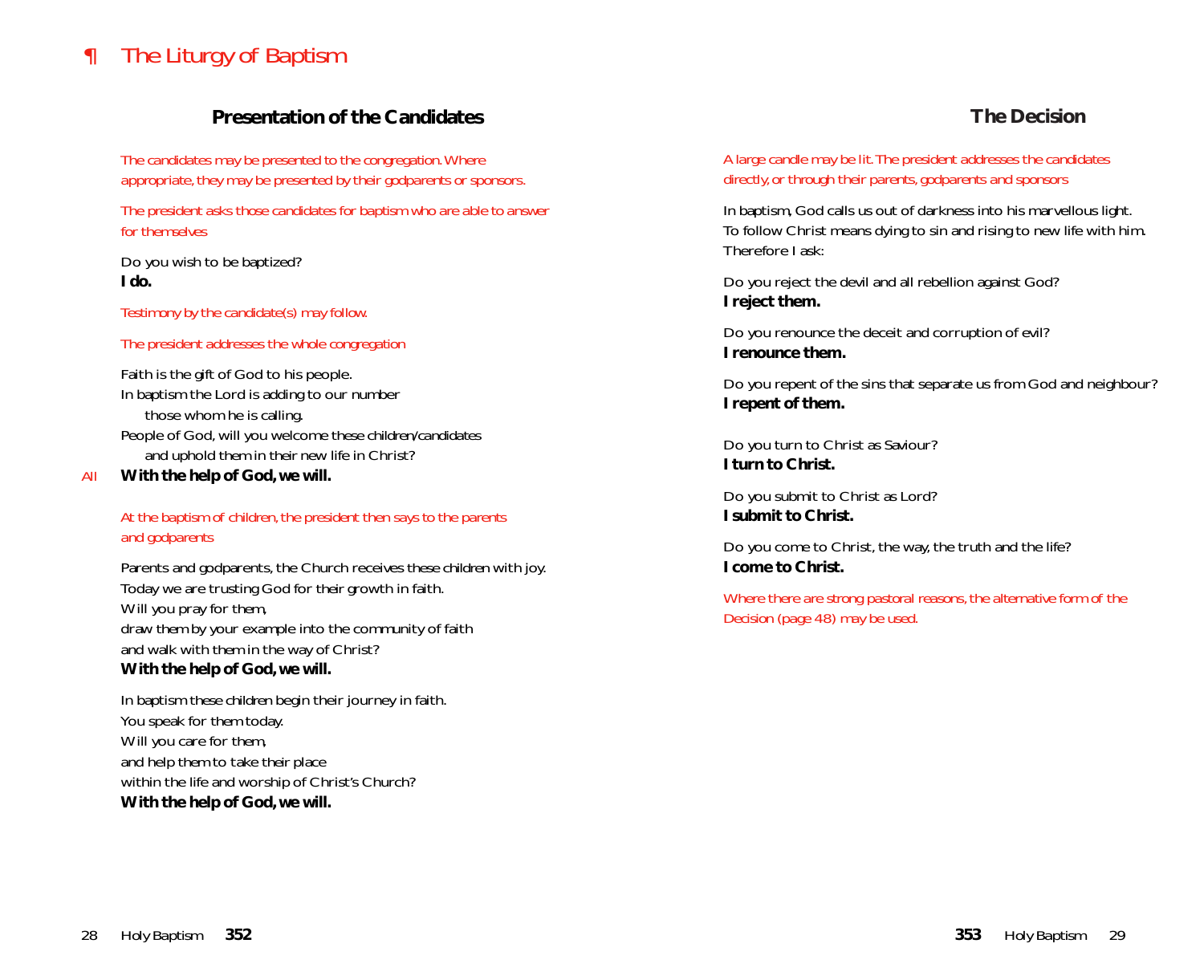## **Signing with the Cross**

### **Prayer over the Water**

*The president or another minister makes the sign of the cross on the forehead of each candidate, saying*

Christ claims you for his own. Receive the sign of his cross.

*The president may invite parents, godparents and sponsors to sign the candidates with the cross. When all the candidates have been signed, the president says*

Do not be ashamed to confess the faith of Christ crucified.

*All* **Fight valiantly as a disciple of Christ against sin, the world and the devil, and remain faithful to Christ to the end of your life.**

May almighty God deliver you from the powers of darkness, restore in you the image of his glory, and lead you in the light and obedience of Christ.

*All* **Amen.**

*The ministers and candidates gather at the baptismal font. A canticle, psalm, hymn or litany may be used (see page 46).*

*The president stands before the water of baptism and says (optional seasonal and responsive forms are provided on pages 42–45)*

Praise God who made heaven and earth,

*All* **who keeps his promise for ever.**

Let us give thanks to the Lord our God.

*All* **It is right to give thanks and praise.**

We thank you, almighty God, for the gift of water to sustain, refresh and cleanse all life. Over water the Holy Spirit moved in the beginning of creation. Through water you led the children of Israel from slavery in Egypt to freedom in the Promised Land. In water your Son Jesus received the baptism of John and was anointed by the Holy Spirit as the Messiah, the Christ, to lead us from the death of sin to newness of life.

We thank you, Father, for the water of baptism. In it we are buried with Christ in his death. By it we share in his resurrection. Through it we are reborn by the Holy Spirit. Therefore, in joyful obedience to your Son, we baptize into his fellowship those who come to him in faith.

Now sanctify this water that, by the power of your Holy Spirit, they may be cleansed from sin and born again. Renewed in your image, may they walk by the light of faith and continue for ever in the risen life of Jesus Christ our Lord; to whom with you and the Holy Spirit be all honour and glory, now and for ever.

*All* **Amen.**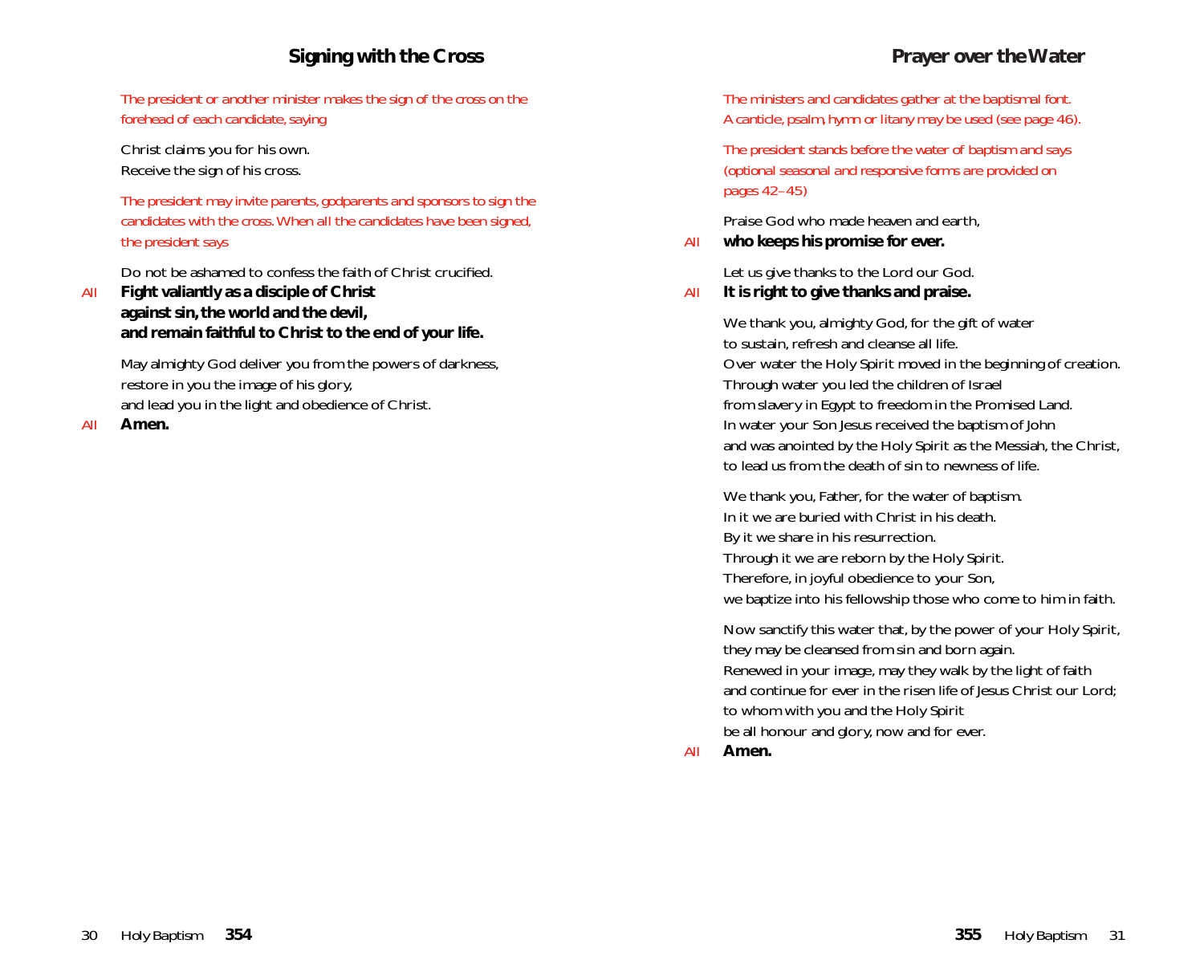## **Profession of Faith**

#### *The president addresses the congregation*

Brothers and sisters, I ask you to profess together with *these candidates* the faith of the Church.

Do you believe and trust in God the Father?

*All* **I believe in God, the Father almighty, creator of heaven and earth.**

Do you believe and trust in his Son Jesus Christ?

*All* **I believe in Jesus Christ, his only Son, our Lord, who was conceived by the Holy Spirit, born of the Virgin Mary, suffered under Pontius Pilate, was crucified, died, and was buried; he descended to the dead. On the third day he rose again; he ascended into heaven, he is seated at the right hand of the Father, and he will come to judge the living and the dead.**

Do you believe and trust in the Holy Spirit?

*All* **I believe in the Holy Spirit, the holy catholic Church, the communion of saints, the forgiveness of sins, the resurrection of the body, and the life everlasting. Amen.**

> *Where there are strong pastoral reasons the Alternative Profession of Faith (page 49) may be used.*

*If the candidate(s) can answer for themselves, the president may say to each one N*, is this your faith?

*Each candidate answers in their own words, or* **This is my faith.**

*The president or another minister dips each candidate in water, or pours water on them, saying*

*N*, I baptize you in the name of the Father, and of the Son, and of the Holy Spirit.

### *All* **Amen.**

*If the newly baptized are clothed with a white robe, a hymn or song may be used, and then a minister may say*

You have been clothed with Christ. As many as are baptized into Christ have put on Christ.

*If those who have been baptized were not signed with the cross immediately after the Decision, the president signs each one now.*

### *The president says*

May God, who has received you by baptism into his Church, pour upon you the riches of his grace, that within the company of Christ's pilgrim people you may daily be renewed by his anointing Spirit, and come to the inheritance of the saints in glory.

*All* **Amen.**

*The president and those who have been baptized may return from the font.*

## **Baptism**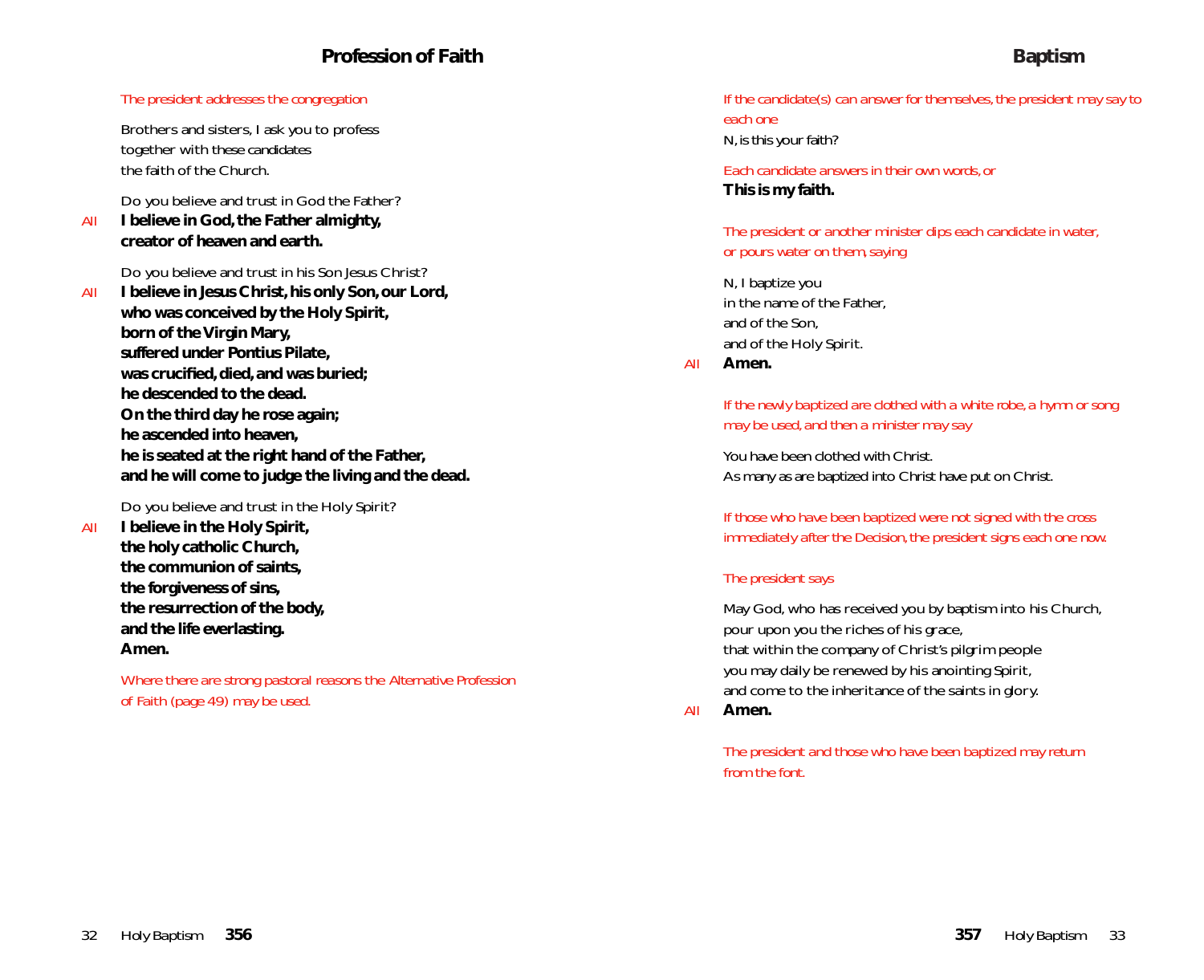### **Commission**

### **Either** *Where the newly baptized are unable to answer for themselves, a minister addresses the congregation, parents and godparents, using these or similar words*

We have brought *these children* to baptism knowing that Jesus died and rose again for *them* and trusting in the promise that God hears and answers prayer.We have prayed that in Jesus Christ *they* will know the forgiveness of *their* sins and the new life of the Spirit.

As *they* grow up, *they* will need the help and encouragement of the Christian community, so that *they* may learn to know God in public worship and private prayer, follow Jesus Christ in the life of faith, serve *their* neighbour after the example of Christ, and in due course come to confirmation.

As part of the Church of Christ, we all have a duty to support *them* by prayer, example and teaching. As *their* parents and godparents, you have the prime responsibility for guiding and helping *them* in *their* early years. This is a demanding task for which you will need the help and grace of God. Therefore let us now pray for grace in guiding *these children* in the way of faith.

#### *One or more of the following prayers may be used*

Faithful and loving God, bless those who care for *these children* and grant them your gifts of love, wisdom and faith. Pour upon them your healing and reconciling love, and protect their home from all evil. Fill them with the light of your presence and establish them in the joy of your kingdom, through Jesus Christ our Lord.

#### *All* **Amen.**

God of grace and life, in your love you have given us a place among your people; keep us faithful to our baptism, and prepare us for that glorious day when the whole creation will be made perfect in your Son our Saviour Jesus Christ.

*All* **Amen.**

#### *These words may be added*

*N and N*,

today God has touched you with his love and given you a place among his people. God promises to be with you in joy and in sorrow, to be your guide in life, and to bring you safely to heaven. In baptism God invites you on a life-long journey. Together with all God's people you must explore the way of Jesus and grow in friendship with God, in love for his people, and in serving others. With us you will listen to the word of God and receive the gifts of God.

### **or** *To the newly baptized who are able to answer for themselves, a minister may say*

Those who are baptized are called to worship and serve God.

Will you continue in the apostles' teaching and fellowship, in the breaking of bread, and in the prayers?

### **With the help of God, I will.**

Will you persevere in resisting evil, and, whenever you fall into sin, repent and return to the Lord? **With the help of God, I will.**

Will you proclaim by word and example the good news of God in Christ? **With the help of God, I will.**

Will you seek and serve Christ in all people, loving your neighbour as yourself? **With the help of God, I will.**

Will you acknowledge Christ's authority over human society, by prayer for the world and its leaders, by defending the weak, and by seeking peace and justice? **With the help of God, I will.**

May Christ dwell in your heart(s) through faith, that you may be rooted and grounded in love and bring forth the fruit of the Spirit. **Amen.**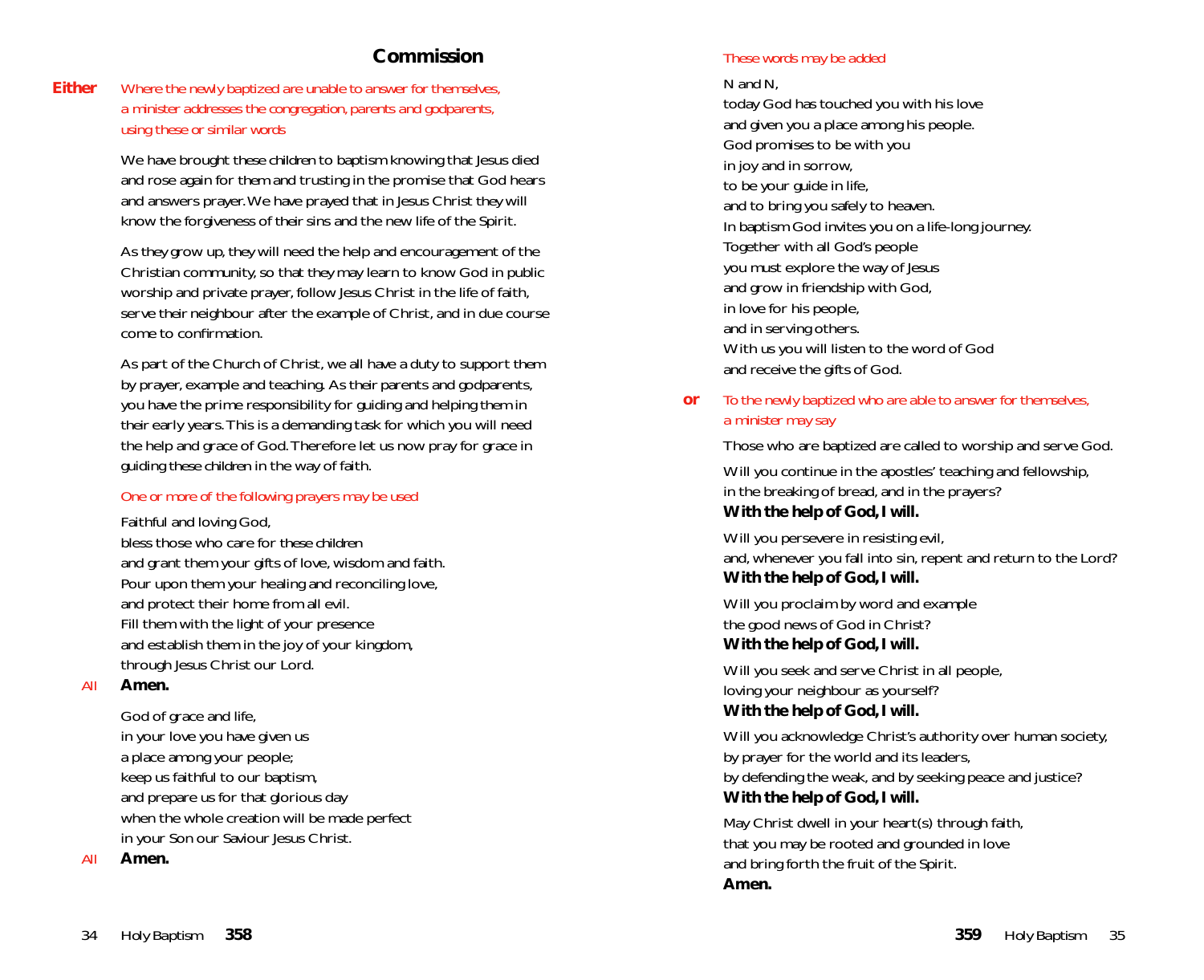## **Prayers of Intercession**

*Either here or after the Welcome and Peace, intercessions may be led by the president or others. These or other suitable words may be used (see pages 52–61). The intercession may conclude with a Collect.*

As a royal priesthood, let us pray to the Father through Christ who ever lives to intercede for us.

Reveal your kingdom among the nations; may peace abound and justice flourish. *Especially for …* Your name be hallowed.

### *All* **Your kingdom come.**

Send down upon us the gift of the Spirit and renew your Church with power from on high. *Especially for …* Your name be hallowed.

### *All* **Your kingdom come.**

Deliver the oppressed, strengthen the weak, heal and restore your creation. *Especially for …* Your name be hallowed.

### *All* **Your kingdom come.**

Rejoicing in the fellowship of the Church on earth, we join our prayers with all the saints in glory. Your name be hallowed.

### *All* **Your kingdom come.**

There is one Lord, one faith, one baptism: *N and N*, by one Spirit we are all baptized into one body.

*All* **We welcome you into the fellowship of faith; we are children of the same heavenly Father; we welcome you.**

### *The congregation may greet the newly baptized.*

*The president introduces the Peace in these or other suitable words (see pages 53, 56, 59–60)*

We are all one in Christ Jesus. We belong to him through faith, heirs of the promise of the Spirit of peace.

The peace of the Lord be always with you *All* **and also with you.**

> *A minister may say* Let us offer one another a sign of peace.

*All may exchange a sign of peace.*

*If the Liturgy of the Eucharist does not follow immediately, the service continues with suitable prayers, ending with the Lord's Prayer and the Sending Out (page 39).*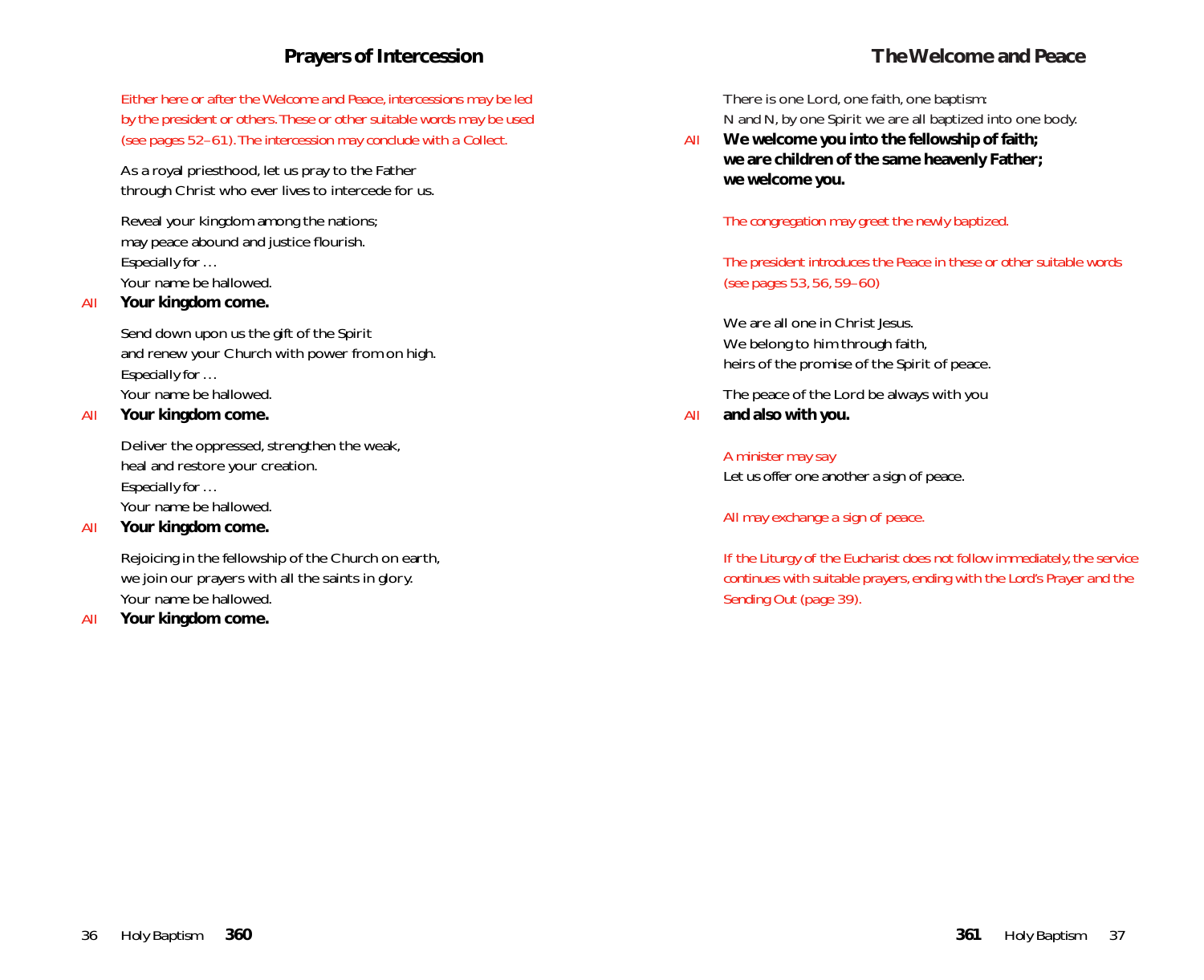## *¶ The Liturgy of the Eucharist*

### *The Order for Celebration of Holy Communion continues with*

**Preparation of the Table**

## **Taking of the Bread and Wine**

### **The Eucharistic Prayer**

### *This short Proper Preface may be used (for a traditional language version see page 52)*

And now we give you thanks because by water and the Holy Spirit you have made us a holy people in Jesus Christ our Lord; you raise us to new life in him and renew in us the image of your glory.

## **The Lord's Prayer**

### **Breaking of the Bread**

### **Giving of Communion**

## **Prayer after Communion**

### *The authorized Post Communion of the day, or a seasonal form, or the following is used*

Eternal God, our beginning and our end, preserve in your people the new life of baptism; as Christ receives us on earth, so may he guide us through the trials of this world and enfold us in the joy of heaven, where you live and reign, one God for ever and ever.

#### *All* **Amen.**

## *¶ The Sending Out*

## **The Blessing**

*The president may use a seasonal blessing, or another suitable blessing, or*

The God of all grace, who called you to his eternal glory in Christ Jesus, establish, strengthen and settle you in the faith; and the blessing of God almighty, the Father, the Son, and the Holy Spirit, be upon you and remain with you always.

*All* **Amen.**

## **Giving of a Lighted Candle**

*The president or another person may give each of the newly baptized a lighted candle. These may be lit from the candle used at the Decision.*

*When all the newly baptized have received a candle, the president says*

God has delivered us from the dominion of darkness and has given us a place with the saints in light.

You have received the light of Christ; walk in this light all the days of your life. *All* **Shine as a light in the world to the glory of God the Father.**

## **The Dismissal**

Go in the light and peace of Christ.

*All* **Thanks be to God.**

*From Easter Day to Pentecost* Alleluia, alleluia *may be added to both the versicle and the response.*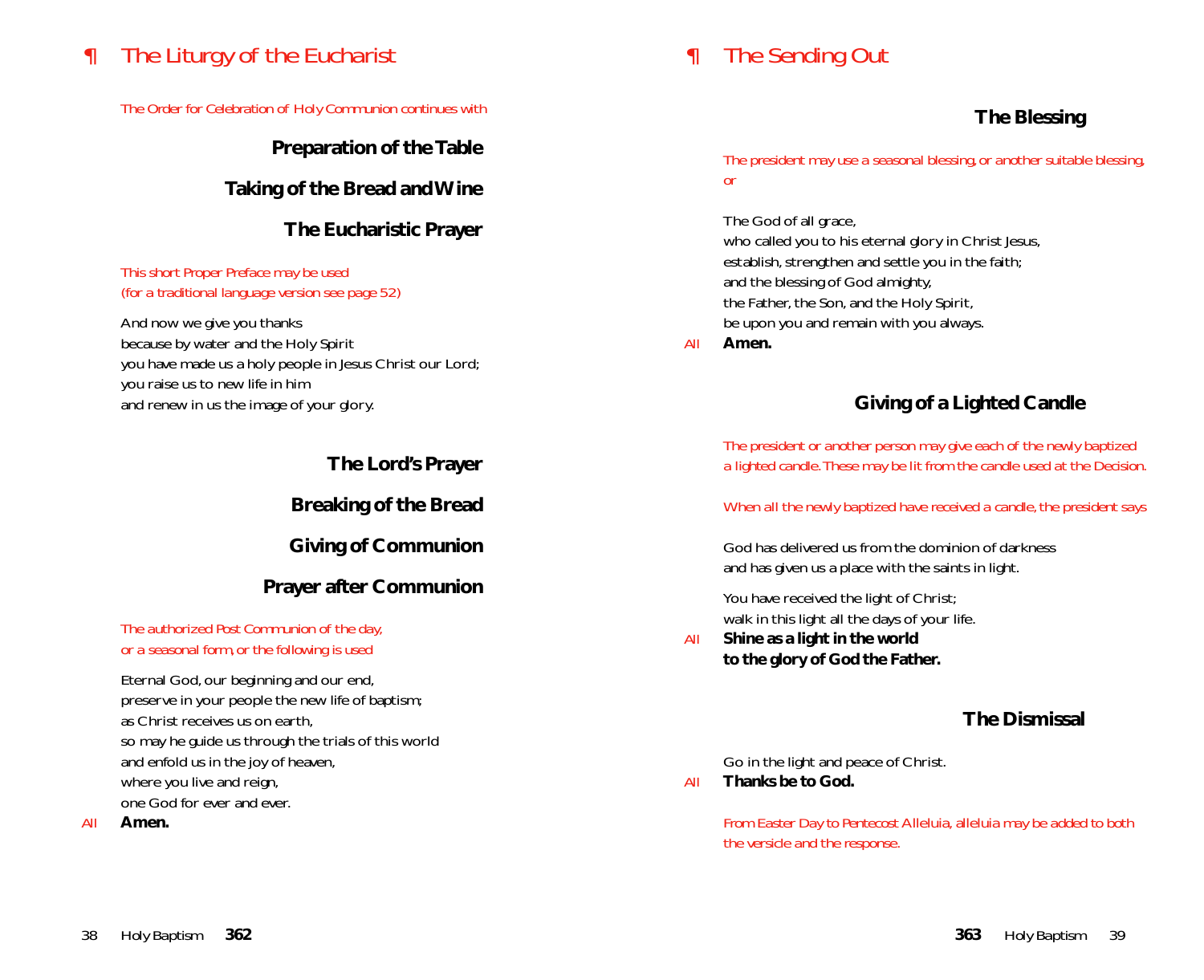## **Supplementary Texts**

## *¶ Responsive Form of the Prayer over the Water*

*The refrain Lord of life,* **renew your creation** *may be said or sung by all. The first phrase Lord of life (italicized) may be said or sung by a deacon or other minister.*

Praise God who made heaven and earth,

### *All* **who keeps his promise for ever.**

Let us give thanks to the Lord our God.

### *All* **It is right to give thanks and praise.**

We thank you, almighty God, for the gift of water to sustain, refresh and cleanse all life. Over water the Holy Spirit moved in the beginning of creation. Through water you led the children of Israel from slavery in Egypt to freedom in the Promised Land. In water your Son Jesus received the baptism of John and was anointed by the Holy Spirit as the Messiah, the Christ, to lead us from the death of sin to newness of life. *Lord of life,*

### *All* **renew your creation.**

We thank you, Father, for the water of baptism. In it we are buried with Christ in his death. By it we share in his resurrection. Through it we are reborn by the Holy Spirit. Therefore, in joyful obedience to your Son, we baptize into his fellowship those who come to him in faith. *Lord of life,*

### *All* **renew your creation.**

Now sanctify this water that, by the power of your Holy Spirit, they may be cleansed from sin and born again. Renewed in your image, may they walk by the light of faith and continue for ever in the risen life of Jesus Christ our Lord; to whom with you and the Holy Spirit be all honour and glory, now and for ever. Amen. *Lord of life,*

*All* **renew your creation.**

## *¶ Seasonal Prayers over the Water*

*The headings (Epiphany/Baptism of Christ/Trinity, Easter/Pentecost and All Saints) indicate the seasonal emphases of the material. However, these texts may be used on any occasion to meet pastoral circumstances.*

## **Epiphany/Baptism of Christ/Trinity**

Praise God who made heaven and earth,

*All* **who keeps his promise for ever.**

Let us give thanks to the Lord our God.

### *All* **It is right to give thanks and praise.**

Father, we give you thanks and praise for your gift of water in creation; for your Spirit, sweeping over the waters, bringing light and life; for your Son Jesus Christ our Lord, baptized in the river Jordan.

We bless you for your new creation, brought to birth by water and the Spirit, and for your grace bestowed upon us your children, washing away our sins.

May your holy and life-giving Spirit move upon these waters. Restore through them the beauty of your creation, and bring those who are baptized to new birth in the family of your Church.

Drown sin in the waters of judgement, anoint your children with power from on high, and make them one with Christ in the freedom of your kingdom. For all might, majesty, dominion and power are yours, now and for ever.

*All* **Alleluia. Amen.**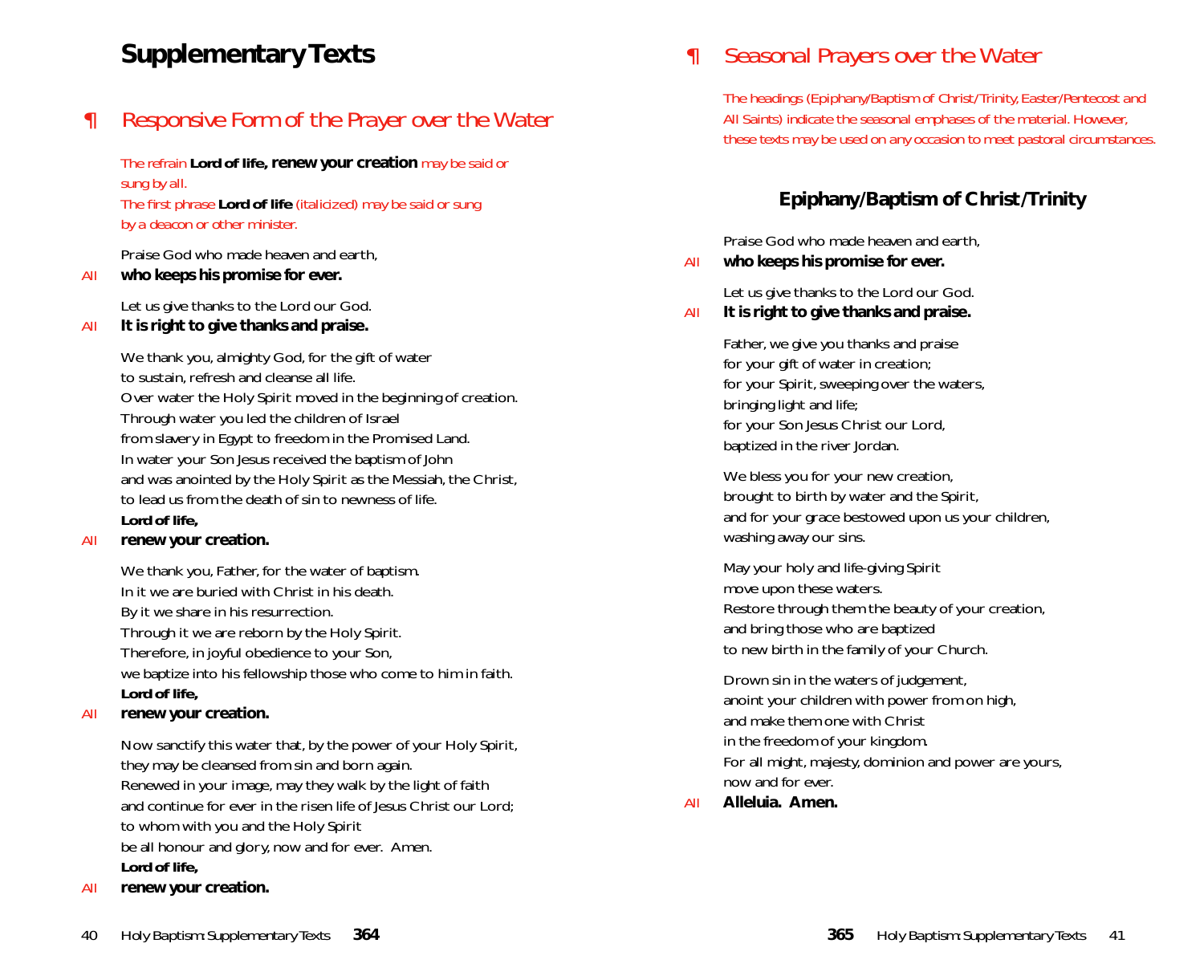## *Responsive Form*

**Easter/Pentecost**

Praise God who made heaven and earth,

*All* **who keeps his promise for ever.**

Let us give thanks to the Lord our God.

*All* **It is right to give thanks and praise.**

Father, for your gift of water in creation,

*All* **we give you thanks and praise.**

For your Spirit, sweeping over the waters, bringing light and life,

*All* **we give you thanks and praise.**

For your Son Jesus Christ our Lord, baptized in the river Jordan,

*All* **we give you thanks and praise.**

For your new creation, brought to birth by water and the Spirit,

*All* **we give you thanks and praise.**

For your grace bestowed upon us your children, washing away our sins,

*All* **we give you thanks and praise.**

Father, accept our sacrifice of praise; may your holy and life-giving Spirit move upon these waters.

### *All* **Lord, receive our prayer.**

Restore through them the beauty of your creation, and bring those who are baptized to new birth in the family of your Church.

### *All* **Lord, receive our prayer.**

Drown sin in the waters of judgement, anoint your children with power from on high, and make them one with Christ in the freedom of your kingdom.

### *All* **Lord, receive our prayer.**

For all might, majesty, dominion and power are yours, now and for ever.

*All* **Alleluia. Amen.**

*The bracketed refrain Saving God,* **give us life** *is optional. If it is used, it may be said or sung by all. The first phrase Saving God (italicized) may be said or sung by a deacon or other minister.*

Praise God who made heaven and earth

*All* **who keeps his promise for ever.**

Let us give thanks to the Lord our God.

*All* **It is right to give thanks and praise.**

Almighty God, whose Son Jesus Christ was baptized in the river Jordan, we thank you for the gift of water to cleanse us and revive us. **[***Saving God,*

*All* **give us life.]**

We thank you that through the waters of the Red Sea you led your people out of slavery to freedom in the Promised Land. **[***Saving God,*

*All* **give us life.]**

We thank you that through the deep waters of death you brought your Son, and raised him to life in triumph.

### **[***Saving God,*

### *All* **give us life.]**

Bless this water, that your servants who are washed in it may be made one with Christ in his death and in his resurrection, to be cleansed and delivered from all sin.

### **[***Saving God,*

### *All* **give us life.]**

Send your Holy Spirit upon them, bring them to new birth in the household of faith and raise them with Christ to full and eternal life; for all might, majesty, authority and power are yours, now and for ever. Amen. **[***Saving God,*

*All* **give us life.]**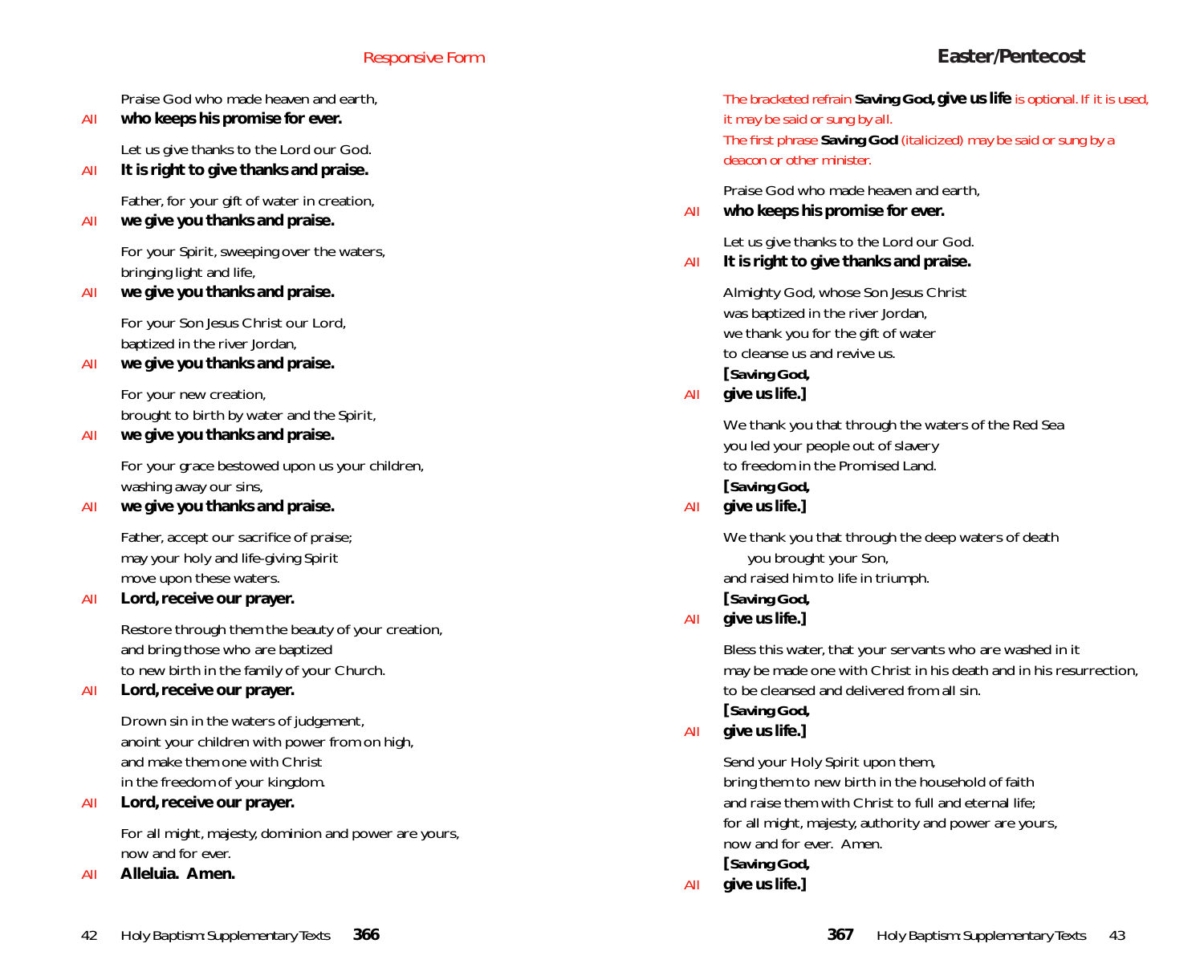### **All Saints**

*The bracketed refrain Hope of the saints***, make known your glory** *is optional. If it is used, it may be said or sung. The first phrase Hope of the saints (italicized) may be said or sung by a deacon or other minister.*

Praise God who made heaven and earth.

#### *All* **who keeps his promise for ever.**

Let us give thanks to the Lord our God.

### *All* **It is right to give thanks and praise.**

Lord of the heavens, we bless your name for all your servants who have been a sign of your grace through the ages. **[***Hope of the saints,*

### *All* **make known your glory.]**

You delivered Noah from the waters of destruction; you divided the waters of the sea, and by the hand of Moses you led your people from slavery into the Promised Land. **[***Hope of the saints,*

### *All* **make known your glory.]**

You made a new covenant in the blood of your Son, that all who confess his name may, by the Holy Spirit, enter the covenant of grace, receive a pledge of the kingdom of heaven, and share in the divine nature. **[***Hope of the saints,*

*All* **make known your glory.]**

Fill these waters, we pray, with the power of that same Spirit, that all who enter them may be reborn and rise from the grave to new life in Christ. **[***Hope of the saints,*

### *All* **make known your glory.]**

As the apostles and prophets, the confessors and martyrs, faithfully served you in their generation, may we be built into an eternal dwelling for you, through Jesus Christ our Lord, to whom with you and the Holy Spirit be honour and glory, now and for ever. Amen. **[***Hope of the saints,*

*All* **make known your glory.]**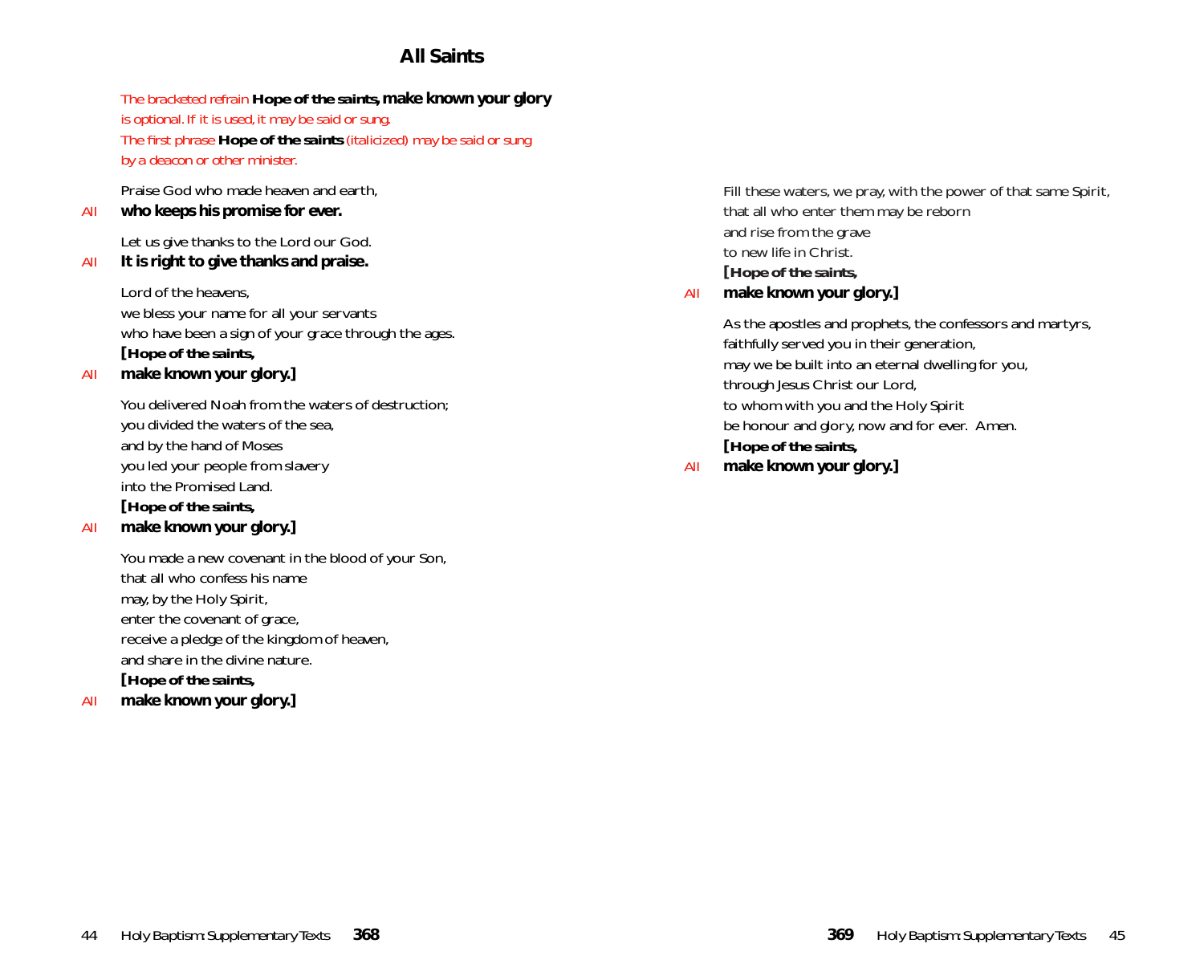| $\P$ | A Litany of the Resurrection<br>which may be used in Procession to the Baptismal Font                                                 |
|------|---------------------------------------------------------------------------------------------------------------------------------------|
| All  | O give thanks to the Lord, for he is gracious:<br>and his mercy endures for ever.                                                     |
| All  | He has loved us from all eternity:<br>for his mercy endures for ever.                                                                 |
| All  | And remembered us when we were in trouble:<br>for his mercy endures for ever.                                                         |
| All  | For us and for our salvation he came down from heaven:<br>for his mercy endures for ever.                                             |
| All  | He became incarnate of the Holy Spirit and the Virgin Mary<br>and was made man:<br>for his mercy endures for ever.                    |
| All  | By his cross and passion he has redeemed the world:<br>for his mercy endures for ever.                                                |
| All  | And has washed us from our sins in his own blood:<br>for his mercy endures for ever.                                                  |
| All  | On the third day he rose again:<br>for his mercy endures for ever.                                                                    |
| All  | And has given us the victory:<br>for his mercy endures for ever.                                                                      |
| All  | He ascended into heaven:<br>for his mercy endures for ever.                                                                           |
| All  | And opened wide for us the everlasting doors:<br>for his mercy endures for ever.                                                      |
| All  | He is seated at the right hand of the Father:<br>for his mercy endures for ever.                                                      |
| All  | And ever lives to make intercession for us:<br>for his mercy endures for ever.                                                        |
| All  | Glory to the Father and to the Son<br>and to the Holy Spirit;<br>as it was in the beginning is now<br>and shall be for ever.<br>Amen. |

For the catholic Church: *All* **blessed be Christ.** For the means of grace: *All* **blessed be Christ.** For the hope of glory: *All* **blessed be Christ.** For the triumphs of his gospel: *All* **blessed be Christ.** For the lives of his saints: *All* **blessed be Christ.** In joy and in sorrow: *All* **blessed be Christ.**

For the gift of his Spirit:

*All* **blessed be Christ.**

In life and in death:

*All* **blessed be Christ.**

Now and to the end of the ages:

*All* **blessed be Christ.**

*This litany may be used in two parts, reserving the clauses following the Gloria for a return procession from the place of baptism.*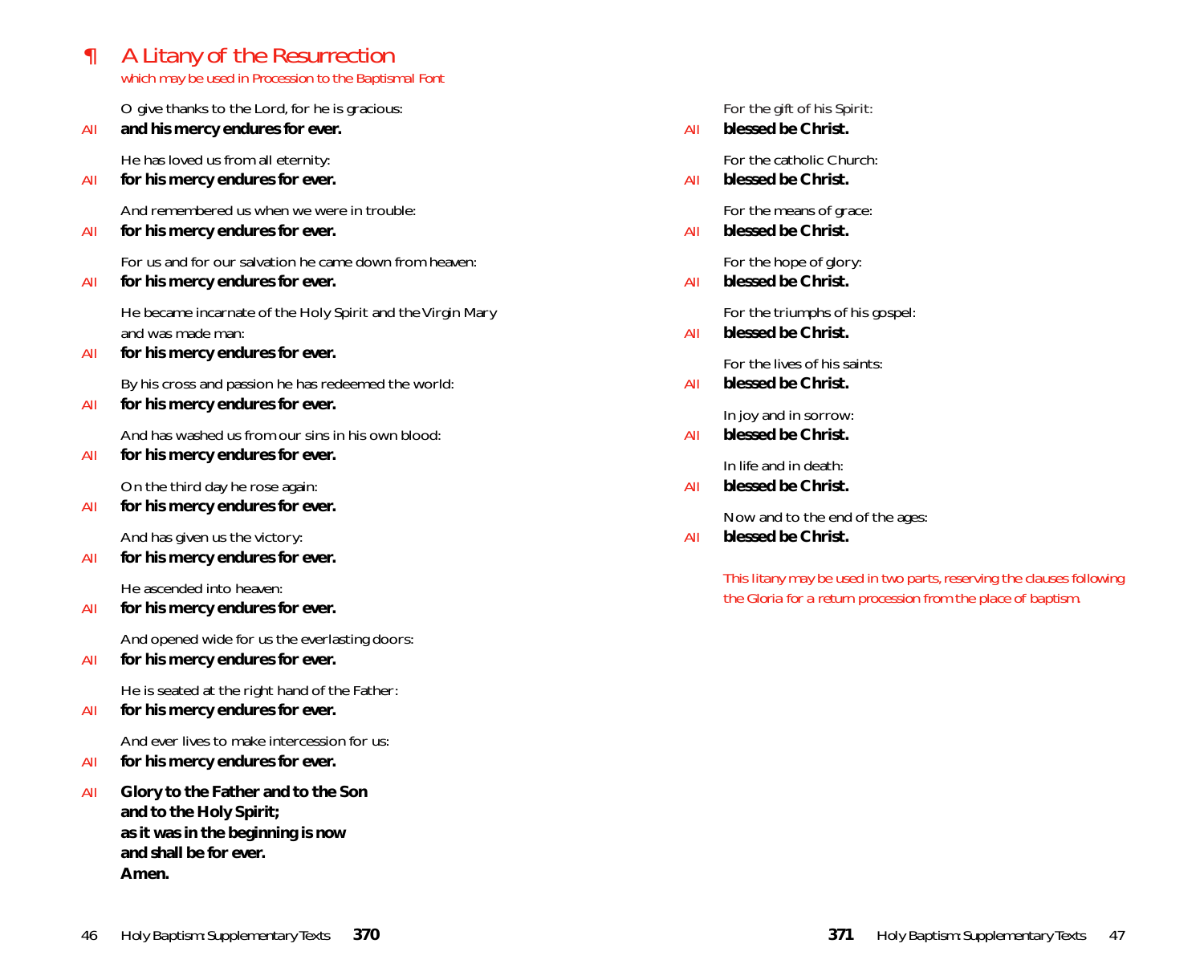## *¶ An Alternative Form of the Decision*

*Where there are strong pastoral reasons, the following may be used in place of the Decision in the service of Holy Baptism.*

*The president addresses the candidates directly, or through their parents, godparents and sponsors*

Therefore I ask:

Do you turn to Christ? **I turn to Christ.**

Do you repent of your sins? **I repent of my sins.**

Do you renounce evil? **I renounce evil.**

## *¶ An Alternative Profession of Faith*

*Where there are strong pastoral reasons, the following may be used in place of the Profession of Faith in the service of Holy Baptism.*

*The president says*

Let us affirm, together with these who are being baptized, our common faith in Jesus Christ.

Do you believe and trust in God the Father, source of all being and life, the one for whom we exist?

### *All* **I believe and trust in him.**

Do you believe and trust in God the Son, who took our human nature, died for us and rose again?

*All* **I believe and trust in him.**

Do you believe and trust in God the Holy Spirit, who gives life to the people of God and makes Christ known in the world?

*All* **I believe and trust in him.**

This is the faith of the Church.

*All* **This is our faith. We believe and trust in one God, Father, Son and Holy Spirit.**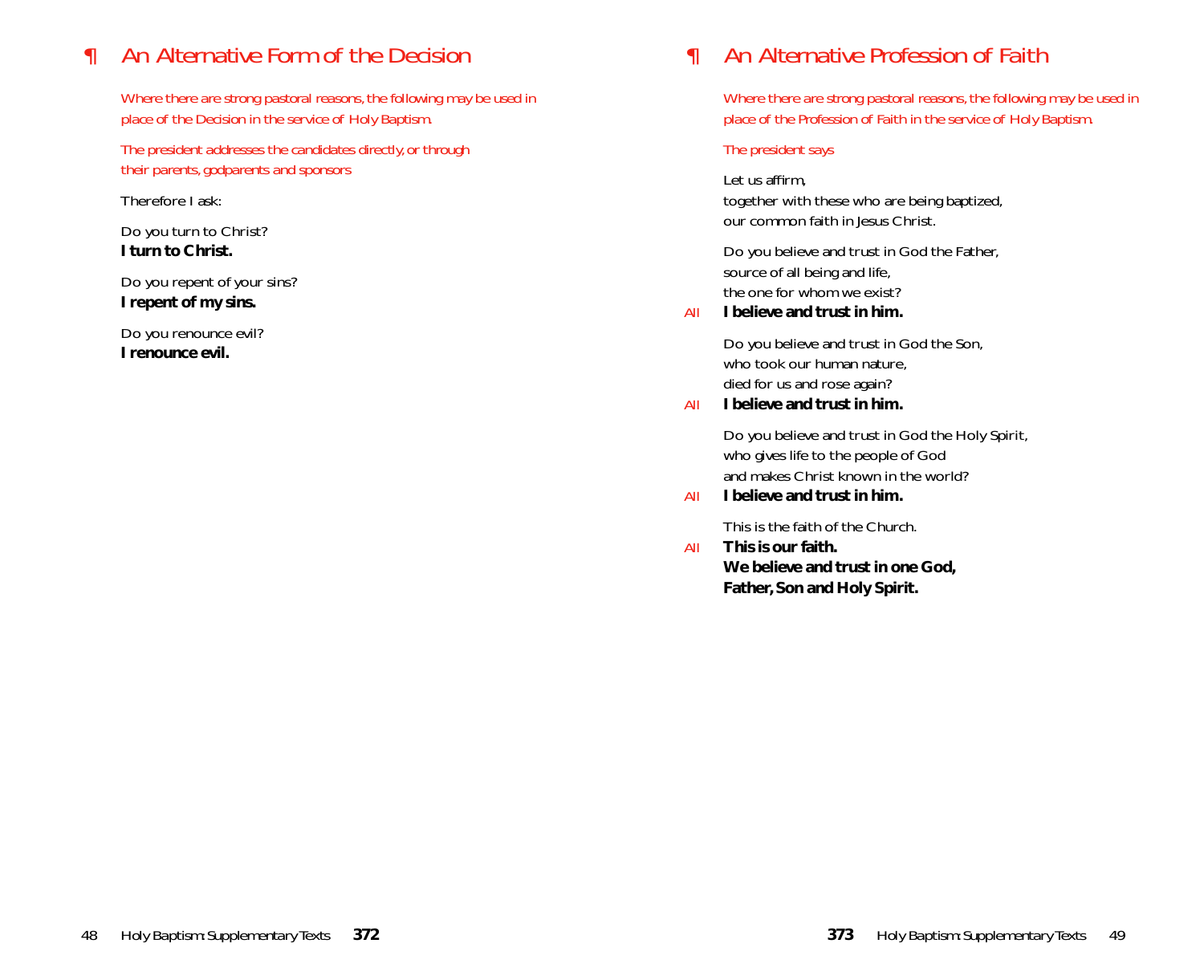## *¶ Thanksgiving Prayer for a Child*

### *This prayer may be used after the Greeting*

We rejoice today with the *family* of *N* and *N* as they thank God for the gift of life and bring their *children* for baptism.

### God our Creator,

we thank you for the wonder of new life and for the mystery of human love. We give thanks for all whose support and skill surround and sustain the beginning of life. As Jesus knew love and discipline within a human family, may *these children* grow in strength and wisdom. As Mary knew the joys and pains of motherhood, give *these parents* your sustaining grace and love; through Jesus Christ our Lord.

#### *All* **Amen.**

*The service continues with the Introduction and Collect.*

## *¶ Bible Readings and Psalms at Holy Baptism*

| Psalm                             | <b>Old Testament</b>                     | <b>New Testament</b>  | Gospel               |  |
|-----------------------------------|------------------------------------------|-----------------------|----------------------|--|
| 1 General                         |                                          |                       |                      |  |
| Psalm 66.5-12                     | Isaiah 43.1-7                            | Romans 5.6-11         | Mark 1.1-11(9-11)    |  |
| Psalm 89.21,                      | Genesis 17.1-8                           | Galatians 3.27 - 4.7  | John 15.1-11         |  |
| 22,25-9                           | $(or 22.15-18)$                          |                       |                      |  |
| Psalm 51.1-6                      | 2 Kings 5.1-15a                          | Titus 3.3-7           | John 3.1-8           |  |
| Psalm 46.1-7                      | Genesis 7.1,7-16                         | 1 Peter 3.18-22       | Matthew 28.16-20     |  |
|                                   | 2 Epiphany / Baptism of Christ / Trinity |                       |                      |  |
| Psalm 67                          | Exodus 33.12-20/                         | 2 Corinthians         | John 1.14-18         |  |
|                                   | Isaiah 9.2,3,6,7                         | $3.12 - 4.6$          |                      |  |
| Psalm 146.5-9                     | <b>Isaiah 42.5-8</b>                     | Acts 9.(1 or) 10-20   | Luke 3.15-17,21,22   |  |
| Psalm 50.1-6                      | Isaiah 63.15,16;                         | 1 Corinthians 10.1-4  | Mark 1.1-11          |  |
|                                   | $64.1 - 4$                               |                       |                      |  |
| 3 Easter/Pentecost                |                                          |                       |                      |  |
| Psalm 118, 19-24                  | Ezekiel 37.1-14                          | Romans 6.3-11         | Matthew 28.16-20     |  |
| Psalm 51.6-13                     | Ezekiel 36.24-28                         | Titus 3.3-7           | John 20.19-23        |  |
| Psalm 46.1-7                      | Ezekiel 47.1-12                          | Revelation 22.1-5     | John 7.37-39         |  |
| 4 All Saints                      |                                          |                       |                      |  |
| Psalm 98.1-4                      | Exodus 19.3-8                            | Revelation 5.6-10     | Matthew 28.16-20     |  |
| Psalm 63.1-6                      | Isaiah 44.1-5                            | Hebrews 11.32-12.2    | Matthew 5.1-12 or 16 |  |
| Psalm 92.10-15                    | Hosea 14.4-8                             | 1 Peter 2.4-10        | John 15.1-11         |  |
| 5 Vigil or Post-Baptismal Liturgy |                                          |                       |                      |  |
| Psalm <sub>121</sub>              | Genesis 28.10-17                         | Hebrews 10.(12-)19-23 | Mark 10.(13-)17-27   |  |
| Psalm 114                         | Exodus 3.(1-)7-15                        | Hebrews 11.24-29      | Luke 9.(51-)57-62    |  |
|                                   | 6 Canticles in Procession to the Font    |                       |                      |  |
| <b>Isaiah 12.2-6</b>              |                                          |                       |                      |  |
| Psalm 42.1-7                      |                                          |                       |                      |  |
| Deuteronomy 32.1-4                |                                          |                       |                      |  |
|                                   | A Litany of the Resurrection (page 46)   |                       |                      |  |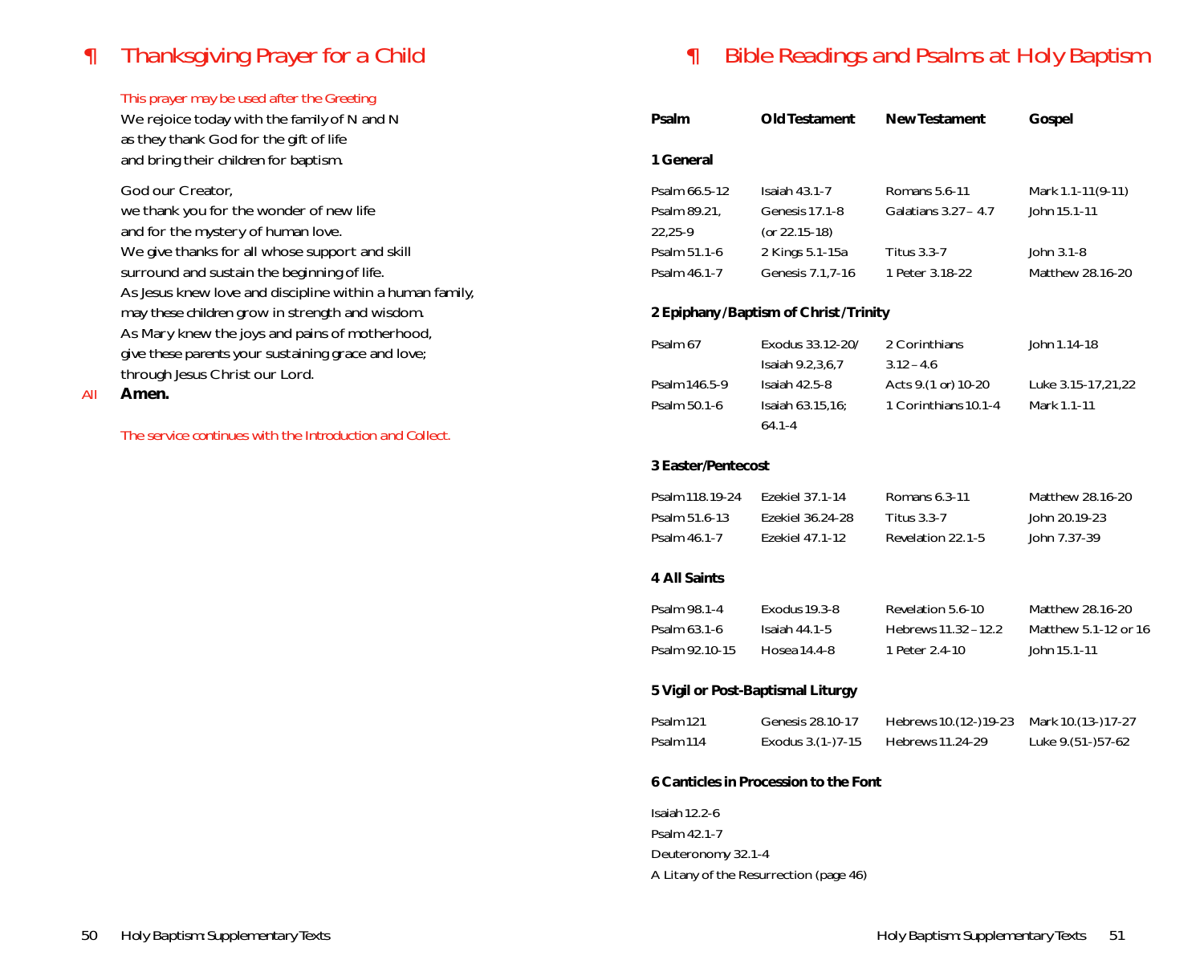## *¶ Alternative Prayers of Intercession*

### *Seasonal alternatives are provided on pages 53–61.*

### *The prayers may be led by the president or another minister.*

We thank you that you have claimed for yourself those who have been washed in the waters of rebirth. Uphold them in this new life, that they may ever remain steadfast in faith, joyful in hope, and rooted in your love.

Father of life,

### *All* **make known your glory.**

Pour your blessing on all your people. May our hearts ever praise you, and find their perfect rest in you. Grant us the freedom of your service and peace in doing your will.

Father of life,

### *All* **make known your glory.**

The whole creation is filled with the light of your grace. Dispel the darkness of our hearts, and forgive our sins and negligences, that we may come at last to the light of your glory.

Father of life,

### *All* **make known your glory.**

*If Holy Communion does not follow, the prayers end with the Lord's Prayer.*

As your children, born again in Christ, we say:

*All* **Our Father …**

## *¶ Short Eucharistic Preface (traditional language)*

And now we give thee thanks because by water and the Holy Spirit thou hast made us a holy people in Jesus Christ our Lord, thou dost raise us to new life in him and renew in us the image of thy glory.

## *¶ Seasonal Provisions*

*For seasonal Prayers over the Water, see pages 41–45.*

*The headings (Epiphany/Baptism of Christ/Trinity, Easter/Pentecost and All Saints) indicate the seasonal emphases of the material. However, these texts may be used on any occasion to meet pastoral circumstances.*

## **Epiphany/Baptism of Christ/Trinity**

### *Introduction*

At our Lord's baptism in the river Jordan God showed himself to all who have eyes to see and ears to hear. The Father spoke from heaven, the Spirit descended as a dove and Jesus was anointed with power from on high. Here is the door of faith, through which we enter the kingdom of heaven. As children of God, we are adopted as his sons and daughters, and called to proclaim the wonders of him who called us out of darkness into his marvellous light.

### *The Collect*

Lord of all time and eternity, you opened heaven's gate and revealed yourself as Father by the voice that called Jesus your beloved Son, baptizing him, in the power of the Spirit: reveal yourself to us now, to claim us as your children, and so complete the heavenly work of our rebirth in the waters of the new creation; through Jesus Christ your Son our Lord who is alive and reigns with you, in the unity of the Holy Spirit, one God, now and for ever.

*All* **Amen.**

### *The Peace*

If anyone is in Christ, there is a new creation. The old has passed away; the new has come.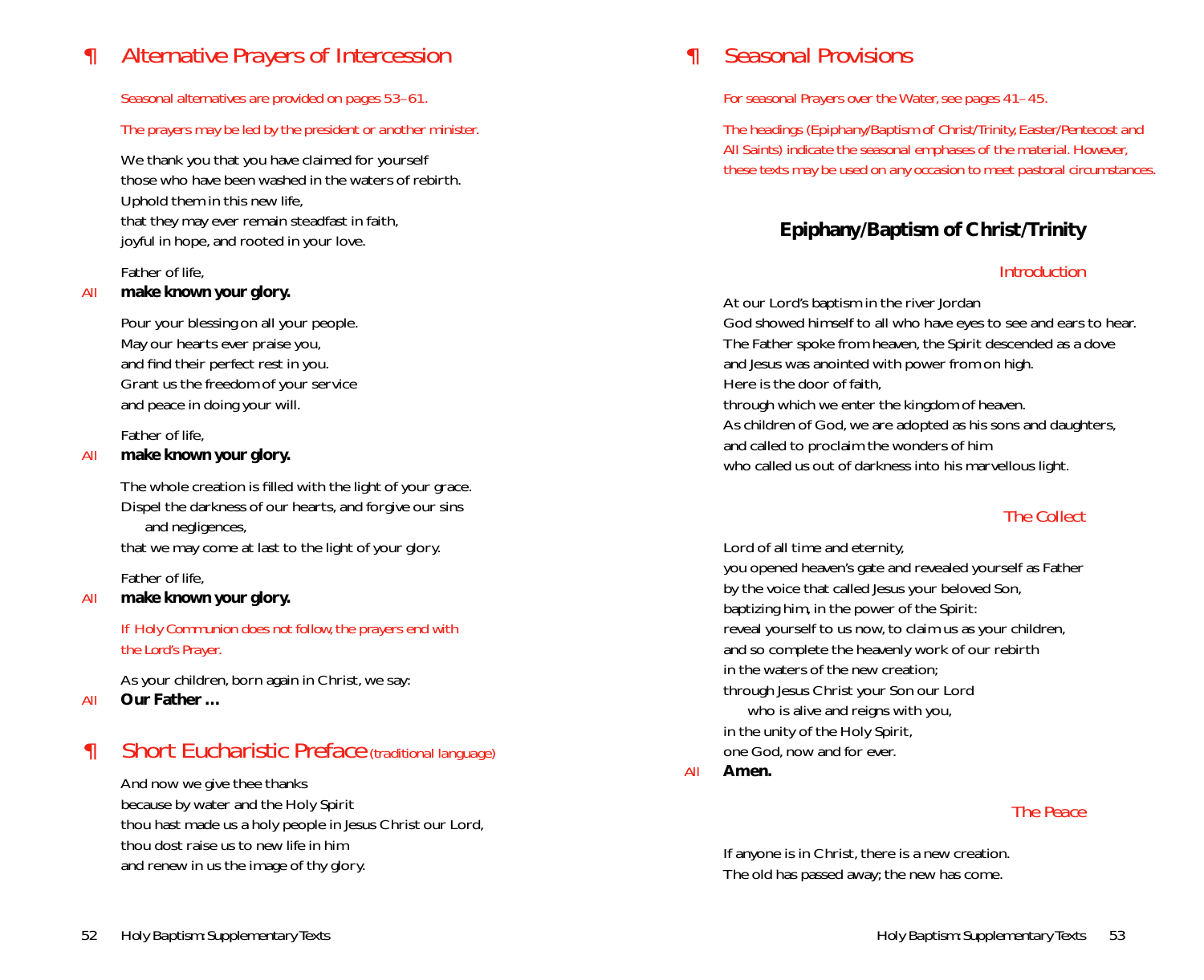## *Prayers of Intercession*

### *Eucharistic Prefaces*

#### God of glory,

whose radiance shines from the face of Christ. give your children such assurance of your mercy and such knowledge of your grace, that, believing all you promise, and receiving all you give, they may be transformed ever more closely by your Spirit into the image of Jesus, your Son.

#### Father of life,

#### *All* **make known your glory.**

#### God of light,

whose life shines beyond all things, give us and all your Church the will to follow Christ and to bear his peace, that the light of Christ may bring confidence to the world, and faithfulness to all who look to you in hope.

Father of life,

### *All* **make known your glory.**

God of power,

whose word gives life to heaven and earth, pour your abundant gifts on all your creation, that the blind may see, the fallen may be raised, and your people find tongues to confess your promises of a broken world made new.

Father of life,

*All* **make known your glory.**

*If Holy Communion does not follow, the prayers end with the Lord's Prayer.*

In baptism God declares that we are his children, whom he loves; so let us pray:

### *All* **Our Father …**

*Short Preface (contemporary language)*

And now we give you thanks because by water and the Holy Spirit you have made us a holy people in Jesus Christ our Lord, you raise us to new life in him and renew in us the image of your glory.

#### *Short Preface (traditional language)*

And now we give thee thanks because by water and the Holy Spirit thou hast made us a holy people in Jesus Christ our Lord, thou dost raise us to new life in him and renew in us the image of thy glory.

### *Post Communion*

#### God of glory,

you inspire us with the breath of life which brought to birth a new world in Christ. May we who are reborn in him be transformed by the renewal of our lives, that the light of your new creation may flood the world with your abundant grace; through Christ our Lord.

*All* **Amen.**

### *The Blessing*

God, who in his Christ gives us a spring of water welling up to eternal life, perfect in you the image of his glory; and the blessing of God almighty, the Father, the Son, and the Holy Spirit, be among you and remain with you always.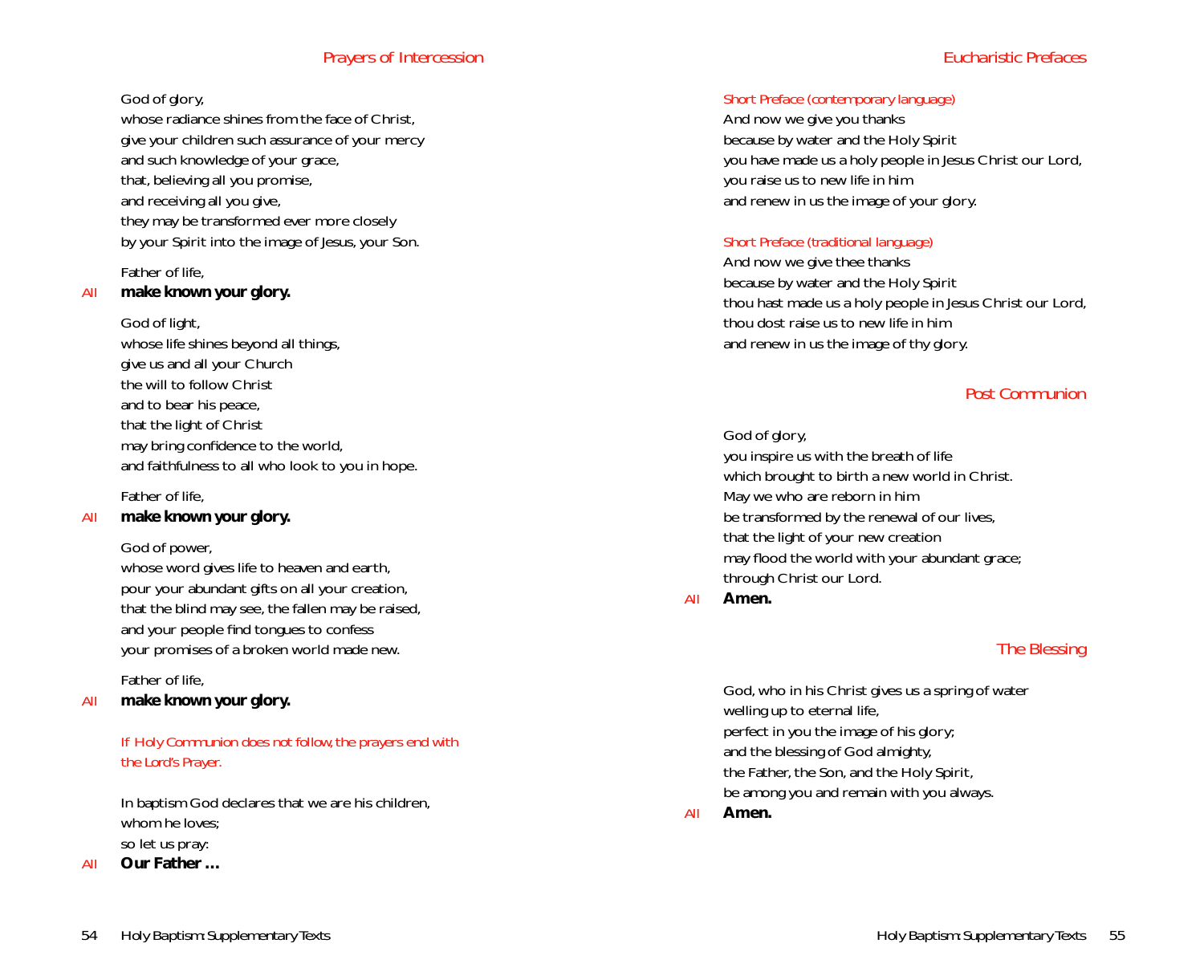## **Easter/Pentecost**

### *Introduction*

God raised Jesus Christ from the dead

and sent the Holy Spirit to recall the whole world to himself. In baptism we die to sin and rise to newness of life in Christ. Here we find rebirth in the Spirit, and set our minds on his heavenly gifts. As children of God, we are continually created anew, as we walk the path of faith, and feed on the forgiveness of his healing grace.

## *The Collect*

Father of our Lord Jesus Christ, from whose wounded side flowed life for the world: raise your people from sin and death and build them as living stones into the spiritual temple of your Church; through Jesus Christ your Son our Lord, who lives and reigns with you in the unity of the Holy Spirit, one God, world without end.

*All* **Amen.**

### *The Peace*

The risen Christ came and stood among his disciples and said 'Peace be with you'. Then were they glad when they saw the Lord.

### *(or)*

God has made us one in Christ. He has set his seal upon us, and as a pledge of what is to come has given us the Spirit to dwell in our hearts.

Father, we thank you that by baptism you have raised these your children with Christ to new life in the Spirit. Guide and protect them with your grace, that they may follow you all their days and grow in knowledge and love of you.

Father, by the victory of your Son,

### *All* **give light to the world.**

May Christ who conquered sin and death keep his whole Church faithful to his gospel. Help us always to hold fast to truth and to walk in the way of life.

Father, by the victory of your Son,

### *All* **give light to the world.**

May the Holy Spirit fill the hearts and minds of all nations to unite the world in peace and love. By your healing power restore all that is broken and unite us with you, our God and Father.

Father, by the victory of your Son,

### *All* **give light to the world.**

*If Holy Communion does not follow, the prayers end with the Lord's Prayer.*

Raised again with Christ in the power of the Spirit, we say: *All* **Our Father …**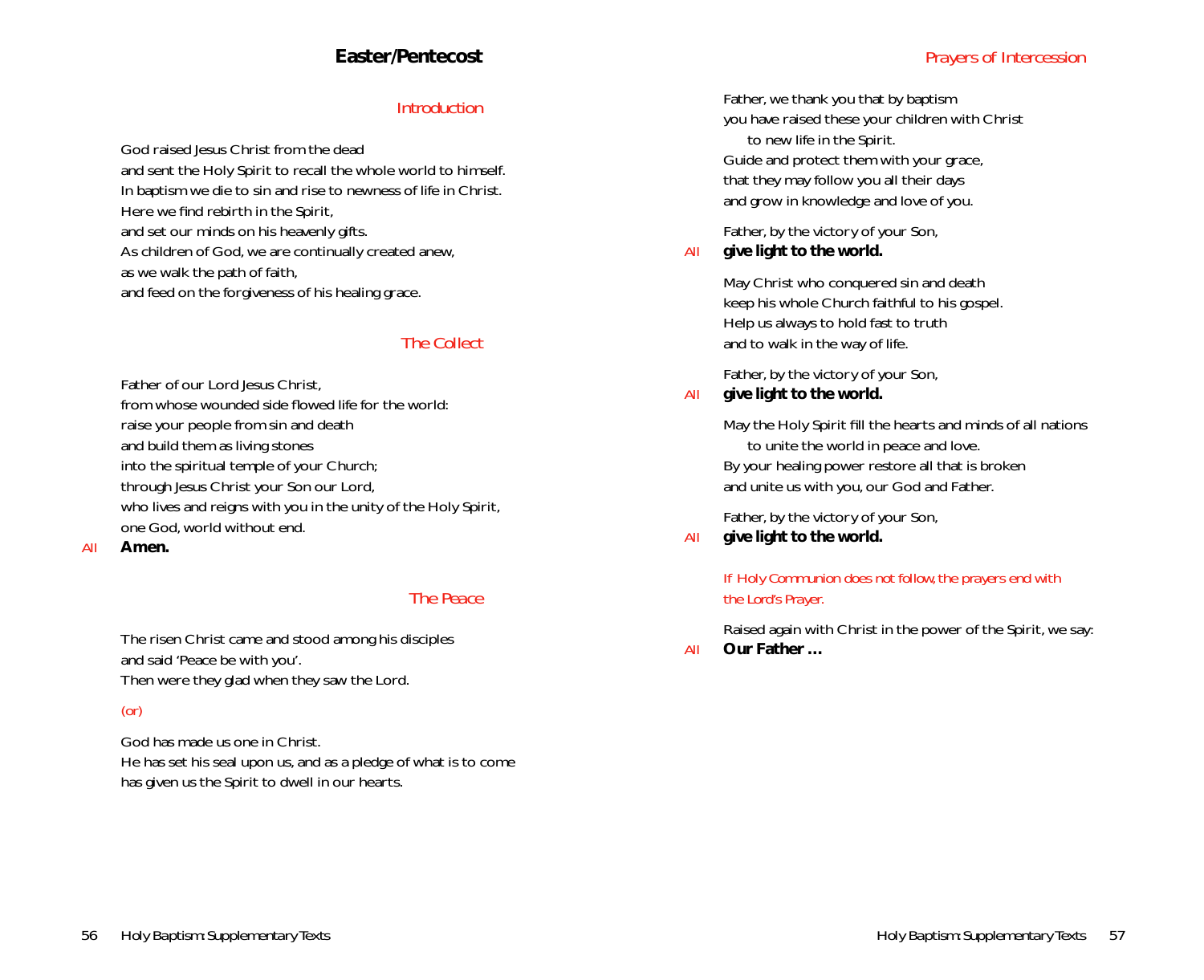## *Eucharistic Prefaces*

### *Short Preface (contemporary language)*

And now we give you thanks because by water and the Holy Spirit you have made us a holy people in Jesus Christ our Lord, you raise us to new life in him and renew in us the image of your glory.

#### *Short Preface (traditional language)*

And now we give thee thanks because by water and the Holy Spirit thou hast made us a holy people in Jesus Christ our Lord, thou dost raise us to new life in him and renew in us the image of thy glory.

### *Post Communion*

Author of life divine, in the resurrection of your Son, you set before us the mystery of his triumph over sin and death; may all who are washed in the waters of rebirth rise to newness of life and find the promised presence of your abundant grace; through Jesus Christ our Lord.

*All* **Amen.**

### *The Blessing*

God the Father, by whose glory Christ was raised from the dead, strengthen you by his life-giving Spirit to walk with him in the paths of righteousness and peace; and the blessing of God almighty, the Father, the Son, and the Holy Spirit, be among you and remain with you always.

*All* **Amen.**

In baptism, God calls us to be his friends and to make us holy in his Son Jesus Christ. On this journey of faith we have no abiding city, for we have the promise of the heavenly Jerusalem, where the whole creation is brought to a new birth in the Holy Spirit. Here we are united in the company of all the faithful, and we look for the coming of the eternal kingdom. As children of God, we look through this passing age

for the signs of the dawn of everlasting glory.

### *The Collect*

### Almighty Father,

you have made us heirs through hope of your everlasting kingdom, and in the waters of baptism you have promised a measure of grace overflowing to all eternity. Take our sins and guilt away, and so inflame us with the life of your Spirit that we may know your favour and goodness towards us, and walk in newness of life, both now and for ever; through Jesus Christ your Son our Lord, who is alive and reigns with you, in the unity of the Holy Spirit, one God, now and for ever.

*All* **Amen.**

### *The Peace*

May the God of peace make you perfect and holy, that you may be kept safe and blameless in spirit, soul, and body, for the coming of our Lord Jesus Christ.

*(or)*

## **All Saints**

*Introduction*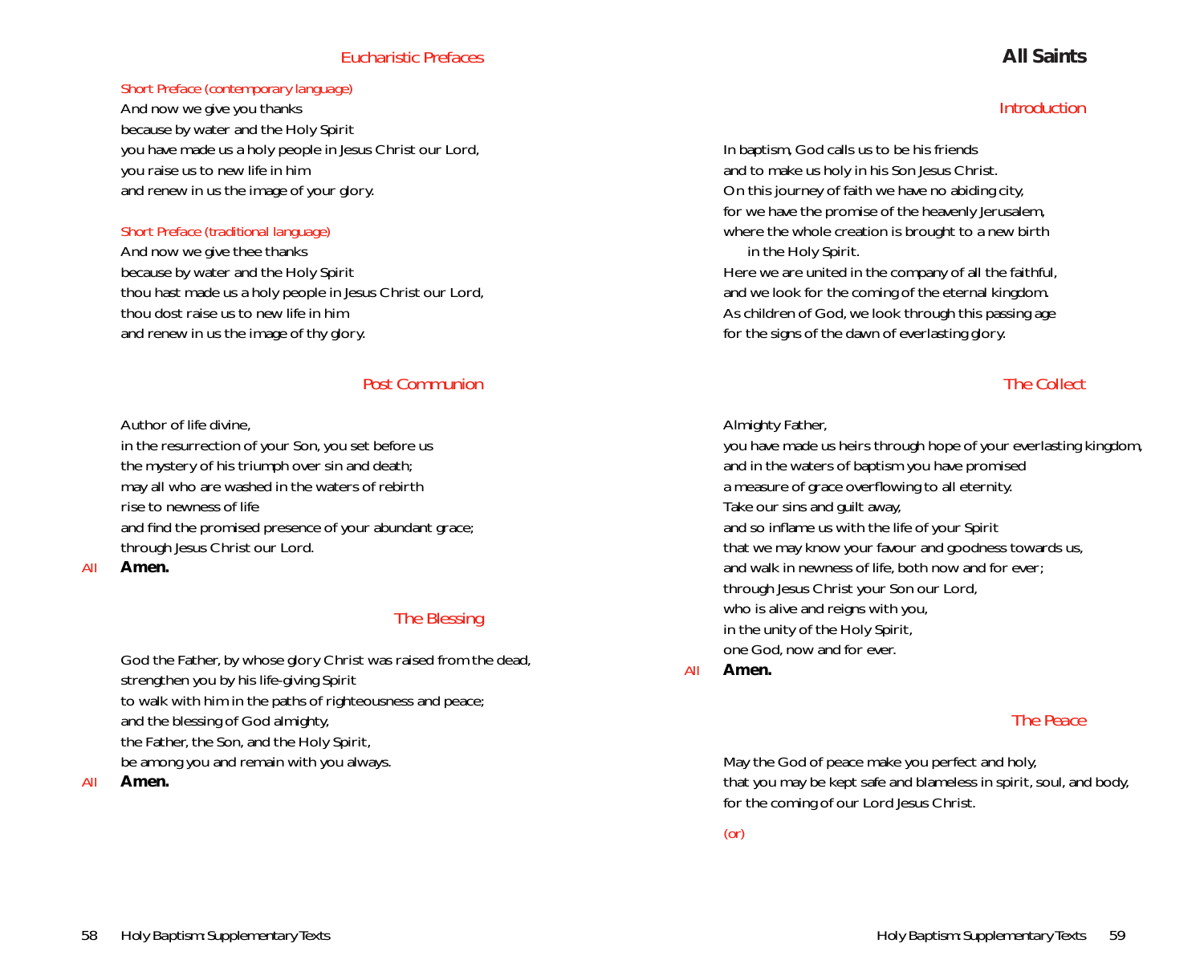We are fellow-citizens with the saints and of the household of God through Christ our Lord, who came and preached peace to those who were far off and those who were near.

### *Prayers of Intercession*

Heavenly Father, receive into the arms of your mercy all who have been baptized and make them your own for ever; that, having tasted of your goodness, they may ever hunger for your continuing presence in their walk of faith.

Your kingdom come.

### *All* **Your will be done.**

Stir up within your Church the zeal that inspires your saints in every generation. Give us a due sense of your grace, and the strength to do your will. You measure us by our needs; may we never measure you by our impatience.

Your kingdom come.

### *All* **Your will be done.**

Surrounded by so great a company of witnesses, may we honour your blessings in all the ages that have gone before, and live in joyful expectation of your promises in the ages yet to come.

Your kingdom come.

### *All* **Your will be done.**

*If Holy Communion does not follow, the prayers end with the Lord's Prayer.*

Remember us Lord in your heavenly kingdom as we your children unite our prayers with your Son:

*All* **Our Father …** 

### *Short Preface (contemporary language)*

And now we give you thanks because by water and the Holy Spirit you have made us a holy people in Jesus Christ our Lord, you raise us to new life in him and renew in us the image of your glory.

### *Short Preface (traditional language)*

And now we give thee thanks because by water and the Holy Spirit thou hast made us a holy people in Jesus Christ our Lord, thou dost raise us to new life in him and renew in us the image of thy glory.

## *Post Communion*

Lord, in the vision of your heavenly kingdom you reveal among us the promise of your glory; may that glory be ours as we claim our citizenship in the kingdom where you are alive and reign, one God, for ever and ever.

*All* **Amen.**

## *The Blessing*

May God, who kindled the fire of his love in the hearts of the saints, give you joy in their fellowship, and strengthen you to follow them in the way of holiness; and the blessing of God almighty, the Father, the Son, and the Holy Spirit, be among you and remain with you always. *All* **Amen.**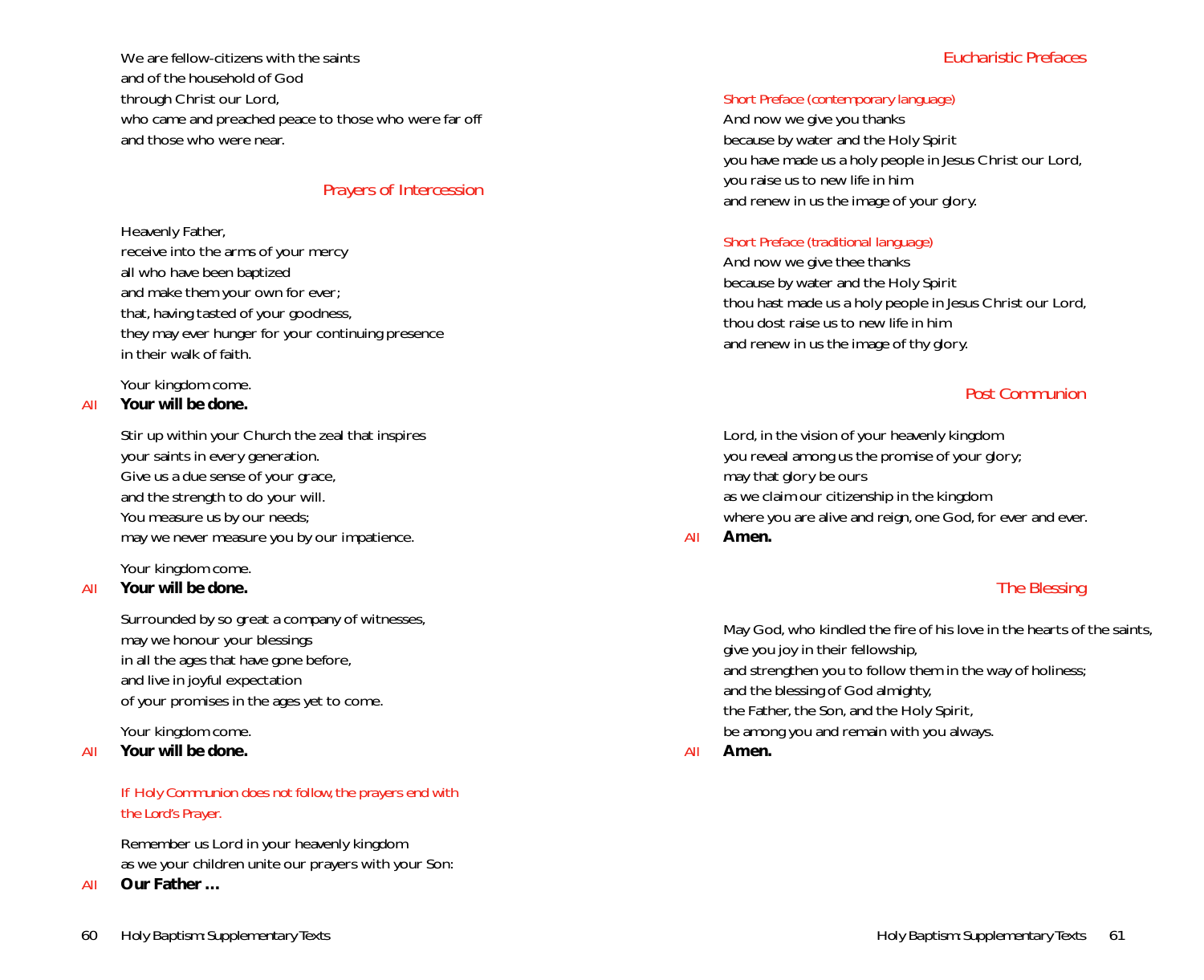## **Notes to Holy Baptism**

Holy Baptism is normally administered by the parish priest in the course of public worship on Sunday 'when the most number of people come together' (Canon B 21).

### **1 Minister of Baptism**

Where rubrics speak of 'the president', this indicates the parish priest or other minister authorized to administer Holy Baptism. When the bishop is present he normally presides over the whole service. Parts of the service not assigned to the president may be delegated to others.

### **2 Ordering of the Service**

Pages 66–68 show how baptism is to be administered at Holy Communion, Morning or Evening Prayer, or A Service of the Word. The structure of the service, however, enables it to be used as a significant celebration on its own and there may be occasions where such a celebration of Holy Baptism forms a main Sunday act of worship.

### **3 Thanksgiving Prayer for a Child**

This option (see page 50) may be used where it is appropriate to express thanksgiving for a child to be baptized later in the service; this may be inserted as part of the Preparation. This is not intended to preclude the use of a separate service of Thanksgiving for the Gift of a Child.

### **4 Presentation of the Candidates**

The Presentation may follow the Introduction where circumstances make this appropriate.

### **5 Collect, Readings and Other Variable Texts**

The Collect and readings for the Sunday should normally be used, especially on Sundays between the First Sunday of Advent and the Feast of the Presentation of Christ, and between the First Sunday of Lent and Trinity Sunday. The Collects provided in the rite and its Supplementary Texts may, however, be substituted on Sundays between the Presentation of Christ and the beginning of Lent and between Trinity Sunday and the beginning of Advent even when the normal Sunday readings are used. The Collects and readings provided in the service or in its Supplementary Texts are for use on occasions when baptism is the predominant element in the service. The basic form of the service remains constant.Within this structure seasonal material may also be used (see pages 53–61). This is linked to occasions in the Christian year when its use might be particularly appropriate.

### **6 Godparents and Sponsors**

The term 'godparent' is used for those asked to present children for baptism and to continue to support them. The term 'sponsor' is used for those who agree to support in the journey of faith candidates (of any age) for baptism, confirmation or affirmation of baptismal faith. It is not necessary that a candidate have the same person as godparent and sponsor.When children who are old enough to speak are baptized, such children, at the discretion of the parish priest, also answer the questions at the Decision with parents and godparents.

### **7 Hymns and Silence**

If occasion requires, hymns may be sung and silence may be kept at points other than those which are indicated.

### **8 Corporate Responses**

When members of a family are baptized at the same time, the questions at the Decision may be answered in the form 'We reject …'.

### **9 Profession of Faith**

The whole congregation joins in the Apostles' Creed at the Profession of Faith or makes the responses in the Alternative Profession of Faith (page 49).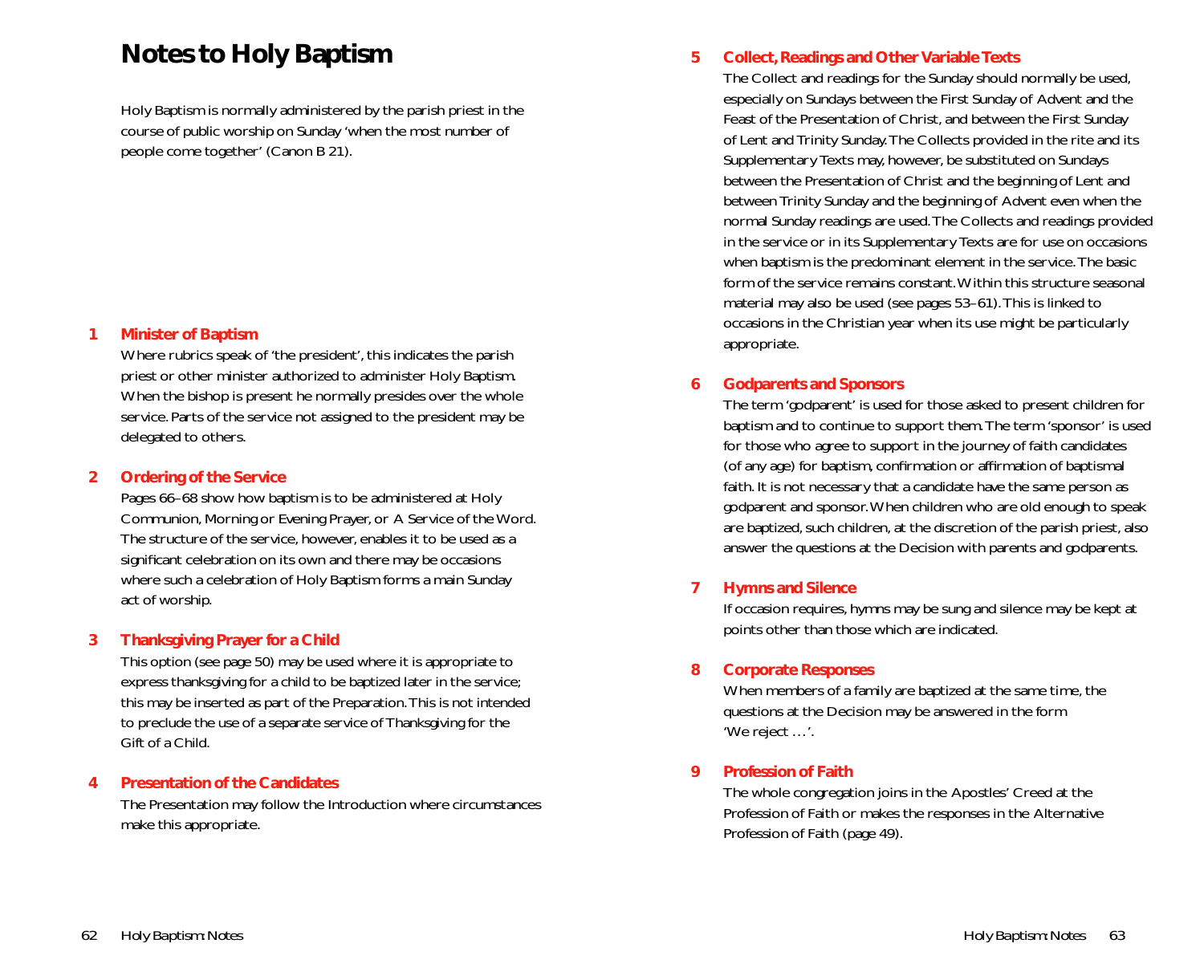### **10 Use of Oil**

Where it has been agreed that oil will be used, pure olive oil, reflecting the practice of athletes preparing for a contest, may be used for the Signing with the Cross. Oil mixed with fragrant spices (traditionally called chrism), expressing the blessings of the messianic era and the richness of the Holy Spirit, may be used to accompany the prayer after the baptism. It is appropriate that the oil should have been consecrated by the bishop.

### **11 Signing with the Cross**

At the Signing with the Cross, after the president or other minister has made the sign using the words provided, parents, godparents and sponsors may also be invited to make the sign of the cross. It is sufficient if the people join in and say their part once only, when all the candidates have been signed. The possibility of signing with the cross at the prayer after the baptism is provided for, but if this is done it should be accompanied by the text provided at that point in the rite, not the text provided for the Signing with the Cross after the Decision. If signing takes place after the baptism, it must follow the administration of water as a separate action.

### **12 Administration of Water**

A threefold administration of water (whether by dipping or pouring) is a very ancient practice of the Church and is commended as testifying to the faith of the Trinity in which candidates are baptized. Nevertheless, a single administration is also lawful and valid. The use of a substantial amount of water is desirable; water must at least flow on the skin of the candidate. The president may delegate the act of baptism to another lawful minister.

### **13 Conditional Baptism**

If it is not certain whether a person has already been baptized with water in the name of the Father, and of the Son, and of the Holy Spirit, then the usual service of baptism is used, but the form of words at the baptism shall be

*N*, if you have not already been baptized, I baptize you in the name of the Father, and of the Son, and of the Holy Spirit.

*All* **Amen**.

#### **14 Clothing**

Provision is made for clothing after the baptism. This may be a practical necessity where dipping is the mode of baptism employed; the text provided draws on ancient tradition, linking practical necessity and scriptural imagery.

### **15 Prayers of Intercession**

General intercession should normally be part of the service. Such prayers draw the newly baptized into the praying Church of which they are now a part. It may be appropriate for the newly baptized to introduce sections of these prayers. Prayers in responsive form are provided; one of the forms of prayer on pages 52–61 may be used. The Prayers may be used after the Welcome and Peace.

### **16 Giving of a Lighted Candle**

The Paschal candle or another large candle is made ready so that it may be lit at the Decision. Individual candles may be lit from it and given to candidates as part of the Sending Out. The giving of lighted candles may take place at an earlier stage in the service, after the administration of baptism.

### **17 Renewal of Baptismal Vows**

When a corporate Renewal of Baptismal Vows takes place within a service of Holy Baptism and/or Confirmation, the responses of the people follow the responses of the candidates, for example:

Do you reject …?

*Candidates* **I reject** …

*All* **I reject** …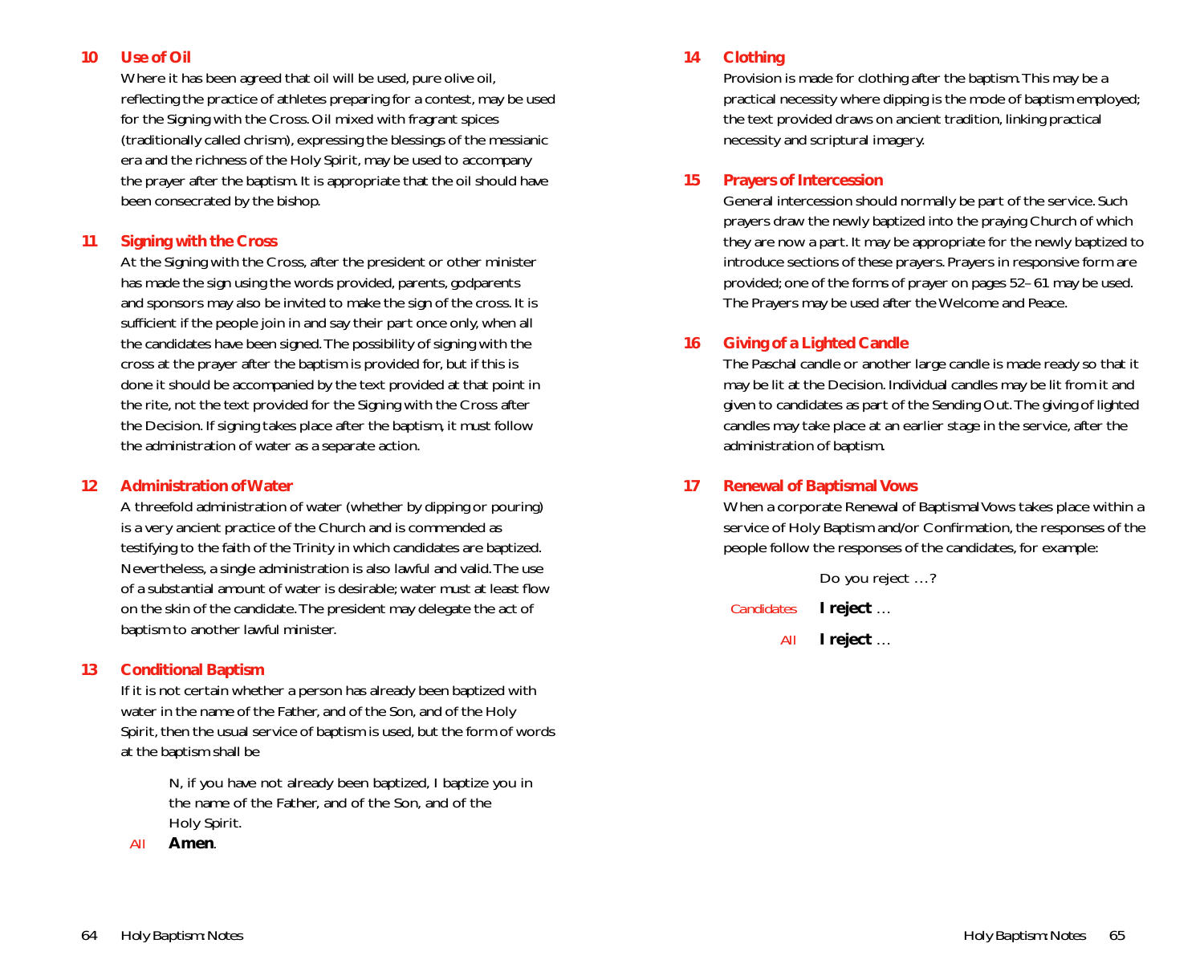## **Baptism within a Celebration of Holy Communion**

The service for Holy Baptism provides for baptism in the context of the celebration of Holy Communion. The following notes aim to highlight the implication of this for baptism at a parish's regular Sunday celebration of Holy Communion.

- **1** The opening of the service should include an appropriate introduction and may include a prayer of thanksgiving for the child (page 50).
- **2** The Prayers of Penitence and the Nicene Creed are omitted.
- **3** The Presentation of the Candidates for Baptism takes place after the sermon. Alternatively it may form part of the opening section of the service; before the Gloria or Kyries (where these are used). If the presentation is used in this earlier position, it must precede the Collect.
- **4** Baptism takes place after the sermon.
- **5** An interrogatory version of the Apostles' Creed is provided in the text, to be said by the whole congregation. The Apostles' Creed is the normal baptismal creed in the Western tradition. A shorter Profession of Faith can be found at page 49.
- **6** The first form of the Commission is to be used at the baptism of children. The second form is to be used at the baptism of those able to answer for themselves.
- **7** A brief form of the Prayers of Intercession is provided. Longer and seasonal forms are to be found on pages 52–61. The Prayers may be placed before or after the Welcome. If the prayers precede the Welcome and Peace, the Liturgy of the Eucharist then continues in the usual way with the Preparation of the Table and the Taking of the Bread and Wine.
- **8** A lighted candle is presented to the newly baptized as part of the conclusion of the service. It may be appropriate to invite the parents and godparents to the front at this point. The candle is lit from the Paschal candle (or other large candle) previously lit at the Decision.

The following table indicates how the service for Holy Baptism is to be used with the services indicated.

| <b>Order of Baptism</b>              | Order One                                              | Order Two / BCP                                                                                  |
|--------------------------------------|--------------------------------------------------------|--------------------------------------------------------------------------------------------------|
| [Thanksgiving]<br>Introduction       | After the Greeting<br>[omit Prayers of<br>Penitencel   | After the Sermon                                                                                 |
|                                      | Omit Nicene Creed                                      | Omit Nicene Creed                                                                                |
| Presentation                         | After the Greeting<br>or Sermon                        | After the Introduction                                                                           |
| <b>Baptism</b>                       | After the Sermon                                       | After the Presentation                                                                           |
| Prayers of<br>Intercession           | At the Intercessions<br>[omit Prayers of<br>Penitence] | Use Prayers of<br>Intercession from<br>Holy Baptism in<br>place of Prayer for<br>Church Militant |
| Welcome and Peace                    | At the Peace                                           | Use the Welcome<br>after the Commission                                                          |
| Prayer after<br>Communion            | After the Giving of<br><b>Bread and Wine</b>           | Do not use                                                                                       |
| Giving of a<br><b>Lighted Candle</b> | Between the Blessing<br>and Dismissal                  | After the Blessing                                                                               |